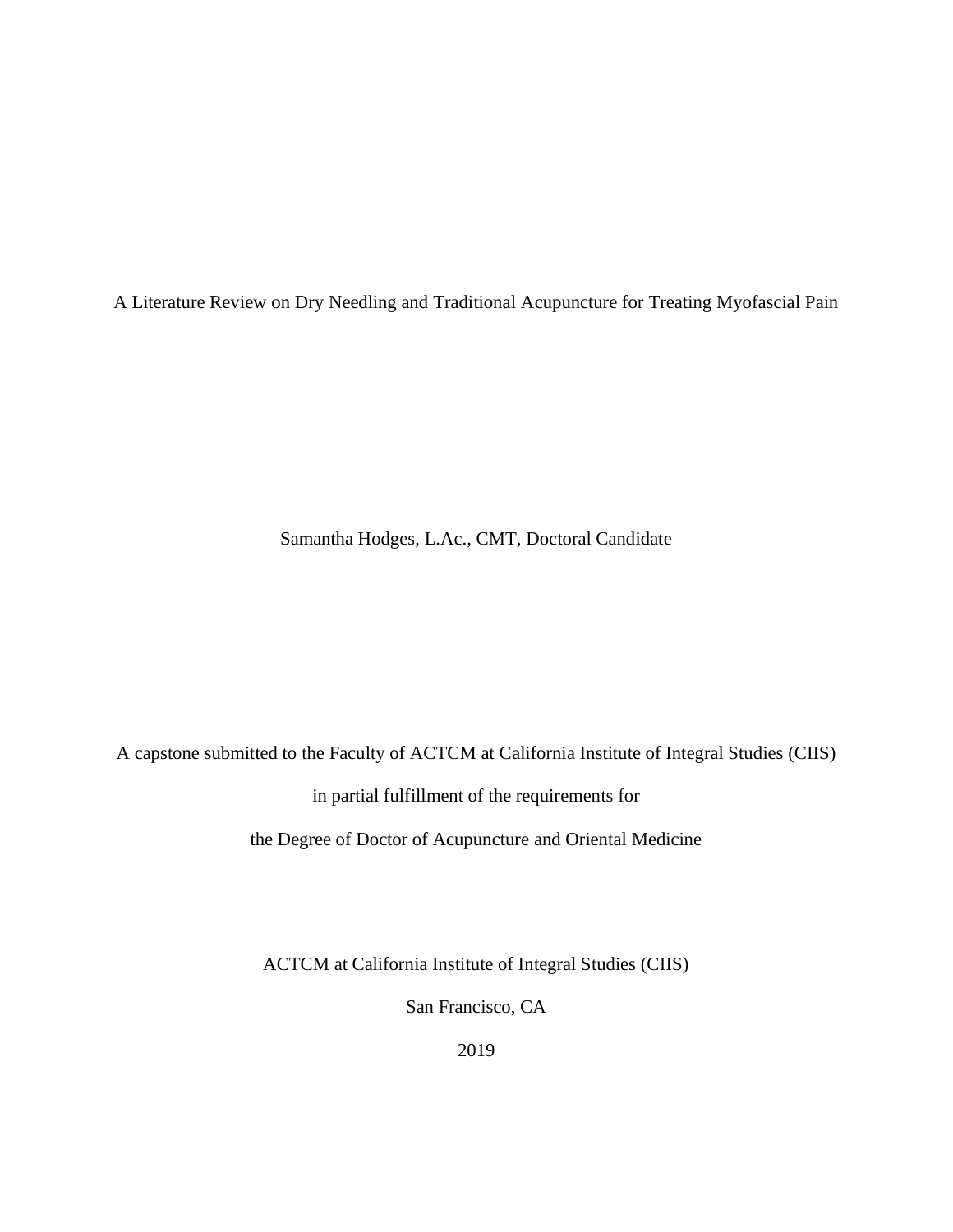# **Advisor Acceptance Page**

To the faculty of American College of Traditional Chinese Medicine at CIIS, DAOM Program:

The undersigned find that the capstone research of Samantha Hodges is satisfactory and

recommend it be accepted.

Dean, Professor

Capstone research project title:

A Literature Review on Dry Needling and Traditional Acupuncture for Treating Myofascial Pain

**Jonathan Wheeler, DAOM** Date Senior Lecturer ACTCM at California Institute of Integral Studies (CIIS)

Valerie Hobbs, DAOM, Dipl. O.M.(NCCAOM) Date Director of Postgraduate Doctoral Programs, Associate Professor ACTCM at California Institute of Integral Studies (CIIS)

ACTCM at California Institute of Integral Studies (CIIS)

Carla Wilson, PhD, DAOM Date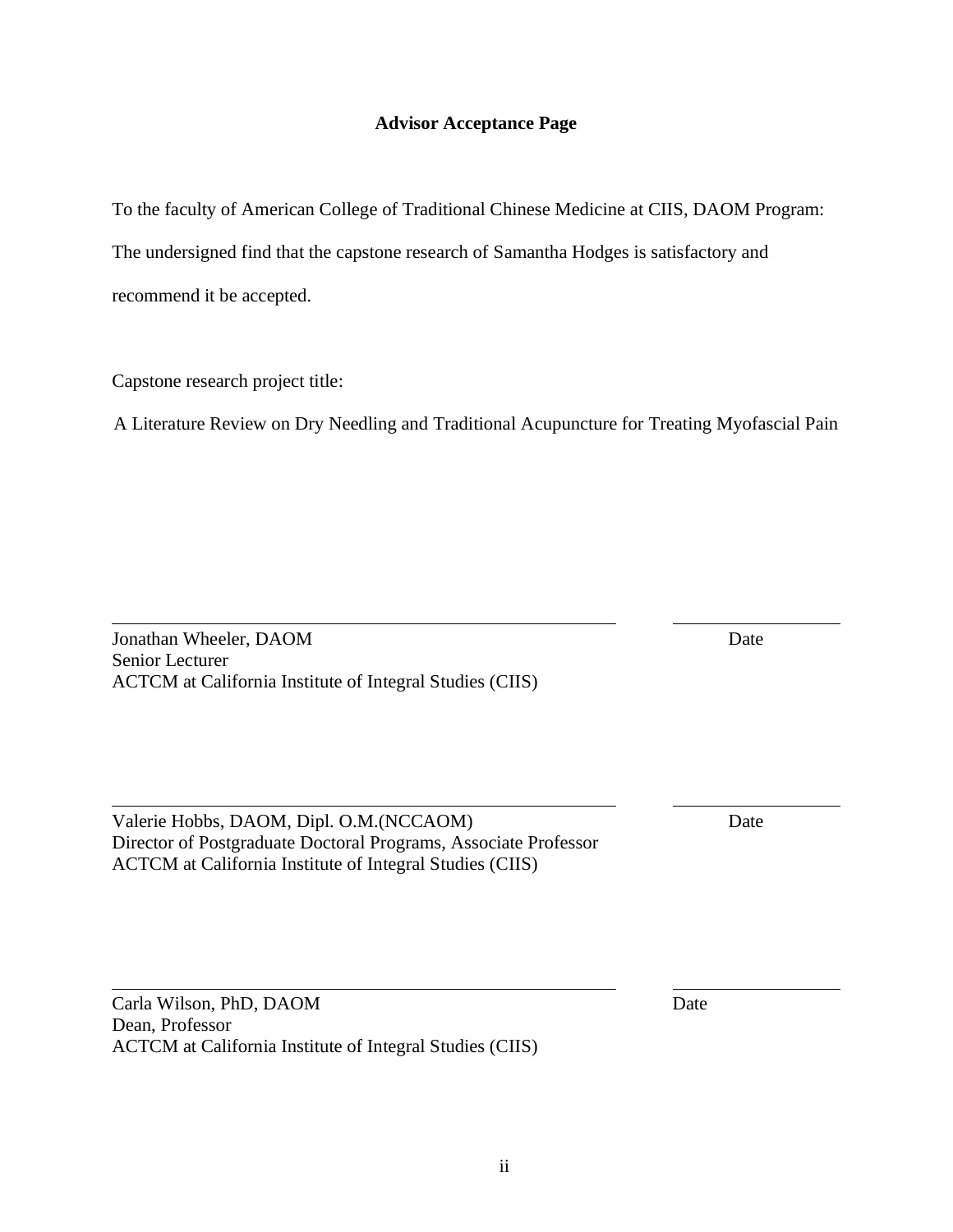Copyright © 2019

Samantha Hodges, L.Ac., CMT, Doctoral Candidate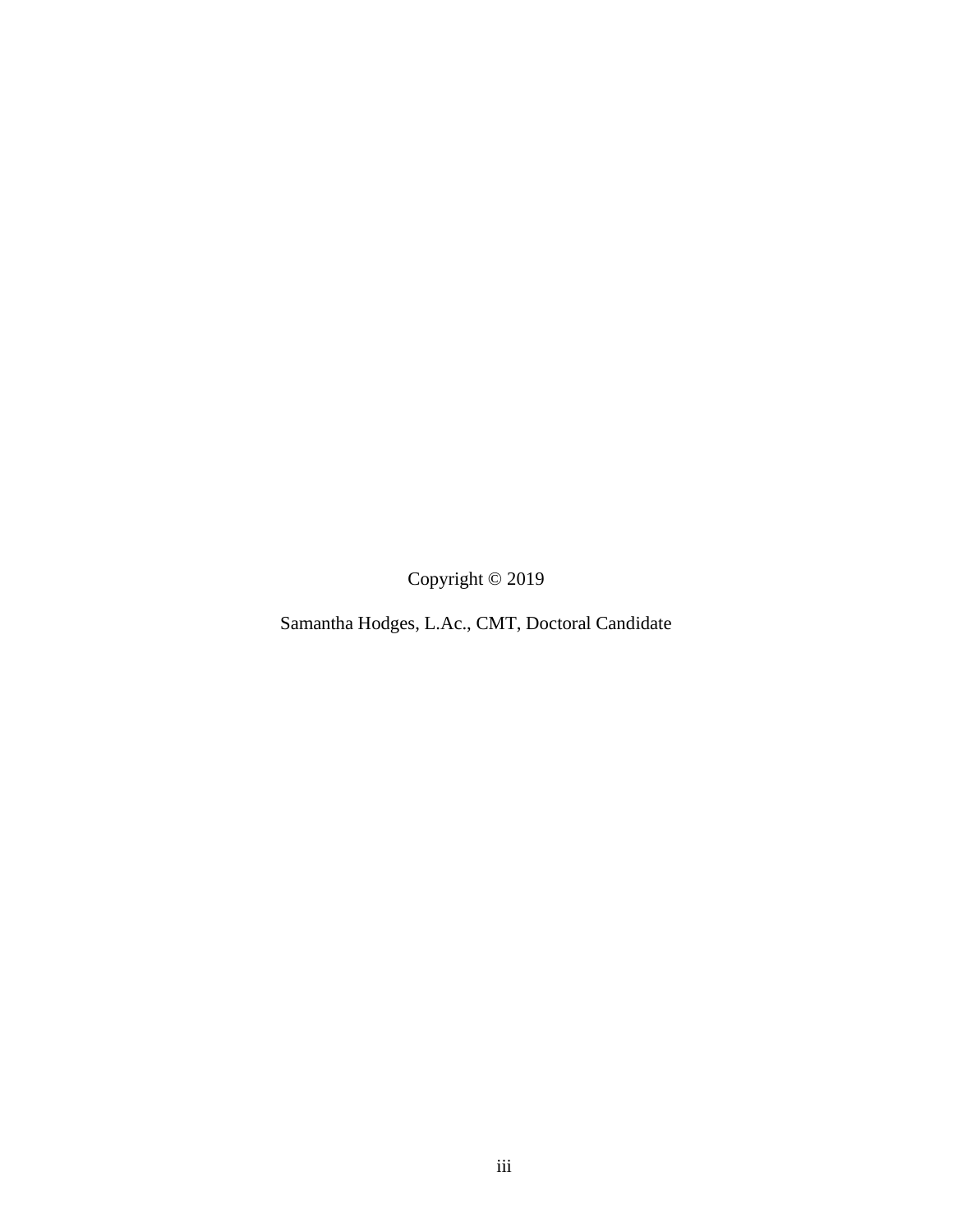# **Acknowledgements**

Valarie Hobbs for ongoing support throughout the program. Sharon Hennessey for her patience and extensive review that helped me accomplish the final draft. Mike Condon for being an incredible partner that supported me and kept me going when things seemed impossible.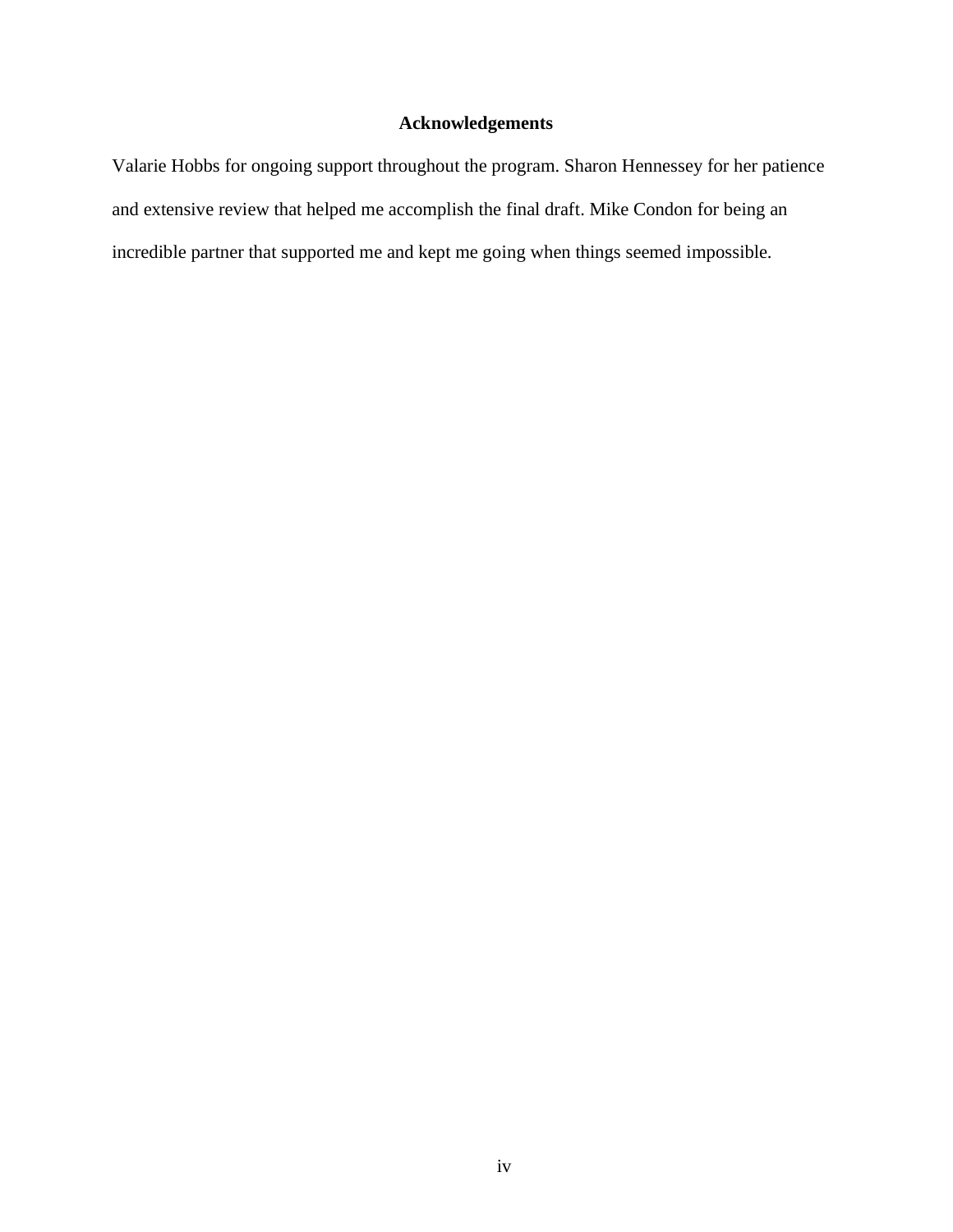# **Abstract**

This literature review was conducted in on order to determine if dry needling (DN) is more effective that traditional acupuncture (TA) in the treatment of myofascial pain. Likewise, physiological mechanisms of DN and TA were investigated to determine if DN was superior to TA in the treatment of myofascial pain. This review is composed of peer reviewed literature evaluating the bio mechanisms theorized to achieve pain relief in DN and TA. Research specifically on TA for myofascial pain was scarce. The evidence did not prove that DN is superior to TA in the treatment of myofascial pain. Neither did it prove the mechanism of DN to be different to TA in the treatment of myofascial pain. Dry needling appear to be a derivative form of TA, yet it proves effective at treating myofascial pain. The literature does show that the impact of TA on the limbic system may improve both metrics of stress and sleep, which have been shown to be prognostic factors in the treatment outcome with DN. The research did favor specific needling technique, suggesting that rotation is more beneficial than pistoning (lifting and thrusting in TA), that shallow and deep needling may achieve similar results, and that there may be no need for a latent twitch response. Integrative language between Western medicine and Eastern medicine age may assist to translate traditional Chinese medicine (TCM) into modern physiology and anatomy. Further research should test the combination of local and distal needling to each individually and test point selection based on differential diagnosis.

*Keywords*: acupuncture, acupuncture therapy, traditional Chinese medicine, trigger points, myofascial pain, dry needling, pain mechanism, fMRI, traditional acupuncture, meridian acupuncture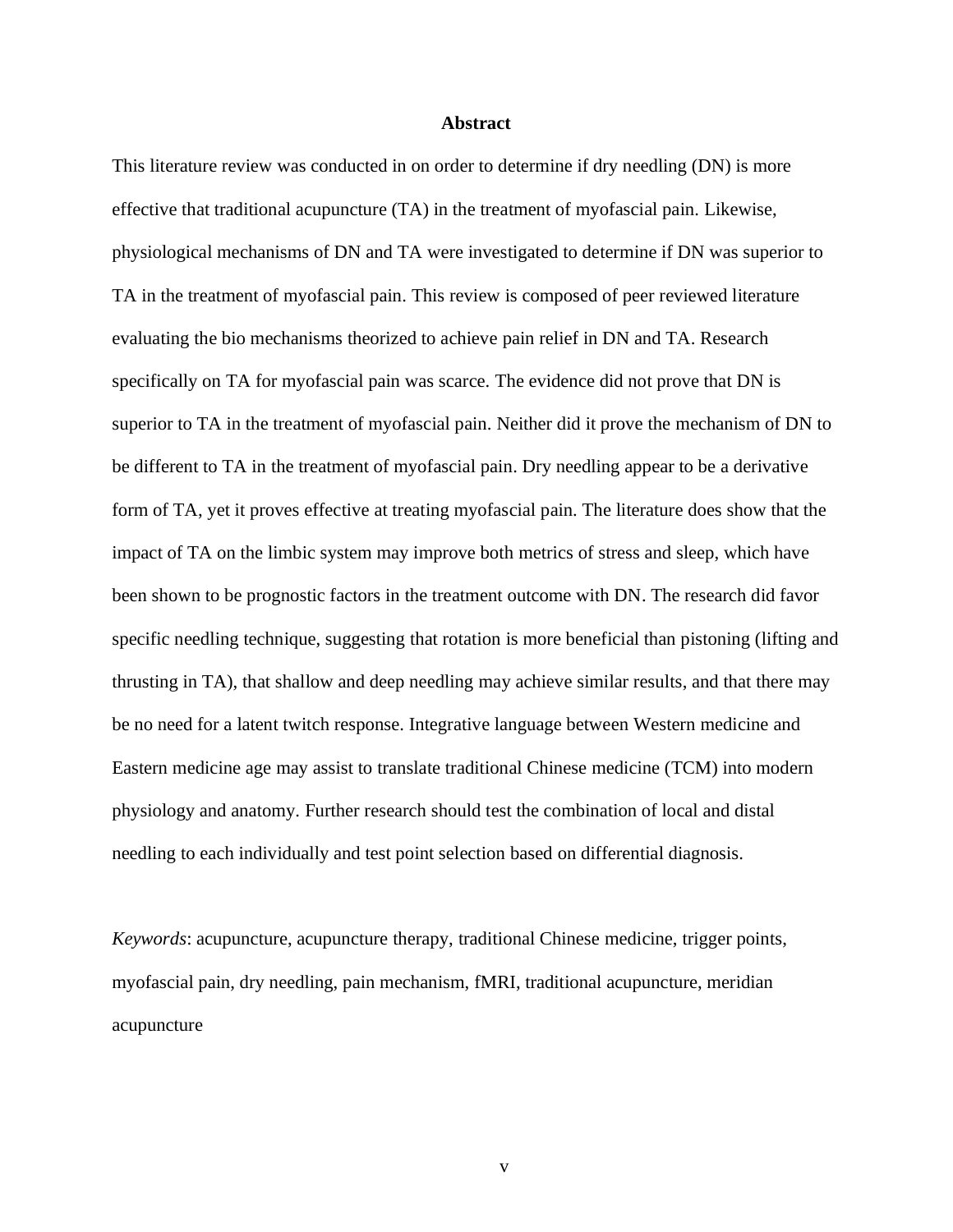| Possible Mechanisms of Acupuncture in the Treatment of Myofascial Pain  11 |
|----------------------------------------------------------------------------|
|                                                                            |
|                                                                            |
|                                                                            |
|                                                                            |
|                                                                            |

# **Table of Contents**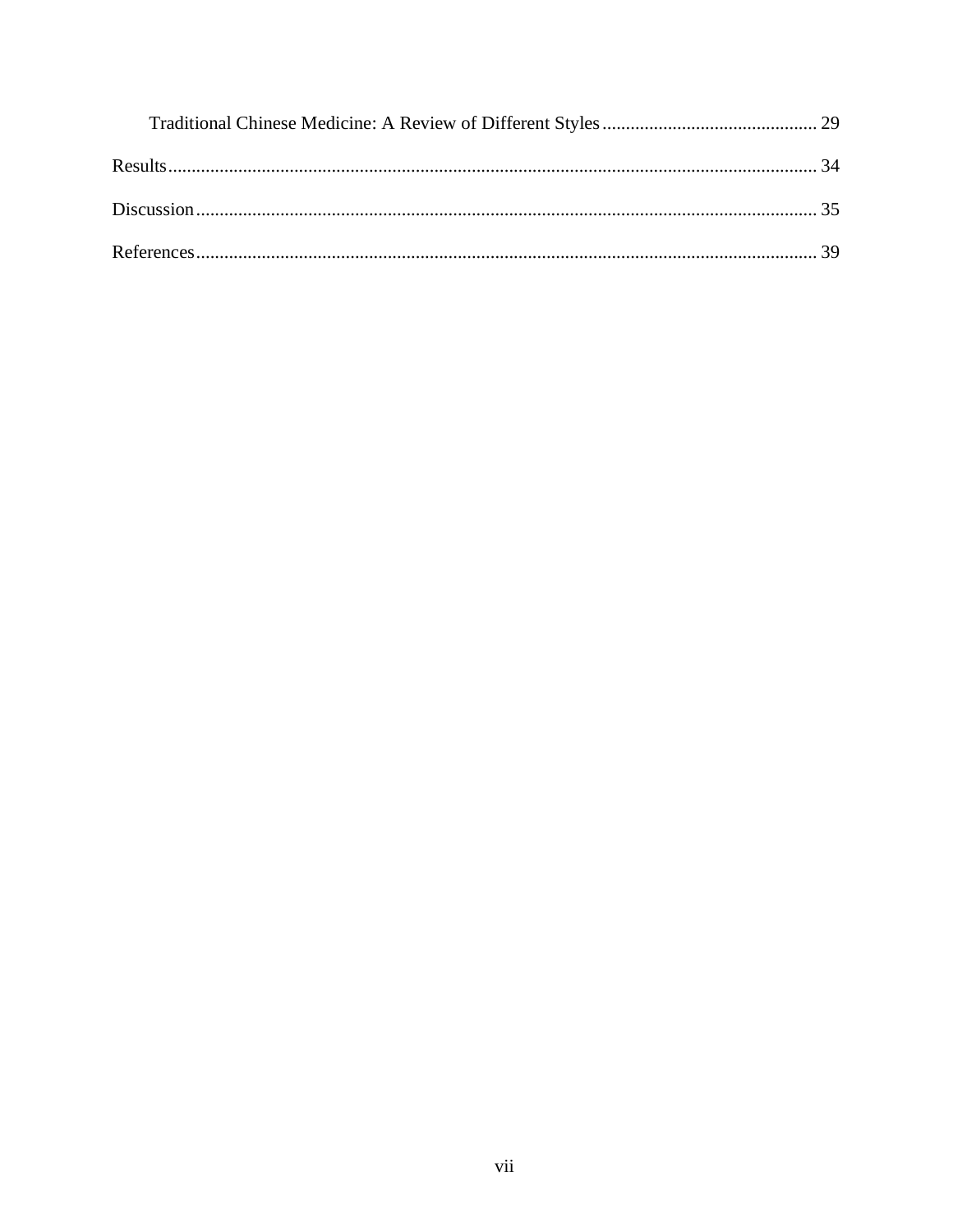# **List of Tables**

|--|--|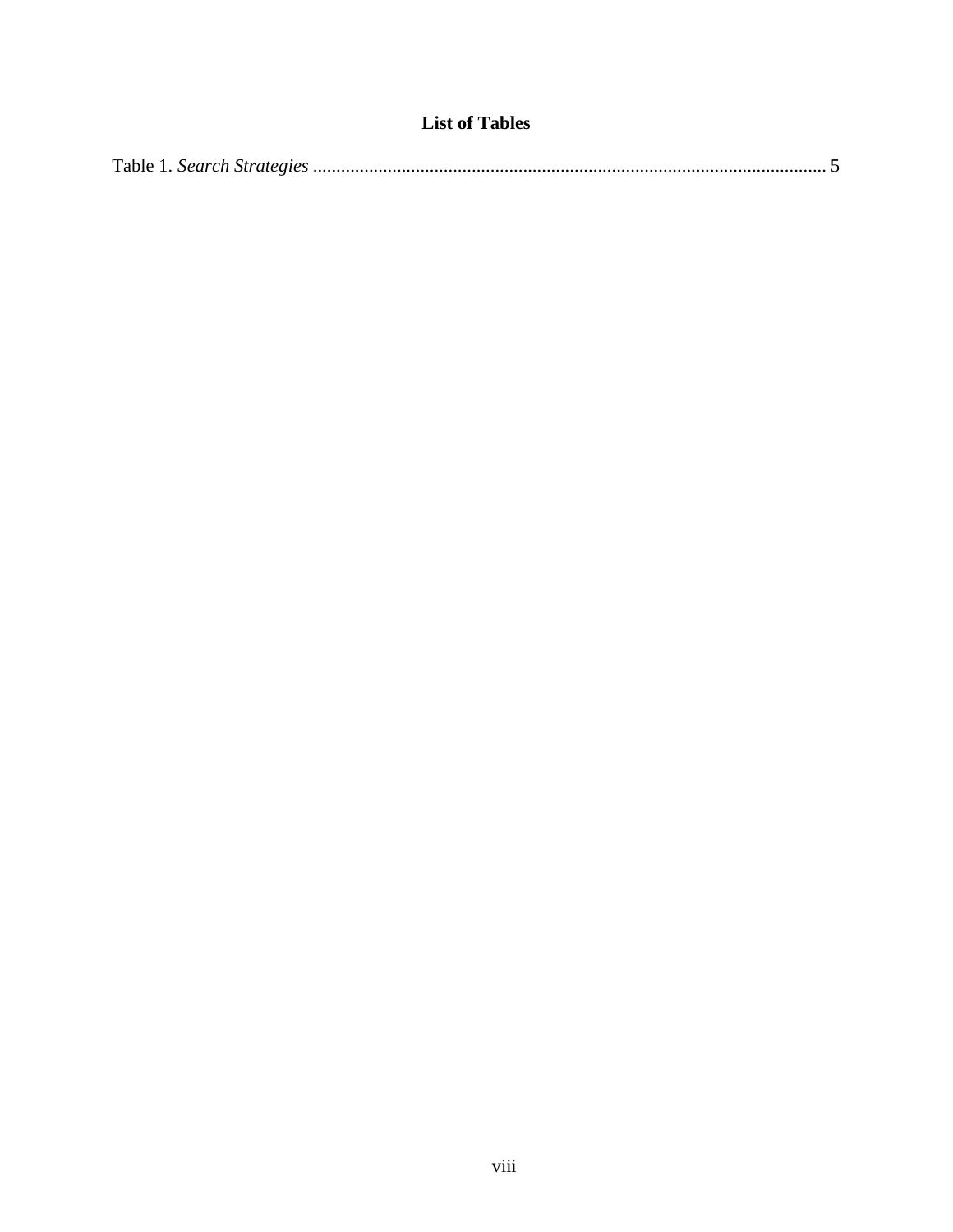# **List of Figures**

| <i>Figure 4.</i> Electromyographic (EMG) activity of the spontaneous electrical activity (SEA) of a |
|-----------------------------------------------------------------------------------------------------|
| myofascial trigger point (MTP) (MTP) during muscle contraction of the trapezius  11                 |
| <i>Figure 5.</i> Comparisons of acupuncture procedures on concentrations of adenosine, AMP, ADP,    |
|                                                                                                     |
|                                                                                                     |
| Figure 7. Forest plots of manual acupuncture (MA) in respect to sham MA for primary outcome         |
|                                                                                                     |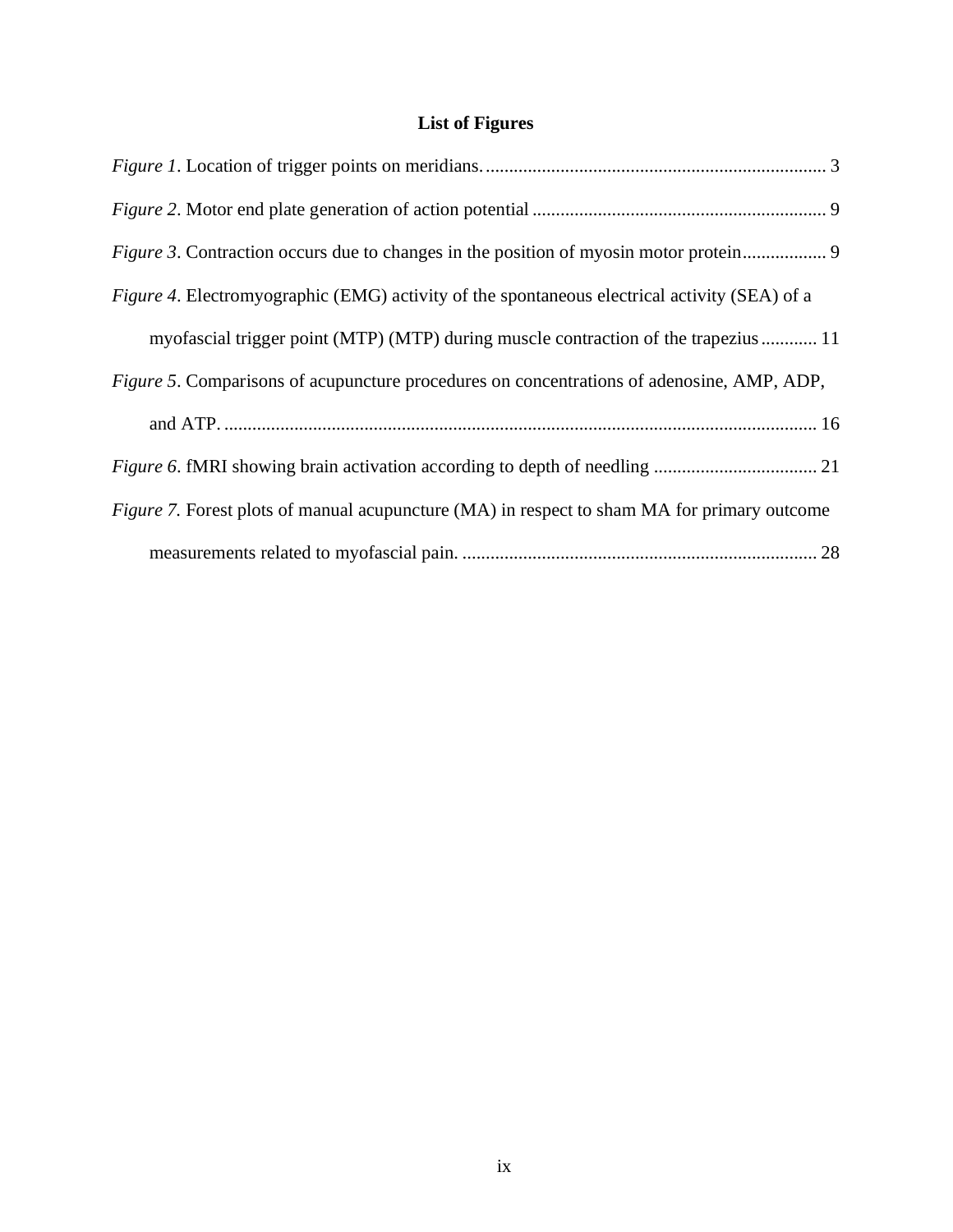# **Introduction**

# **Background**

This literature review was conducted in order to determine if dry needling (DN) is more effective that traditional acupuncture (TA) in the treatment of myofascial pain. Additionally, literature was reviewed to determine if there was a difference in the physiological mechanisms of DN and TA. Sources include peer reviewed articles, randomized controlled trails, meta-analysis, case studies, and textbooks.

Myofascial trigger points (TrPs) were first discovered coincidently by Dr. Janet Travell when she began her career in cardiology and general medicine (Simons, Travell, & Simons 1999). Her interest in myofascial pain was sparked when she noticed that despite a patient's primary diagnosis, when asked how they felt, they complained more commonly about physical discomfort. She noticed that shoulder pain was a common response in her patients as well as her clinic secretary. The pain pattern reported was the same in all of those patients. These similar patterns in both her patients and her secretary inspired Dr. Travell to examine this condition. She found common isolated tender spots in the same location in these patients that reproduced their pain when compressed. Given this finding, she decided to investigate the phenomenon further. Students at Cornell Medical College, taking her pharmacology class, helped her research this new phenomenon. This led to further exploration of the functionality and therapeutic use of trigger points, leading her away from her prior concentration on cardiology towards her legacy as a pioneer in musculoskeletal pain (Simons et al., 1999).

Her most notable accomplishment is treating myofascial pain by either injecting trigger points or using a "spray and stretch" therapy to the muscles affected by trigger points (Simons et al., 1999). The respect for her work went as far as the White House. She was brought on staff to

1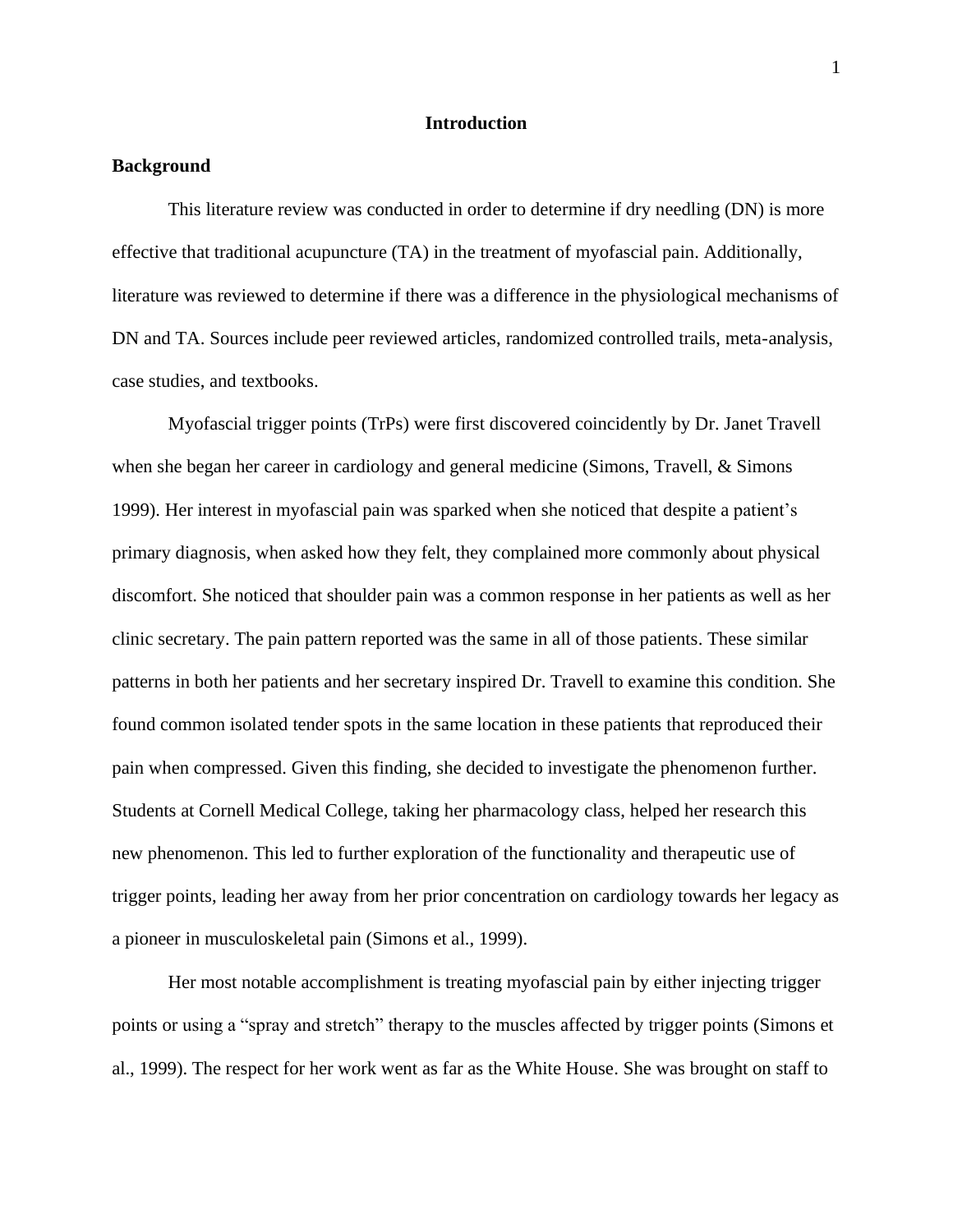treat President John F. Kennedy for his chronic debilitating back pain. Her techniques and evaluations are actively used today by medical professionals treating myofascial pain (Simons et al., 1999).

There is substantial evidence proving that DN is indeed a form of TA. The first evidencebased publication on the topic was done by R. Melzack, Stillwell, & Fox (1977), who reviewed 56 trigger points (TrPs) and compared them to TA acupuncture points used to treat pain in the same regions of the body. They found that 71% of the TrPs have the same pain indications as the acupoints studied (R. Melzack et al., 1977).

It was not until 2004 that this theory was challenged. Birch (2004) reviewed several pieces of TCM literature, trying to correlate classical acupuncture points indicated for pain with TrPs. According to Birch's review of the literature, there was only an 18% correspondence. Birch concluded that the only correlation between TA and TrPs were ashi points (Birch, 2004).

Dorsher and Fleckenstein (2008) produced groundbreaking work when they superimposed anatomy images with 255 common TrPs and 361 classical acupuncture points. Not only did they discover a 93.3% anatomical correspondence, but 81.5% demonstrated complete or near-complete correlation to the myofascial-referred pain (Dorsher & Fleckenstein, 2008). Their findings are presented in Figure 1.

Thanks to the work of Dorsher and Fleckenstein (2008), this literature review does not report on whether a trigger pain is an acupuncture point. The focus is whether there is a difference in only treating the local trigger point, as is done in DN, versus treating myofascial pain using TA. which includes both local and distal needling. In addition to treatment outcomes, this literature review will investigate the mechanism of the two techniques.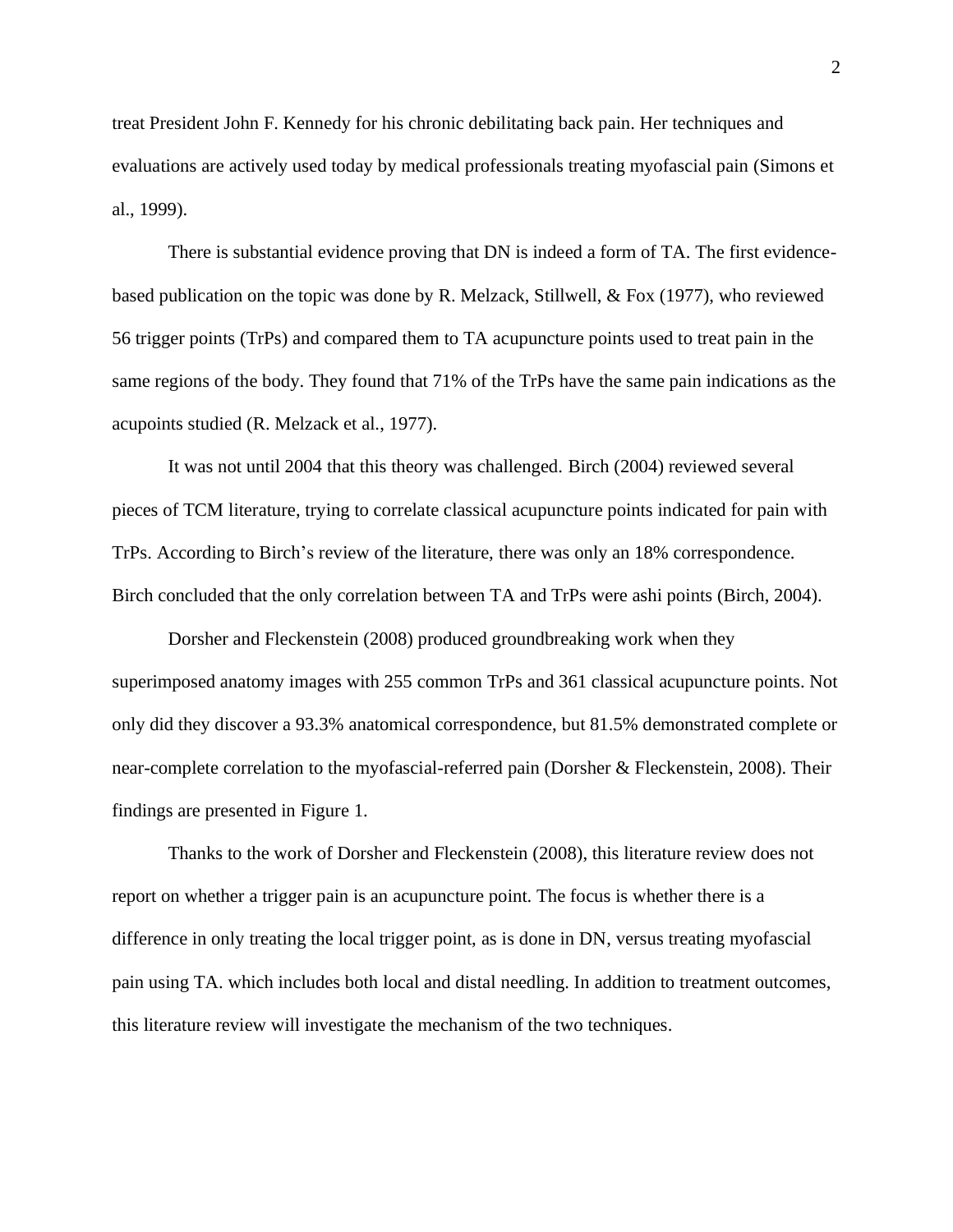

Fig. A: Three regions of the trapezius. Common trigger points in x's. Referred pain pattern are as follows: urinary bladder (UB)-blue, Large Intestine (LI)- pink, gall bladder (GB)- green, San Jiao (SJ)orange



Fig. B: Occipitals, splenius capitis, levator scapulae, rhomboid major and minor. UB-blue, GB-green, Small Intestine (SI)- red, SJ- orange



Fig. C: Semispinalis cervicis, infraspinatus, teres minor, multifidi, UB-blue, GB-green, SI-red, SJorange



Fig. E: Anterior deltoid, coracobrachialis, medial aspect of medial head of triceps, biceps brachioradialis, pronator teres, flexor digitorum superficialis, Heart (HT)- red, LI-purple, LU-pink, Pericardium (PC)-orange



Fig. D: Supraspinatus, suboccipitals, cervical multifidi, iliocostalis, UB-blue, GB-green, SI-red, SJ-orange



Fig. F: Gluteus minimums, tensor fasciae latae, rectus femoris, adductor brevis, adductor longus, vastus medialis, tibialis anterior, abductor hallucis, first dorsal interosseus, GB-green, Kidney (KI)-yellow, Liver (LV)- dark pink, Stomach (ST)-light pink, Spleen (SP)-red

*Figure 1*. Location of trigger points on meridians. From "Trigger Points and Classical Acupuncture Points Part 3: Relationships of Myofascial Referred Pain Patterns to Acupuncture Meridians," by P.T. Dorsher and J. Fleckenstein, 2008, *German Journal of Acupuncture and Related Techniques, 9*, p.12-13*.* Copyright 2008 by Springer Nature. Reprinted with permission.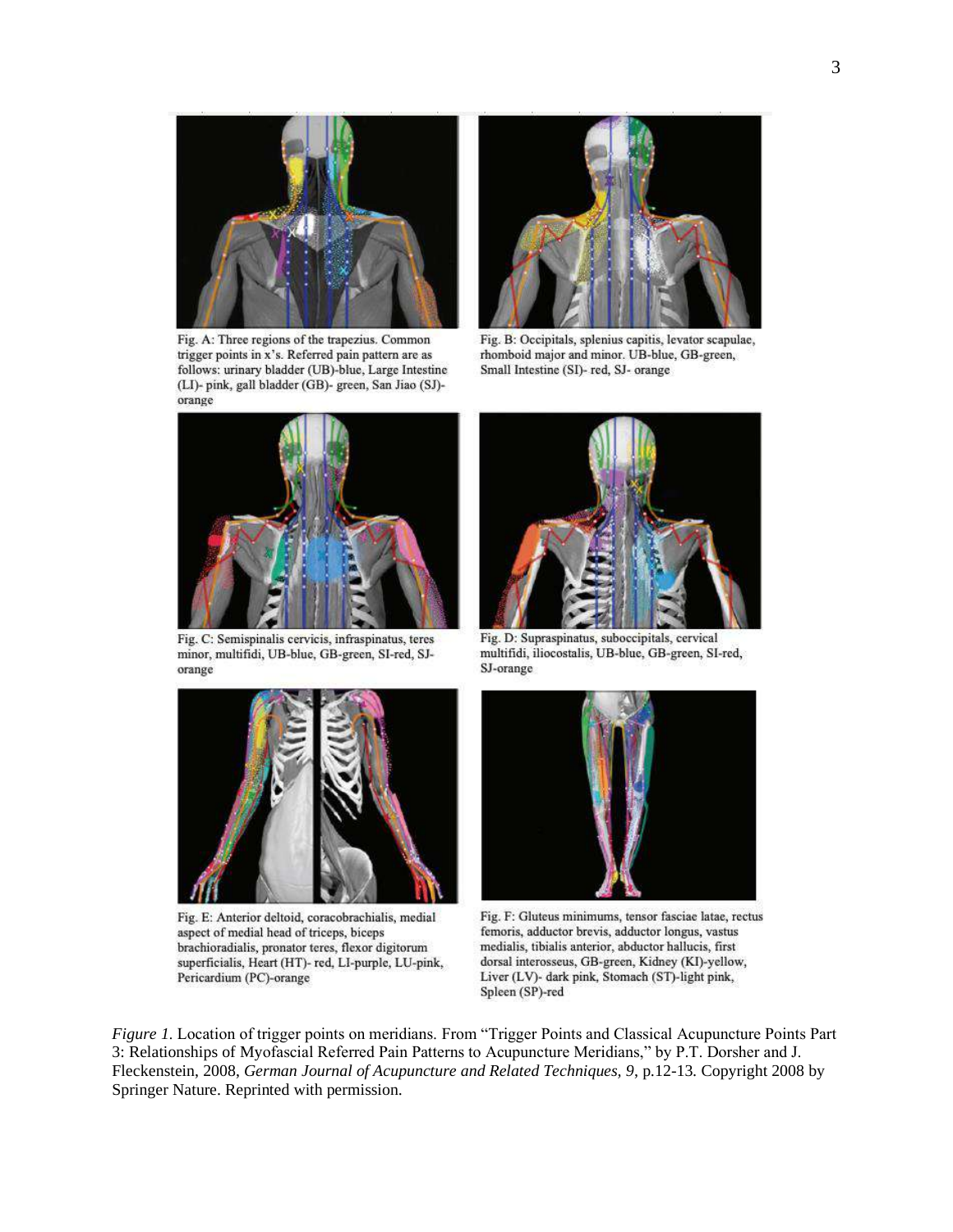# **Who can practice acupuncture.**

According to the Center for Disease Control (CDC), as of 2016, 20.4% of U.S. adults suffer from chronic pain (Dahlhamer et al., 2018). The increased popularity of acupuncture, with over 10 million acupuncture treatments occurring annually in the US, has been attributed to its effectiveness in pain relief and the emergence of empirical research supporting its efficacy (Hao & Mittelman, 2014).

Medical professionals other than licensed acupuncturists are permitted to practice acupuncture. States that do not allow dry needling are; Washington, Orgon, California, New York, Pennsylvania, New Jersey, and Florida ("U.S. state dry needling scope of practice decisions," n.d.). Several states allow chiropractors to do dry needling. States in which chiropractors are not allowed to practice are California, Georgia, Hawaii, Kentucky, Minnesota , Mississippi, Montana, New Jersey, New York, Nevada, Organ, Pennsylvania, Rhode Island, South Carolina, Washington, and Wisconsin ("State requirements for chiropractic acupuncture," n.d.). In most states, medical doctors can practice acupuncture under their medical license; however, many states require a certain number of hours to be accredited, while Hawaii, Montana and New Mexico require a separate acupuncture license (Lin & Tung, 2017).

Although various medical professions are permitted to perform acupuncture, acupuncture techniques vary greatly with the training of the practitioner. This review will compare the techniques and results of the DN approach and the TA approach.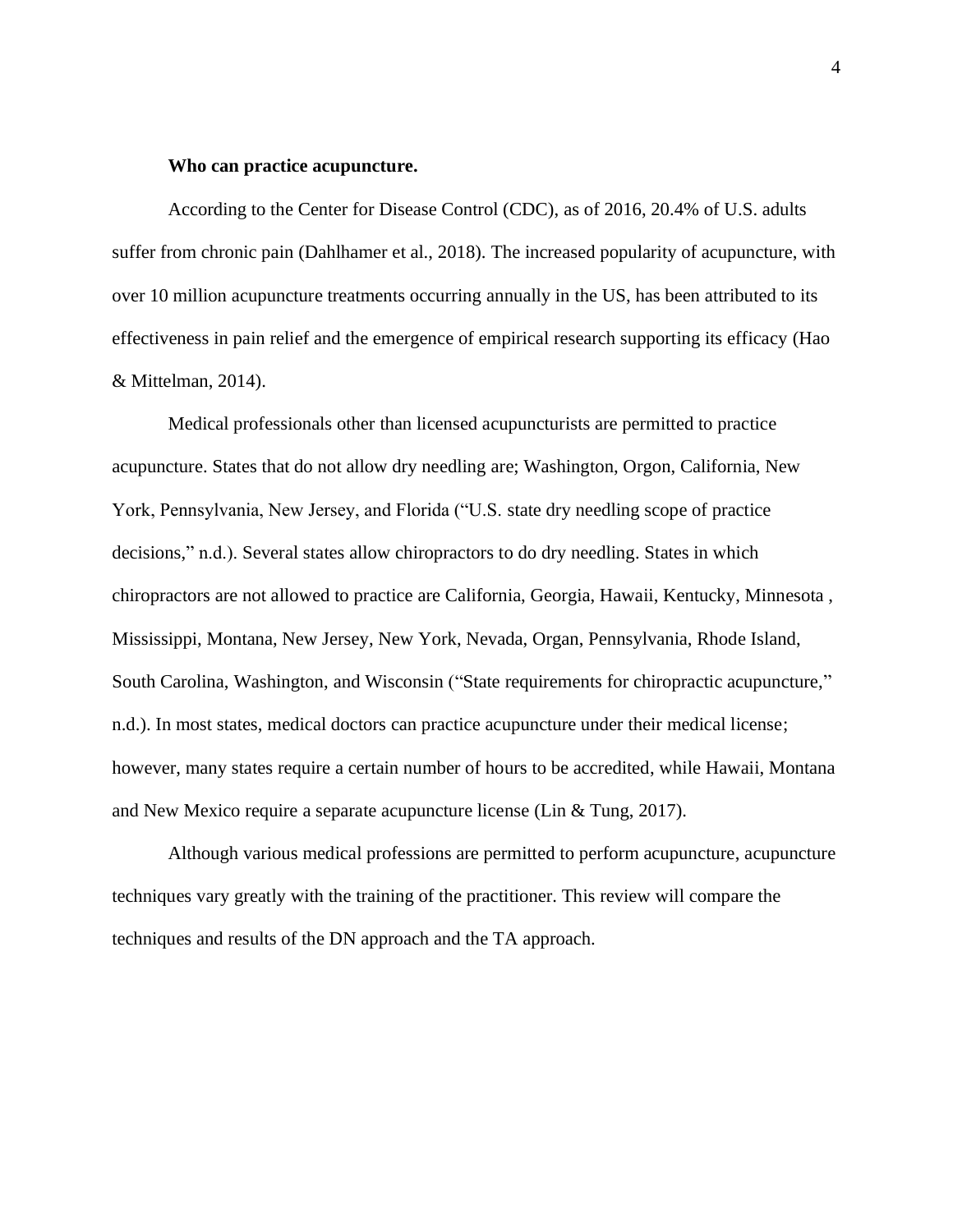# **Method**

For this literature review, the execution of keywords into databases such as EBSCO,

PubMed, MEDLINE, Google Scholar, etc. was imperative. All research focused on the efficacy

of dry needling and traditional acupuncture in the treatment of myofascial pain and the

mechanisms. Table 1 includes the keyword searches and the articles that the author of this

literature review retrieved.

|  | Table 1. Search Strategies |  |
|--|----------------------------|--|
|  |                            |  |

| <b>Key Words</b>           | <b>Database</b>            | <b>Articles found</b> |
|----------------------------|----------------------------|-----------------------|
| Myofascial pain AND        | <b>MEDLINE (EBSCO)</b>     | 266                   |
| Acupuncture                | PubMed                     | 307                   |
|                            | Google Scholar (2009-2019) | 9,860                 |
| Myofascial pain AND        | <b>MEDLINE (EBSCO)</b>     | 193                   |
| Dry Needling               | PubMed                     | 235                   |
|                            | Google Scholar (2009-2019) | 4,260                 |
| <b>Myofascial Pain AND</b> | <b>MEDLINE (EBSCO)</b>     | 12                    |
| Traditional                | PubMed                     | 31                    |
| Acupuncture                | Google Scholar (2009-2019) | 4,760                 |
| Myofascial Pain AND        | <b>MEDLINE (EBSCO)</b>     | $\overline{2}$        |
| Meridian Acupuncture       | PubMed                     | 79                    |
|                            | Google Scholar (2009-2019) | 1,870                 |
| Myofascial Pain AND        | <b>MEDLINE (EBSCO)</b>     | 24                    |
| <b>Acupuncture AND</b>     | PubMed                     | 18                    |
| Mechanism                  | Google Scholar (2009-2019) | 6,780                 |
| acupuncture AND            | <b>MEDLINE (EBSCO)</b>     | 110                   |
| adenosine                  | PubMed                     | 142                   |
|                            | Google Scholar (2009-2019) | 6,780                 |
| <b>Acupuncture AND</b>     | <b>MEDLINE (EBSCO)</b>     | 71                    |
| fMRI                       | PubMed                     | 667                   |
|                            | Google Scholar (2009-2019) | 8,640                 |

Several additional articles were found by scanning the references listed in formerly searched articles. The majority called for more extensive study.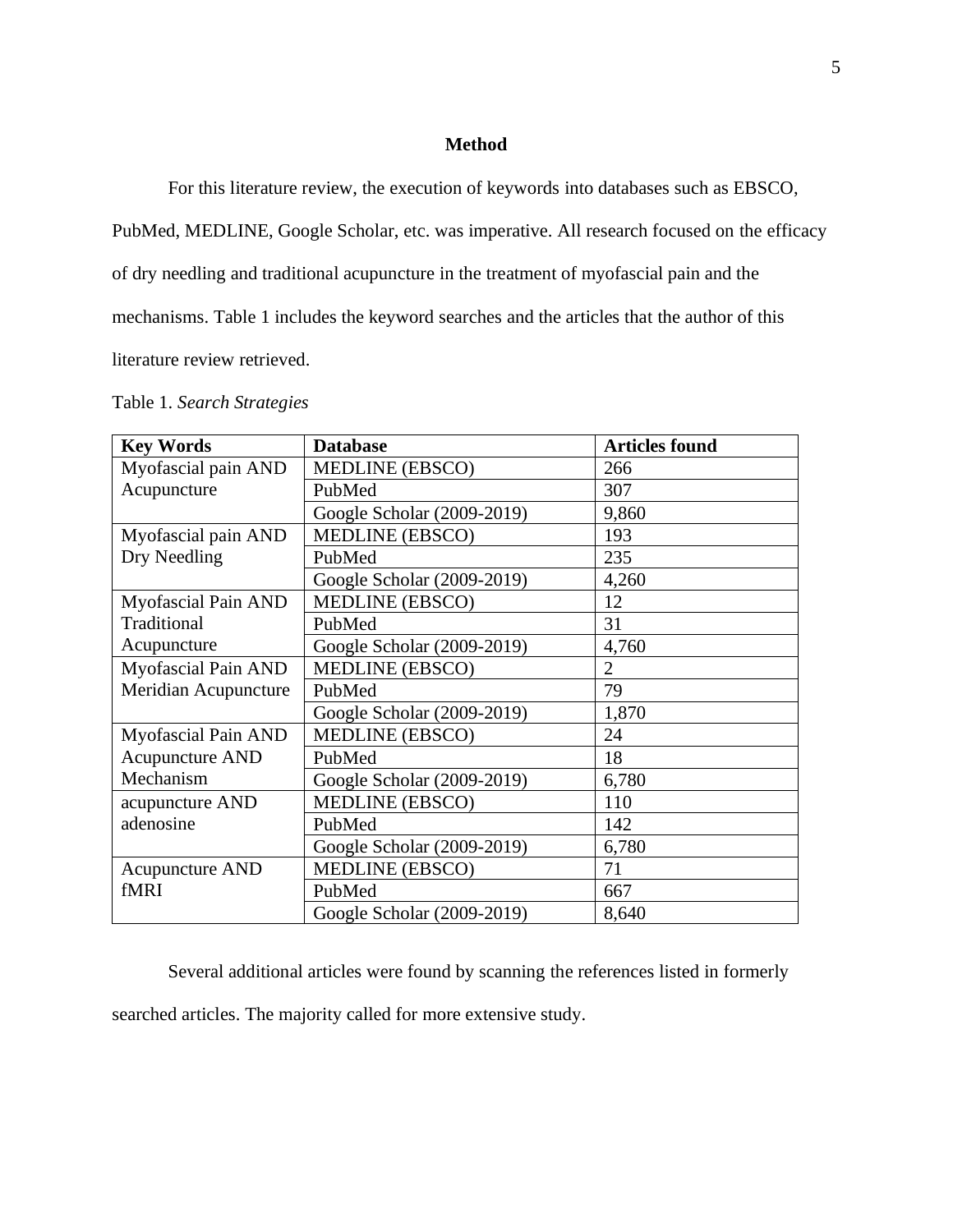The research papers were grouped according to patterns or trends found in the research. Studies that directly compared DN and TA were limited in number, but by grouping similar bodies of research, this review defines what has been published and accessible to date.

# **Research Question and Hypothesis**

This literature review was conducted to investigate if DN is superior to TA in the treatment of myofascial pain. The literature review also reviewed literature to determine if the mechanism of DN differentiates from TA.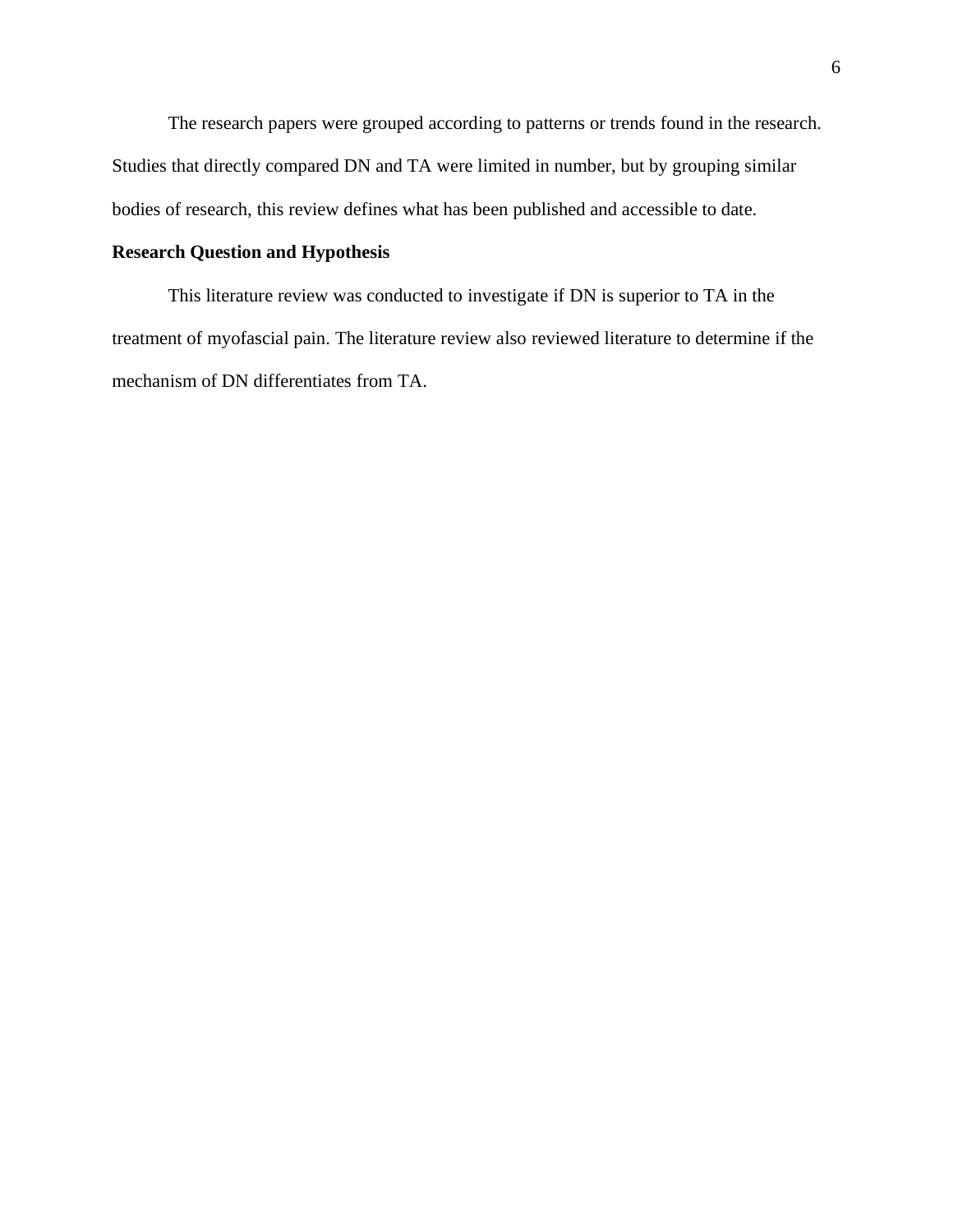# **Literature Review**

This literature review provides recent findings for pain relief via needling therapies and the impact different needling therapies have on myofascial pain, as well as subjective data from patients on pain relief.

# **Definitions of Therapy Terms**

Acupuncture points on meridians and meridians themselves have pertinent indications that may address pain or other symptoms. Traditional acupuncture (TA) uses a filiform needle inserted in specific areas on the body based on the theoretical concept of meridians that was developed well over 2,000 years ago (Zhou, Ma, & Brogan, 2015). In an effort to bring a comprehensive understanding of Chinese medicine to the world, three International Acupuncture Training Centers where established in Beijing, Shanghai, and Nanjing starting in 1975 with the backing of the Chinese Government (Deng et al., 1999). Later texts describe that at that time, *Essentials Of Chinese Medicine* was the textbook used (Deng et al., 1999). Students of these training centers felt that the text was inadequate in discussing basic theories and there was a need for more research. The Ministry of Public health permitted these training centers to put together curriculum they deemed adequate at teaching Chinese Medicine to foreign students (. The result was *Chinese Acupuncture and Moxibustion (CAM)*. *CAM* covers the history of Chinese medicine, the different meridians, collaterals, and points associated with Chinese medicine and the etiology, pathogenesis and diagnostic methods of which to use (Deng et al., 1999).

Dry needling (DN) is the Western medical adaptation of acupuncture. It is based on the current understanding of human anatomy and physiology as it pertains to myofascial pain and TrPs (Zhou et al., 2015). A trigger point is located in a taut band of skeletal muscle that is hyperirritable and elicits pain when stretched, compressed, overloaded, or contracted. When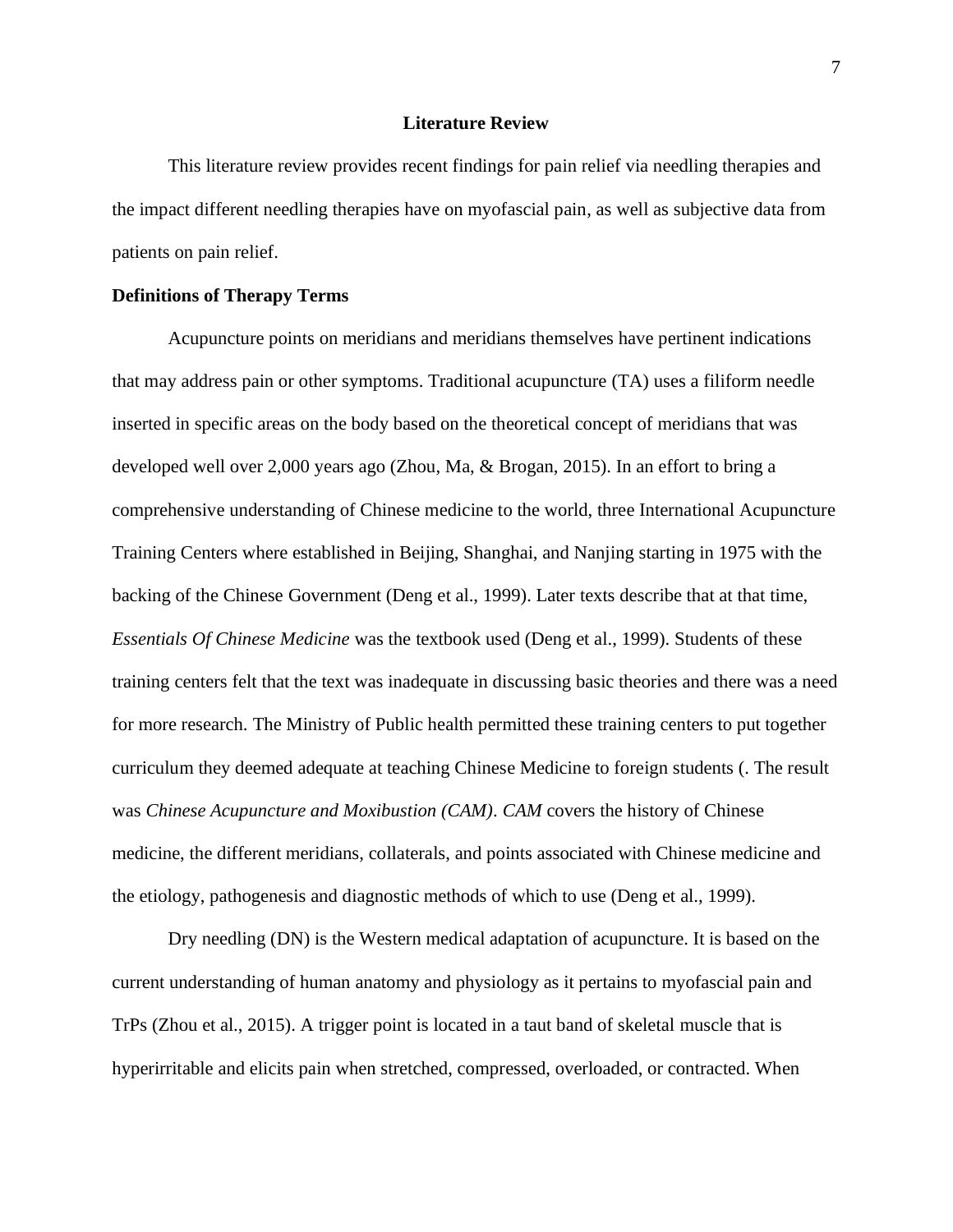irritated, a corresponding referred pain typically radiates away from the site of the trigger point (Dommerholt & Fernández-de-las-Peñas, 2018).

## **Normal Physiology of the Muscle Motor End Plate**

Skeletal muscle is composed of several structures. The skeletal muscle has muscle fascicles composed of muscle fibers containing filaments of actin proteins as well as tropomyosin and tropin proteins (I-band) and myosin proteins (Z-band) (Carroll, 2007). These filaments are positioned separately from each other at opposing ends, and they connect by the structural protein, titin (Carroll, 2007).

A muscle contraction is initiated via the upper motor neurons in the motor cortex (Carroll, 2007). Such an efferent motor axon's synapse on the spinal cord generates an action potential in the alpha motor neuron, which spreads along axons on the membrane of the muscle cell, creating a neuromuscular junction (Figure 2). Although it is negative at rest, when an action potential occurs, sodium comes in through the voltage-gated channels, and the buildup of cations begins to change the charge of the cell to a more positive charge, and hence, the cell becomes depolarized. This depolarization activates voltage-sensitive calcium channels, and allows the calcium to enter the axon terminal, docking along the membrane in the active zone. The docking of calcium causes exocytosis of acetylcholine (ACh) to initiate synaptic transmission across the cleft, binding to the receptors along the fold of the membrane. This subsequently opens sodium channels, which allows the ions to flow in, leading to further depolarization and end-plate potential rising. Open voltage-gated sodium channels lead to an action potential that travels along the muscle fiber to the T-Tubule, altering the conformation of the dihydropyridine (DHP) receptor, which releases calcium into the sarcoplasmic reticulum (SR). Calcium then binds to troponin, which frees the myosin-binding sites, permitting actin and myosin to bind, resulting in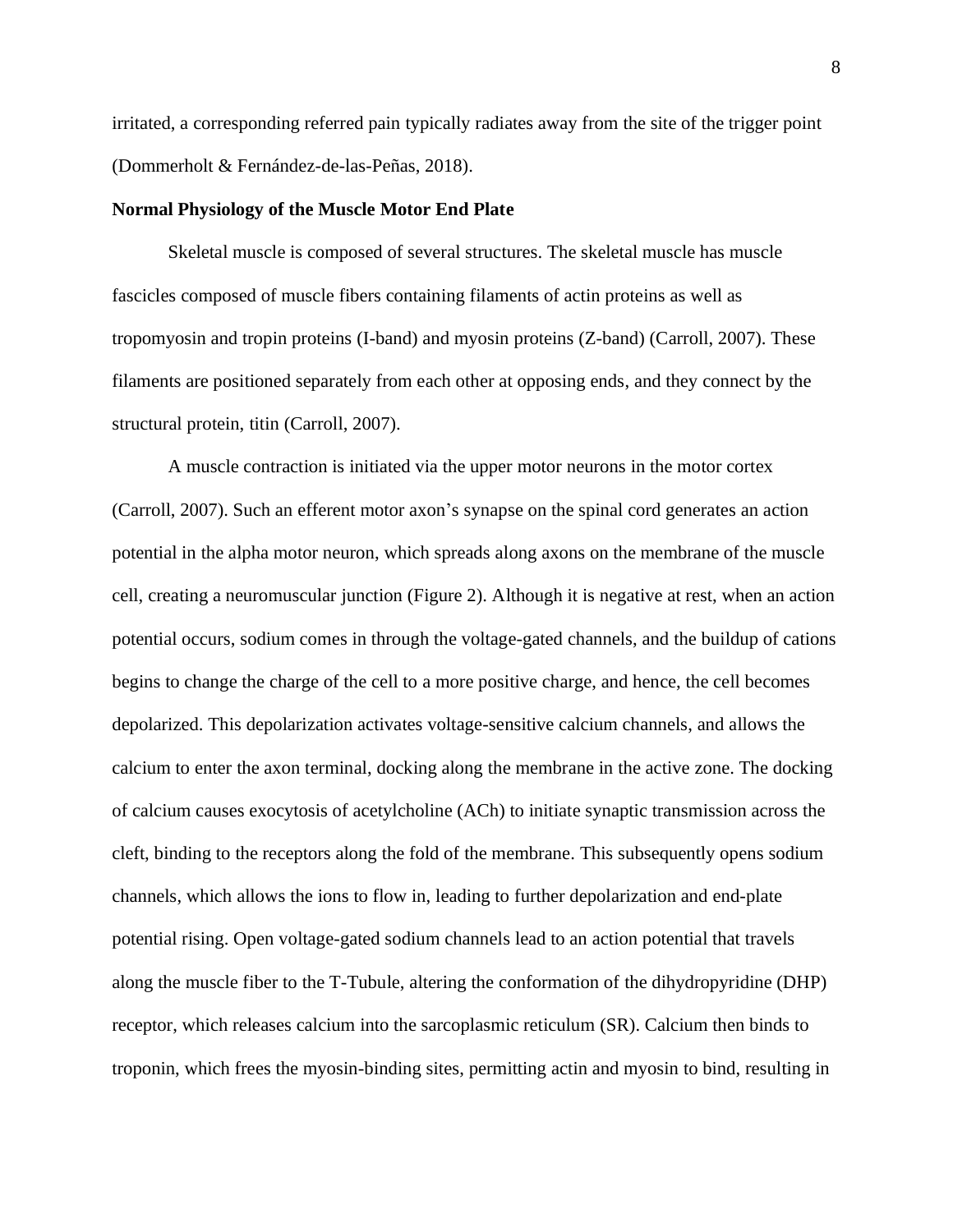the myosin head pivoting and shortening the sarcomere (Figure 3). The contraction will continue until the motor neuron terminates the signaling, which repolarizes the sarcomere and T-tubules and closes the voltage-gated channels in the SR, causing calcium to be pumped back into the SR and tropomyosin to cover the binding sites on the actin. The contraction can also be terminated if adenosine triphosphate (ATP) stores are depleted (Carroll, 2007).



*Figure 2*. Motor end plate generation of action potential. The action potential begins with the release of ACh. 2. The ACh then binds to the postsynaptic receptor resulting in an action potential across the cell membrane 3. Along the T-tubule, the action potential modifies the conformation of the dihydropyridine (DHP) receptor resulting in calcium being released from the sarcoplasmic reticulum 4. Calcium binds to troponin, triggering actin-myosin binding 5. The myosin head pivots, causing the sarcomere to shorten. From "Musculoskeletal system," by R.G. Carroll, 2007, in *Elsevier's Integrated Physiology.* Retrieved from[: https://www.sciencedirect.com/topics/medicine-and-dentistry/motor-end-plate.](https://www.sciencedirect.com/topics/medicine-and-dentistry/motor-end-plate) Copyright 2007 by Elsevier. Reprinted with permission.



*Figure 3*. Contraction occurs due to changes in the position of myosin motor protein. Once the binding of the myosin head to actin occurs, inorganic phosphate is released (Pi) 2. The power stroke is initiated, and the myosin head moves to a 45-degree angle, shortening the sarcomere. 3. The initiation of the power stroke results **in** dissociation of ADP 4. Myosin is bound to actin at a 45-degree angle 5. ATP binds to myosin, breaking the bond between actin and myosin. Hydrolysis of ATM causes the myosin head to move at a 90-degree angle, allowing it to again bind to actin. This power stroke repeats as long as there is sufficient ATP and calcium. From "Musculoskeletal system," by R.G. Carroll, 2007, in *Elsevier's Integrated Physiology.*  Retrieved from[: https://www.sciencedirect.com/topics/medicine-and-dentistry/motor-end-plate.](https://www.sciencedirect.com/topics/medicine-and-dentistry/motor-end-plate) Copyright 2007 by Elsevier. Reprinted with permission.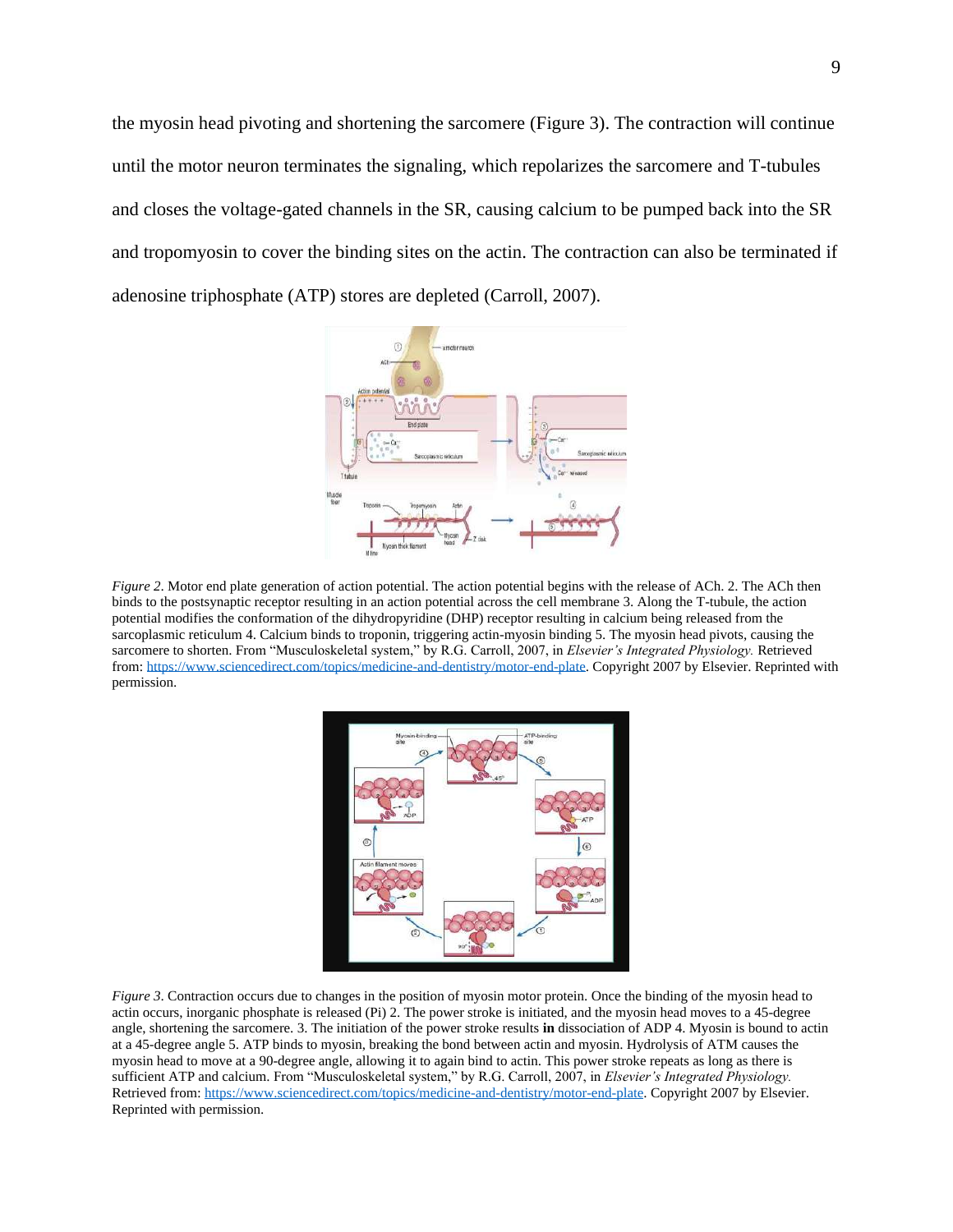#### **Pathology at the Motor End Plate**

Motor end-plate noise (EPN), found at the end-plate zone of skeletal muscle, is potentially related to acetylcholine released from nerve endings (L. Chou, Hsieh, Kao, & Hong, 2009). When a taunt band occurs, which is associated with TrPs, there is a crisis. Acetylcholine leaks from the nerve endings, resulting in a heightened ischemia-induced inflammatory reaction and an increase in pain. Theoretically, a correlation exists between pain intensity and EPN changes in the TrPs region (L. Chou et al., 2009). To test this hypothesis, L. Chou et al. (2009) used two acupuncture points, *Waiguan* (SJ-5) and *Quchi* (LI-11), to treat neck and shoulder pain and recorded the activity. The electromyogram (EMG) recordings were measured with a 2 channel portable digital miniature EMG equipment. The sham control group had a needle that touched the skin, but there was no penetration of the skin. The acupuncture group had the needle inserted and stimulated to achieve *deqi* for 15 seconds and retained the needle for three minutes. Their results showed an increase in EPN initially with the insertion of the needle then a dramatic decrease to levels below what was recorded before the needle was inserted. Along with a decrease in EPN, there was a decrease in pain intensity (L. Chou et al., 2009).

Based on ten years of research in the pathophysiology of myofascial trigger points, Ge, Fernández-de-las-Peñas , and Yue (2011) suggest that a dysfunction of the motor end plate known also as spontaneous electrical activity (SEA) contributes to local and referred pain of active TrPs. Damage to a muscle due to trauma (excessive overloading, excessive exercise, unfamiliar exercise, prolonged ischemia) results in pathological depolarization of the cell, leading to in an enormous amount of calcium and sodium flooding the cells, causing an elevation of the spontaneous action potential at the motor end plate. The authors theorize that;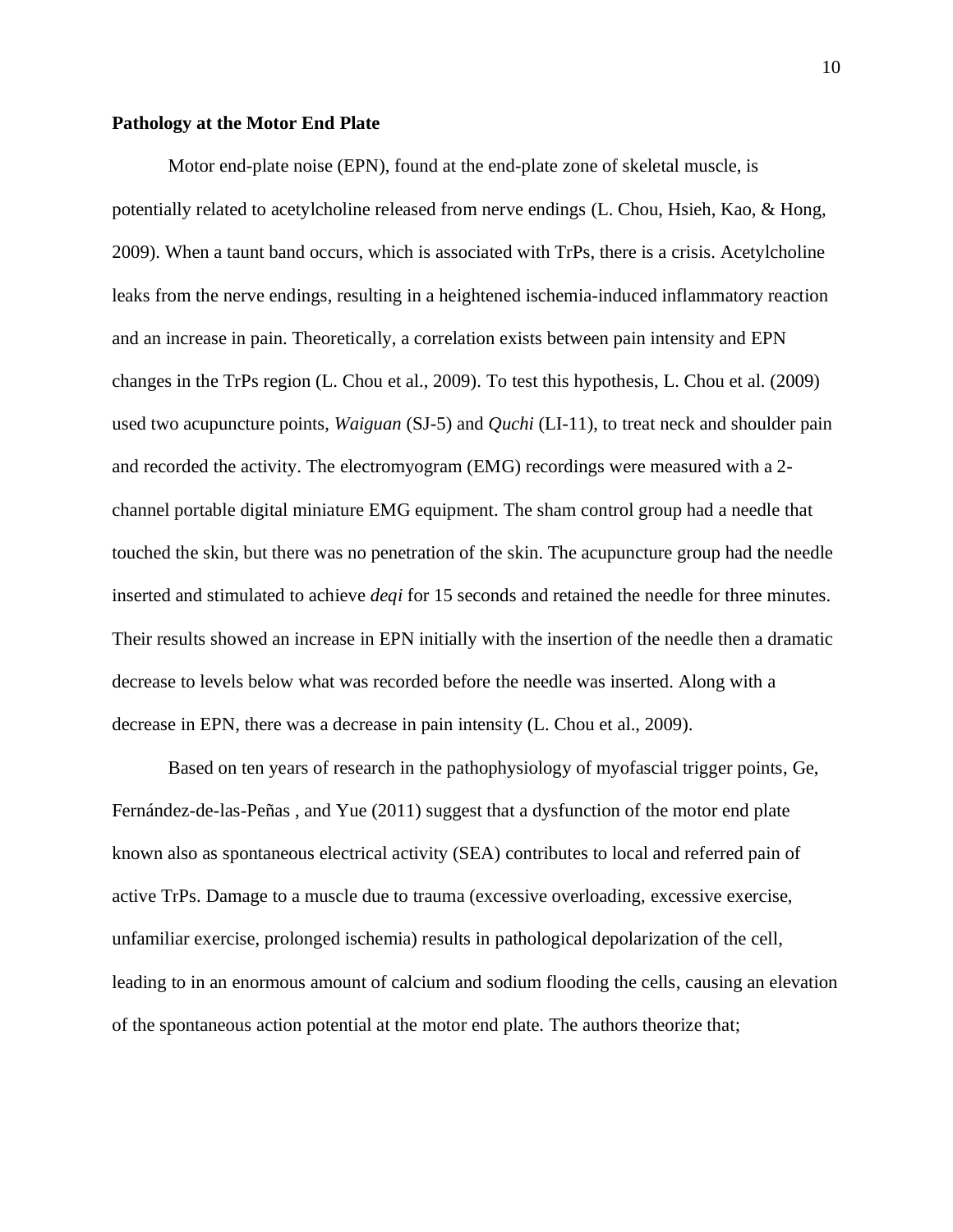If EPP (a local depolarization of the muscle fibers) exceeds a certain critical level (by summation of successive EEPs), endplate spikes are initiated, explaining the clinical phenomenon that spontaneous electrical activity associated with myofascial trigger points is registered only in a localized spot in the muscle with intramuscular needle EMG (Figure 4). (Ge, Fernández-de-las-Peñas , & Yue, 2011 p.2)



*Figure 4*. Electromyographic (EMG) activity of the spontaneous electrical activity (SEA) of a myofascial trigger point (MTP) (MTP) during muscle contraction of the trapezius. The surface EMG readings are similar due to needling of the MTP. From "Myofascial trigger points: spontaneous electrical activity and its consequences for pain induction and propagation," by H. Ge, C. Fernández-de-las-Peñas, and S. Yue, 2011, *Chinese Medicine Journal, 6* (13), p. 3*.* Copyright 2011 by Wolters Kluwer. Reprinted with permission.

#### **Possible Mechanisms of Acupuncture in the Treatment of Myofascial Pain**

#### **Gate control theory.**

Arguably the most significant contribution to the theory of pain mechanisms was by R.

Melzack and Wall in their 1965 article on the gate control system in the journal *Science*. They

noted that there was not a fixed direct line of communication from skin to brain in response to a

noxious stimuli resulting in pain from "pain receptors" being activated, confronting the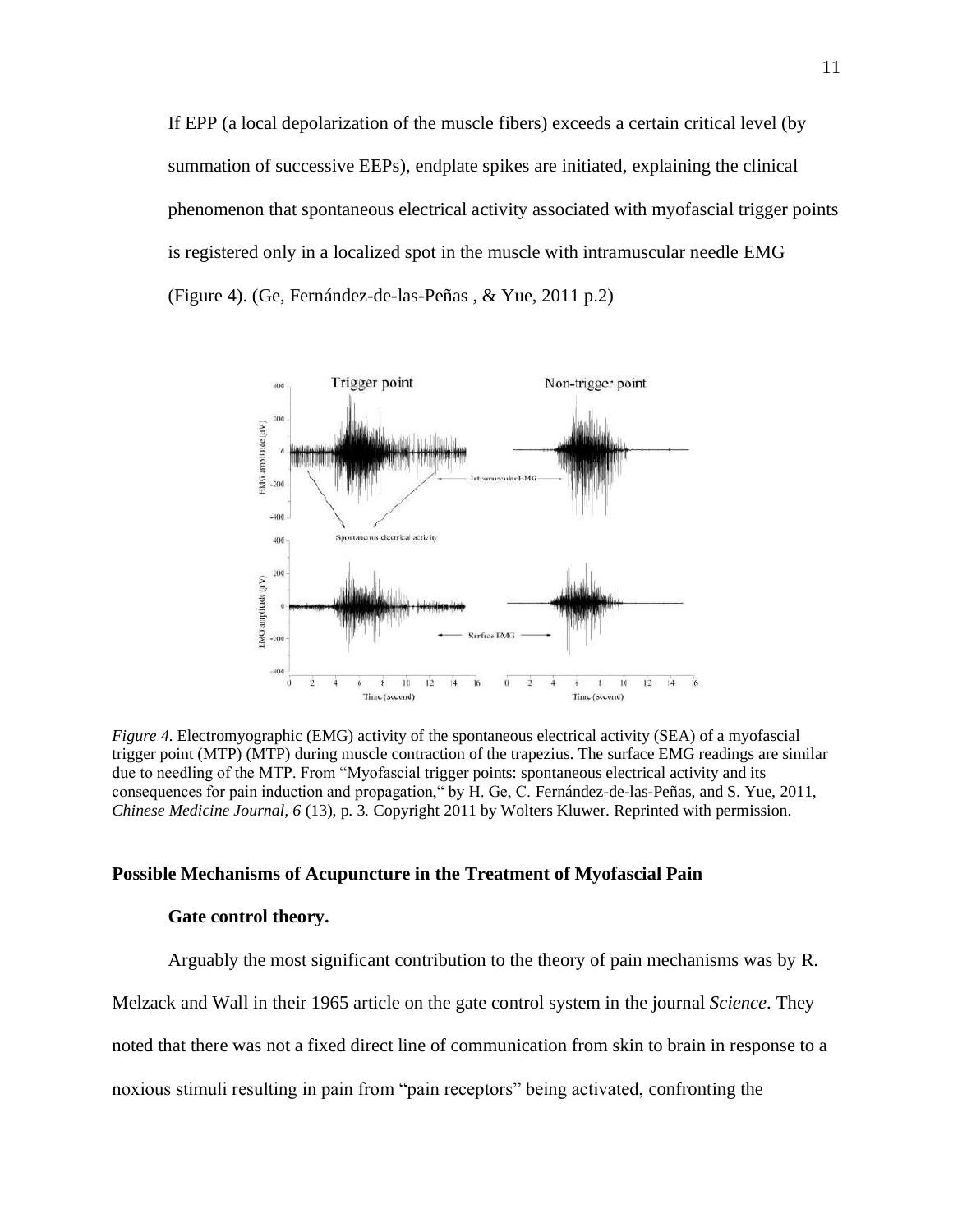specificity and pattern theory (R. Melzack  $&$  Wall, 1965). The specificity theory could not explain phantom limb pain or the lack of pain soldiers felt despite substantial injuries and instead they experienced joy and relief at having survived battle. They also challenged the simplicity of the pattern theory which suggested that the majority of nerve fiber endings were similar, without specificity in receptors. R. Melzack and Wall set out to prove that pain was more complex and multifaceted than previously thought (R. Melzack & Wall, 1965).

What R. Melzack and Wall (1965) came up with were three intermingling systems that regulated the phenomena of pain: cells of the substantia gelatinase in the dorsal horn of the brain stem, afferent patterns in the dorsal column system, and transmission of both large and small sensory fibers in the dorsal horn. The substantia gelatinase receives signals from the fast and heavily myelinated A-delta fibers and the slower moving lesser myelinated C-fibers. The A-delta fibers respond to mechanoreceptors while the C-fibers respond to nociceptors. Nociceptors respond to noxious stimuli resulting in pain. An example of how the "gate" works is the incidence of a boxer getting punched in the face who then massages the area after the incident. In explaining why rubbing reduces pain, R. Melzack and Wall's reported that mechanoreceptors activated by rubbing stimulate the fast-acting A-delta fibers which increase the inhibitory interneuron on the pain signals. Hence, closing the gate which keeps the pain signals from reaching the brain (R. Melzack & Wall, 1965).

The blocking of pain via the "gate" can also go the opposite direction (R. Melzack & Wall, 1965). This would explain the case mentioned earlier about the soldiers, who despite significant injuries, did not report pain as they were overcome with joy and relief from having survived the battle. Various emotions and activations of different regions of the brain are able to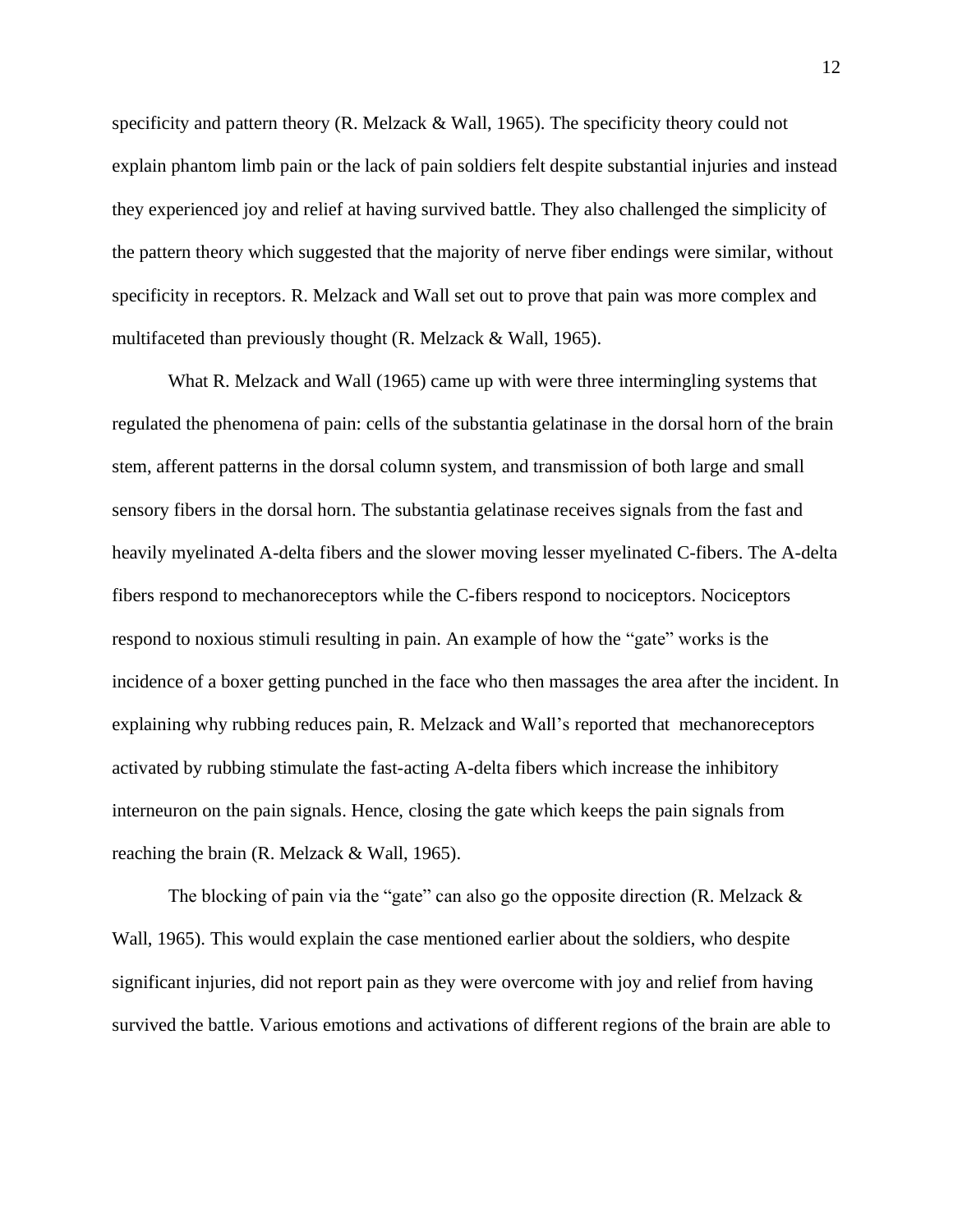transform the gate control system (R. Melzack and Wall, 1964). This acknowledgement of a "mind over matter" concept was an advancement in the evolution of pain theory.

# **Endorphin hypothesis of acupuncture analgesia.**

Scientists became perplexed as to the mechanism by which acupuncture accomplished analgesia. Pomeranz and Chiu (1976) performed one of the first studies looking at endorphin hypothesis of acupuncture analgesia. By adding naloxone to one of their studies, they determined they could block the analgesic effects of electroacupuncture (Pomeranz & Chiu, 1976). They placed mice into four groups: electroacupuncture group, sham acupuncture group, electroacupuncture acupuncture plus saline group, and electroacupuncture acupuncture plus naloxone. What they found was that the electroacupuncture produced analgesia but when combined with naloxone, the analgesic effect of acupuncture was eliminated. This suggests that there may have been a release of endorphins with electroacupuncture that where blocked by the Naloxone (Pomeranz & Chiu, 1976).

# **Myofascial trigger point (MTrP) circuits.**

Within the dorsal horns are "MTrP-related sensory motor neurons" that provide the passage for pain information to be received by the brain, creating networks referred to as "MTrP circuits" (C.-Z. Hong 2004, 2006). These "MTrP Circuits" are founded on the gate control theory developed by R. Melzack and Wall (C.-Z. Hong, 2004).

These networks can branch out to neighboring networks and connect with once-separate MTrP (C.-Z. Hong, 2006). In the case of a severe stimulation to the peripheral sites, these "MTrP Circuits" trigger a once latent MTrP to become active as well as cause referred pain and local twitch response (LTR) (C.-Z. Hong, 2006). A similar mechanism is suspected when an MTrP is deactivated using remote needling. A possibility is that strong sensory impulses are sent to the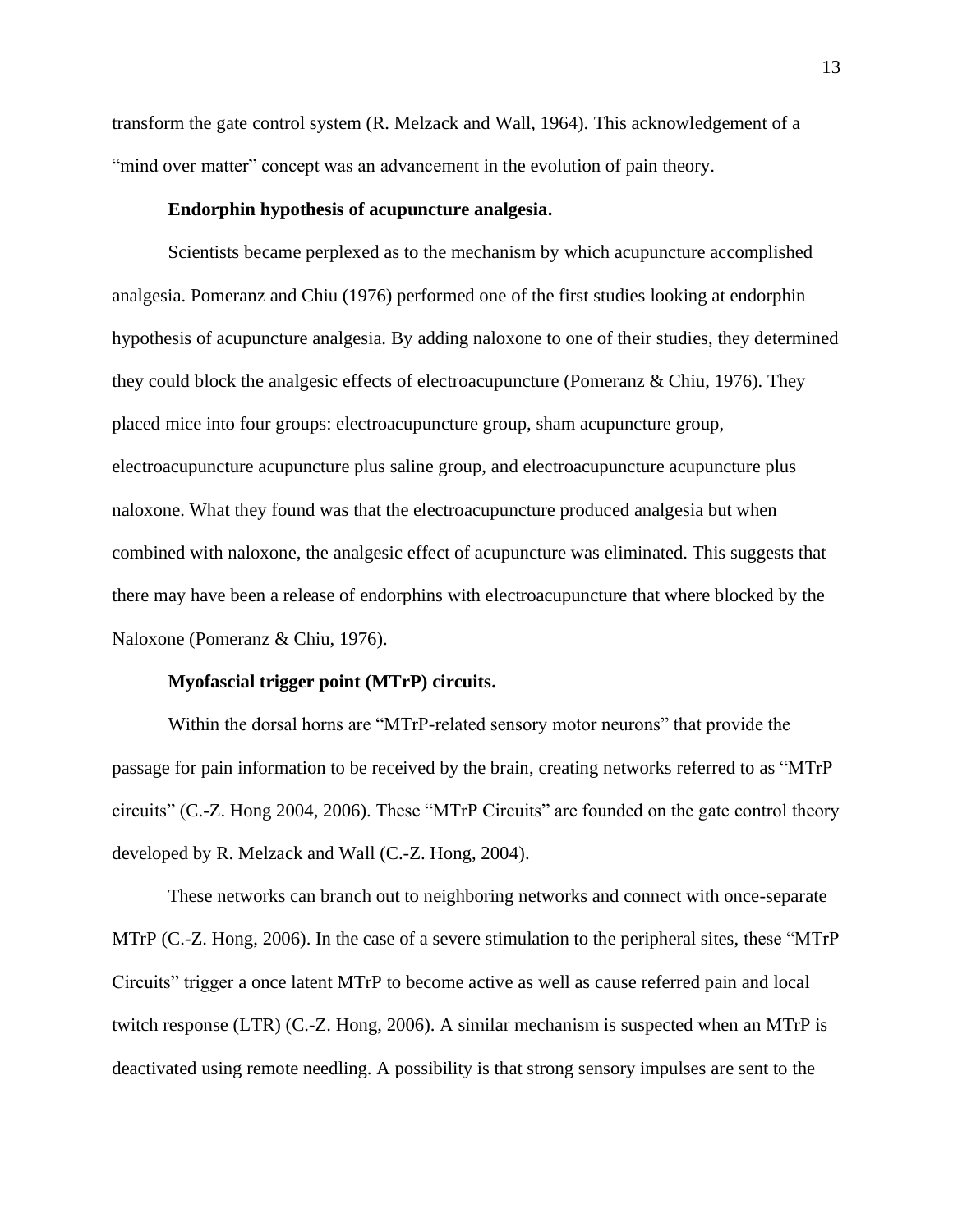spinal cord via nociception associated with needle stimulation which then disrupts the "neural network" associated with pain sensation ( C.-Z. Hong, 2000; C.-Z. Hong & Simons, 1998)**.** The strong pressure stimulation to the MTrP loci can provide very strong neural impulses to the dorsal horn cells in the spinal cord, which may then break the vicious cycle of the MTrP circuit (C.-Z. Hong 2004, 2006).

# **Cholinergic Anti-inflammatory Pathway.**

Another area of research supporting the mind-body connection is the cholinergic antiinflammatory pathway which is responsible for suppression of the inflammatory response (Oke & Tracey, 2009). When a tissue is injured, there is a localized inflammatory response that involves the release of cytokines. Cytokines are proteins resulting from immune cells' efforts to regulate inflammation, either in promotion or reduction of inflammation. When the vagus nerve is stimulated, acetylcholine is released, which may then block the release of pro-inflammatory cytokines, hence reducing inflammation. It is the combination of pro- and anti-inflammatory cytokines that provide a healthy immune response. It is suggested that acupuncture may enhance the vagus nerve stimulation. It is worth having further studies to determine more clearly the role acupuncture can play in the cholinergic anti-inflammatory pathway (Oke & Tracey, 2009).

#### **Adenosine and Analgesia.**

One promising area of research into the mechanism of needling for treating myofascial pain is adenosine. Adenosine acts as an analgesic agent that suppresses pain through Gi-coupled A1-adenosine receptors (Goldman et al., 2010). According to Goldman et al. (2010):

ATP is released in response to either mechanical and electrical stimulation or heat. Once released, ATP acts as a transmitter that binds to purinergic receptors, including P2X and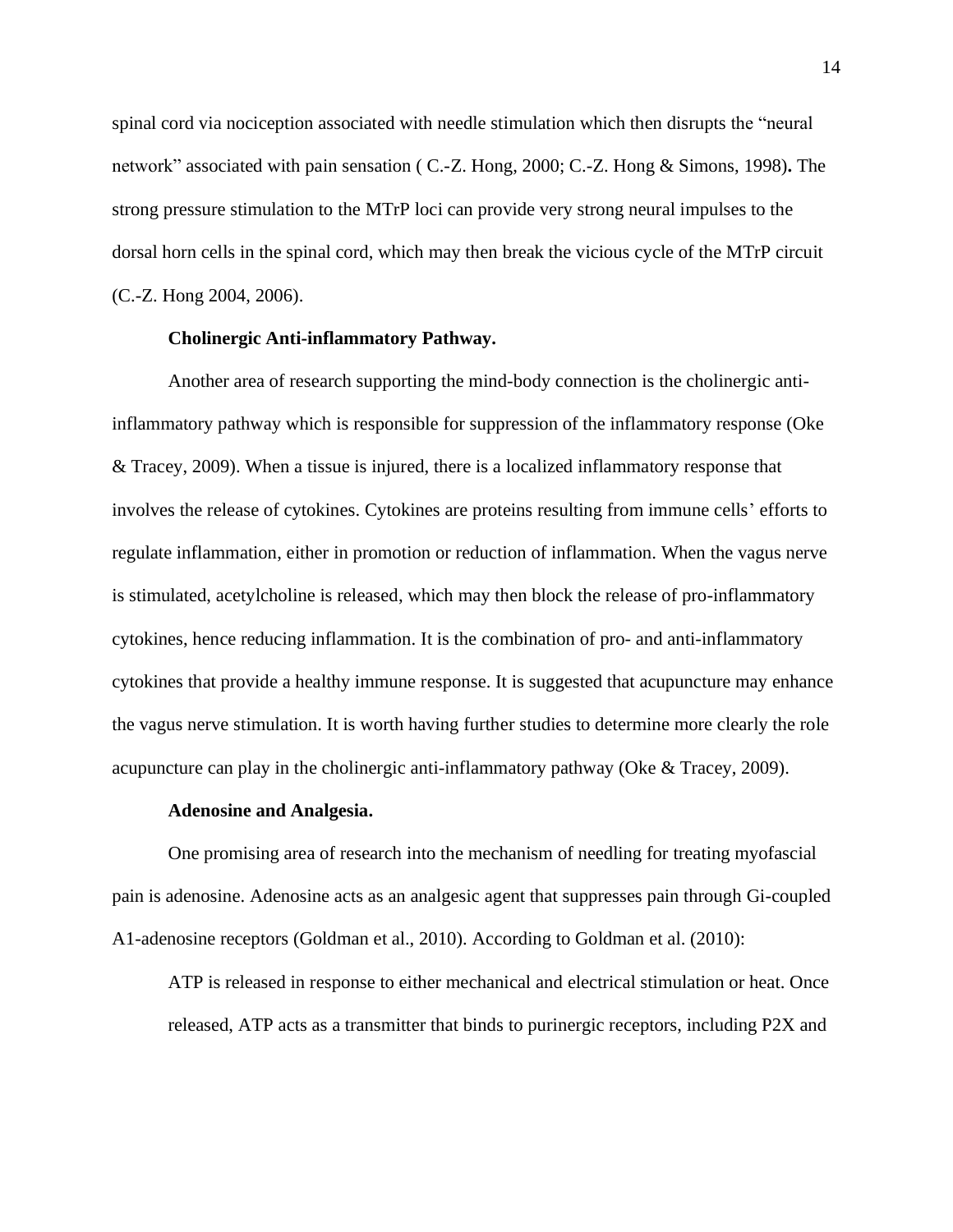P2Y receptors. ATP cannot be transported back into the cell but is rapidly degraded to adenosine by several ectonucleotides before re-uptake. (p.883 )

To determine whether adenosine is involved in the anti-nociceptive effects of acupuncture, the authors observed the extracellular concentration of adenosine during acupuncture (Goldman et al., 2010). Hypothesizing that the adenosine would increase, they needled *Zusanli* (ST 36) on mice and collected interstitial fluid by microanalysis implanted in the tibialis anterior muscle (Goldman et al., 2010).

The authors concluded,

Our findings indicate that adenosine is central to the mechanistic actions of acupuncture. We found that insertion and manual rotation of acupuncture needle triggered a general increase in the extracellular concentration of purines, including the transmitter adenosine, which is consistent with the observation that tissue damage is associated with an increase in extra cellular nucleotides and adenosine . . . We found that the A1 receptor agonist 2 chloro-N(6)- cyclopentyl adenosine (CCPA) sharply reduced inflammatory and neurogenic pain and that suppression of pain mediated by acupuncture required adenosine A1 receptor expression (Goldman et al., 2010, p. 88).

In a test of human subjects, Takano et al. (2012) enrolled 15 male subjects to examine if the findings by Goldman et al. (2010) would be the same in humans as it was in animals (Takano et al., 2012). Patients were needled at *Zusanli* (ST 36 ) while a microdialysis probe was inserted inferiorly and angled toward *Zusanli*. (ST 26) The samples of interstice fluid from the microdialysis showed a significant increase in adenosine concentration that lasted at least 30 minutes after the needle was removed (Takano et al., 2012), as shown in Figure 5.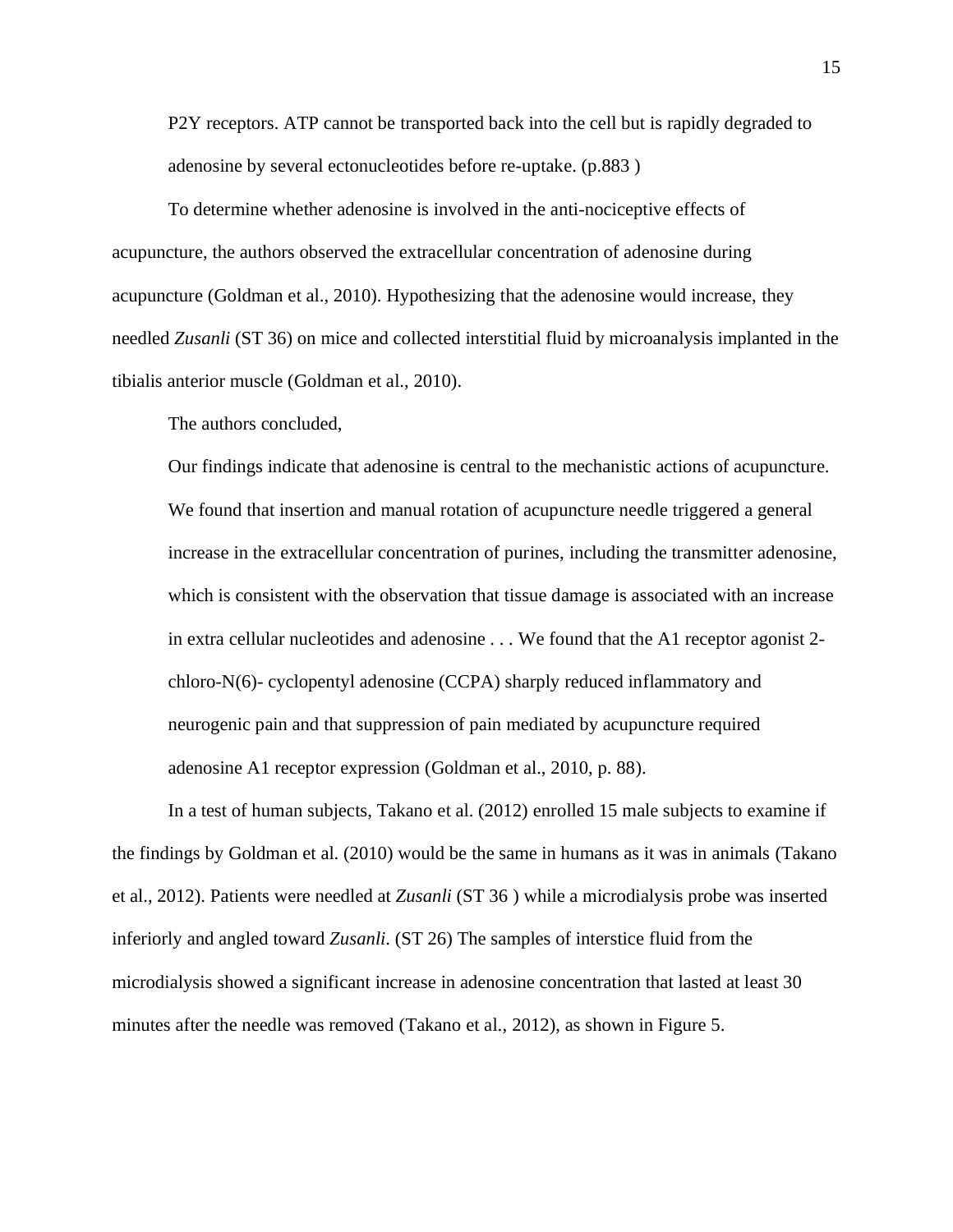

*Figure 5*. Comparisons of acupuncture procedures on concentrations of adenosine, AMP, ADP, and ATP. (A) Experimental design. One microdialysis probe was inserted in a leg where acupuncture was applied, and a second microdialysis probe was inserted in the opposite leg to simultaneously collect samples while the other leg received acupuncture. (B). Increase in the interstitial concentration of adenosine, AMP, ADP, and ATP before and after acupuncture simultaneously collected from acupuncture-receiving legs and untreated opposite legs (C) Changes in concentrations of purines from acupuncture-receiving legs and untreated opposite legs (D) Experimental design. Each subject received either acupuncture needle insertion, but the needle was left untouched without intermittent rotations for 30 minutes, or acupuncture needle insertion with rotations but the needle was inserted outside *Zusanli* (ST 36). (E) Comparison of effects of acupuncture with acupuncture needle insertion without rotating needle, or acupuncture needle insertion at non-acupoint. From "Traditional acupuncture triggers a local increase in adenosine in human subjects," by T. Takano, et al., 2012, *Journal of Pain, 13*(12). p. 1219. Copyright 2012 by Elsevier. Reprinted with permission.

There was only an increase in adenosine when the needle was rotated for five minutes followed by five minutes of rest for the duration of 30 minutes (Takano et al., 2012). These findings suggest:

that adenosine released during acupuncture binds to A1 receptors on afferent nerves that transmit pain information to the spinal cord and temporarily reduces transmission of painful input. A1 receptor activation in dorsal root ganglions, afferent nerves, and nerve terminals have previously been linked to antinociception. This study expands prior work by demonstrating that conventional acupuncture in human subjects also is linked to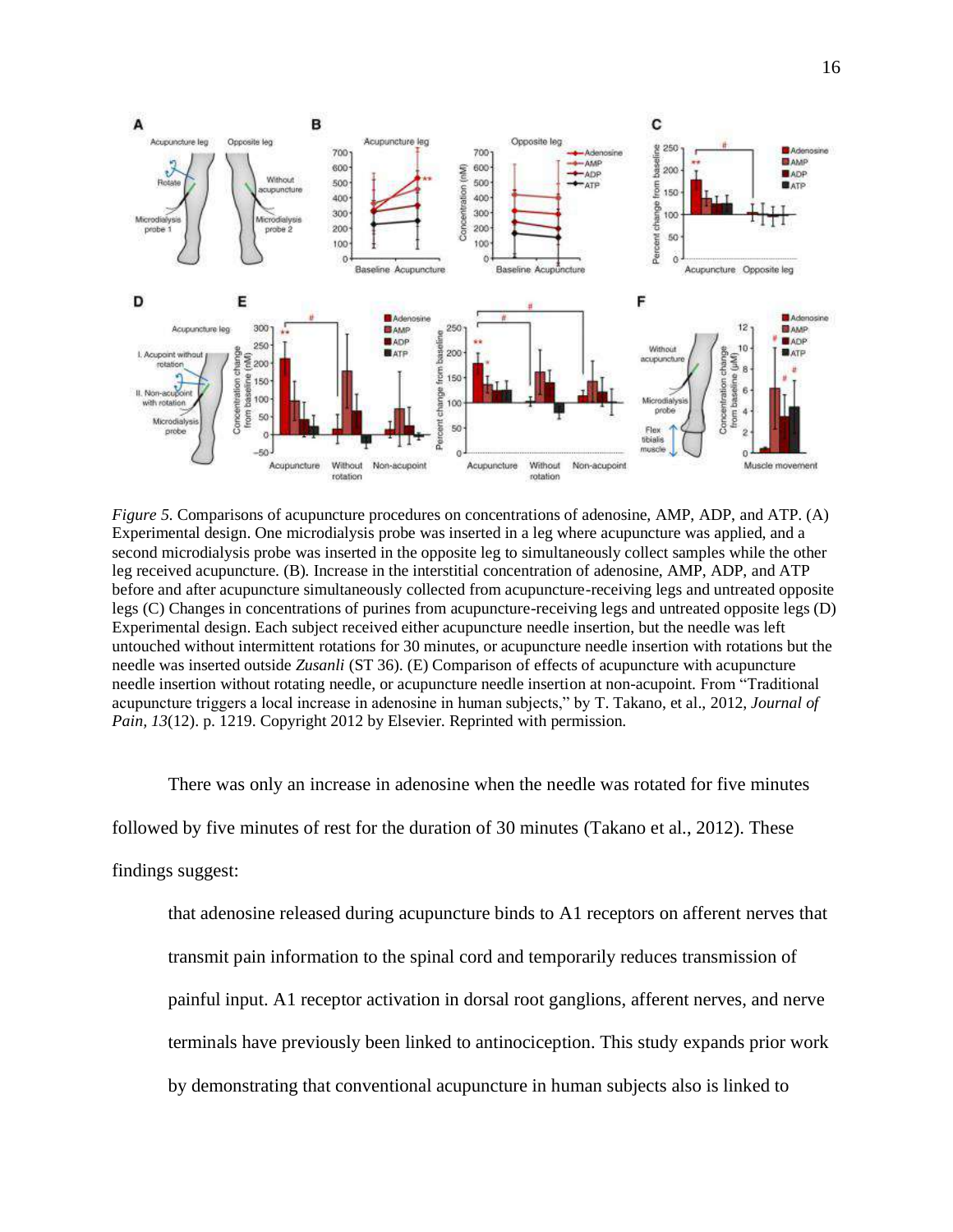significant increases in extracellular adenosine contraction. (Takano et al., 2012, pp. 1220–1221)

# **Is a local twitch response (LTR) necessary?**

Several authors have suggested that the eliciting of an local twitch response (LTR) by employing a needle for mechanical stimulation of an MTrP within a taunt band is critical in reducing pain associated with the MTrP (L.-W. Chou, Hsieh, Kuan, & Hong, 2014; C.-Z. Hong & Simons, 1998; Hsieh et al., 2007). A common adopted technique to elicit an LTR is by "pistoning" the needle at the site of the trigger point (C.-Z. Hong, 1994a; C.-Z. Hong & Simons, 1998). It has been noted that motor end-plate activity in subjects with trapezius MTrP was normalized subsequently following DN of an MTrP that elicited an LTR (Abbaszadeh-Amirdehi, Ansari, Naghdi, Olyaei, & Nourbakhsh, 2016a, 2016b). When comparing needling that does not elicit an LTR to needling that does elicit an LTR, DeMeulemeeter, Calders, and Cagnie (2016) reported a more significant reduction in surface EMG activity of the upper trapezius when an LTR was elicited. Although the correlation of trigger point dry needling, which resulted in the eliciting of an LTR, appears to decrease motor endplate activity, and hence, decrease MTrP pain (L. Chou et al., 2011)**.** This effect may be limited to short-term relief if the MTrPs are symptomatic of conditions not related to muscle tissue (C.-Z. Hong, 2006).

In an attempt to collect biochemical substances at the site of an MTrP, it was discovered that there were several substances correlated with pain and inflammation at the site, such as substance P (SP), Calcitonin gene-related peptide (CGRP), and norepinephrine (NE) (J. Shah et al., 2008; J. Shah & Gilliams, 2008). After eliciting an LTR by needling the MTrP, these substances decreased (J. Shah et al., 2008; J. Shah & Gilliams, 2008).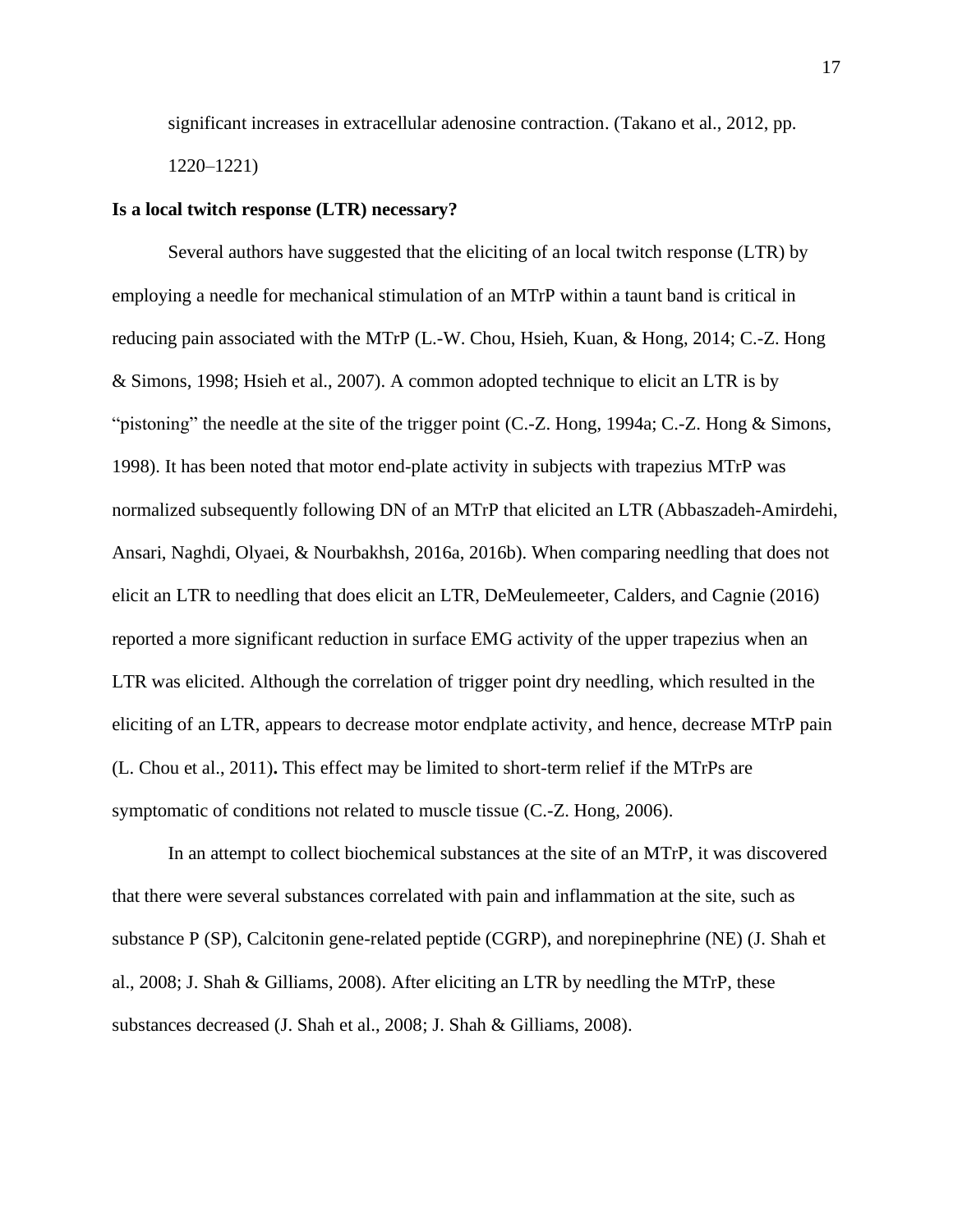These findings did not compare the results of not eliciting an LTR to eliciting an LTR. An increase in blood flow to the site of the needle insertion without an LTR has been noted (Ohkubo et al., 2009; Sandberg, Larsson, Lindberg, & Gerdle, 2005)**.** Theoretically, this increase in blood flow can flush out the substances and stimulate opiate-producing leukocytes (J. Shah & Gilliams, 2008).

Much of the research suggesting the LTR is necessary for pain relief relies on clinical observation, and lacks a comparison to a group in which there was no LTR (Perreault, Dunning, & Butts, 2017). Although limited, six studies are most notable in the investigation of whether an LTR is necessary (Perreault et al., 2017). Three were in favor of an LTR (C.-Z. Hong 1994b; Rha et al., 2011; Tekin et al., 2013), and three stated an LTR was not a requirement for effective DN (Koppenhaver et al., 2017; Kuan et al., 2012; J. Shah et al., 2015).

A recent systematic review examined the effectiveness of DN in the treatment of MTrP and the impact of specific aspects of the technique on its effectiveness (Espejo-Antúnez et al., 2017). The authors concluded that eliciting an LTR had similar results to those studies with a total of 8-10 needle insertions or after 20 needle insertions with no mention of a twitch response (Espejo-Antúnez et al., 2017).

#### **Prognostic Factors of Dry Needling**

There are certain prognostic factors of DN. Muscle damage correlates with the pistoning technique commonly used to elicit an LTR in DN technique (Domingo, Mayoral, Monterde, & Santafé, 2013). In a prospective cohort follow-up design study, Y.-T. Huang and co-authors (2011) evaluated the outcome of patients receiving dry needling over the course of eight weeks to identify predictors of pain and disability. The patients were treated with an only-local DN that targeted the tissue with tight bands and trigger points that, when isolated and palpated, produced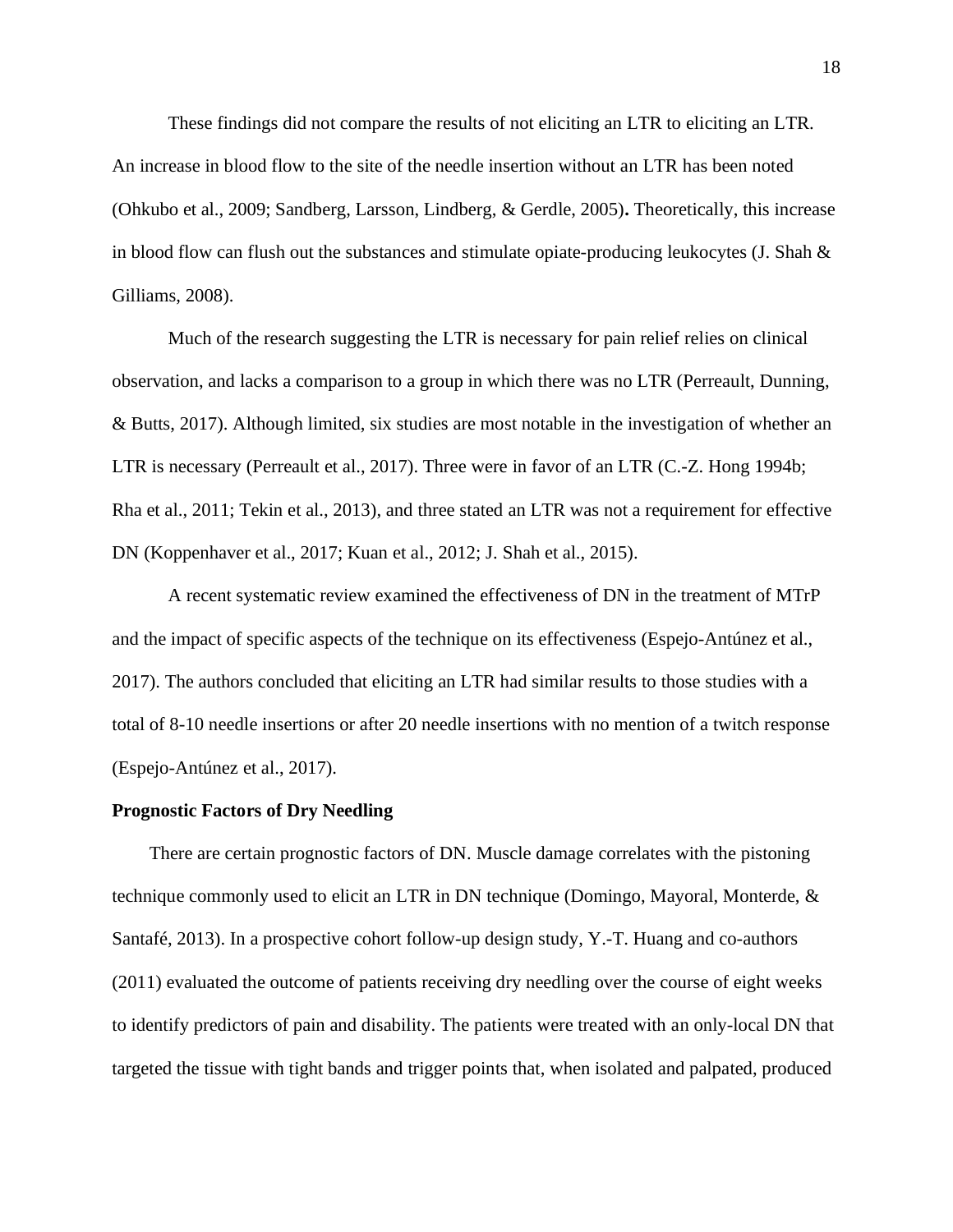the patients' symptoms disability. They then needled the area using the pistoning technique until an LTR was produced and the technique was continued until the LTR ceased. At that time, the specialist passively stretched the involved muscle to its normal ROM (Y.-T. Huang et al., 2011). The patients then performed muscle-stretch exercises as recommend by Simons et al. (1999). This was done for a total of eight treatments over eight weeks (Y.-T. Huang et al., 2011). The findings were significant in reduction of pain intensity and aggregated pain. The most dramatic decrease in pain was reported from baseline to the eight-weeks of treatment, suggesting a maturation effect of DN. The study reported that several factors correlated with poor outcomes: long pain duration, high intensity of pain, poor quality of sleep, and repetitive work (Y.-T. Huang et al., 2011).

## **Use of fMRI to validate therapeutic response of acupuncture.**

For the past twenty years, the use of fMRI has been employed to gain clarity to the mechanism of action of acupuncture. Several points have been examined over the years. To explore the effectiveness of acupuncture on the motor cortex, Jeun and co-authors (2005) used *Yanglingquan* (GB34) for its known effectiveness to improve motor function after a stroke. The run in the fMRI consisted of their control of 25 seconds of rotating the needle, followed by the control, a 25-second pause, then repeated for a total of four times (Jeun et al., 2005). They found that "*Yanglingquan* (GB 34) modulates the cortical activities of the somatomotor area in humans" (Jeun et al., 2005 p.573). Additionally, although both sides were activated, the ipsilateral side was more so (Jeun et al., 2005).

The challenge of treating myofascial pain can be due to stress and lack of sleep (Y.-T. Huang et al., 2011). In an attempt to define neural specificity of *Neiguan* (PC 6), *Daling* (PC 7), and *Guangming* (GB 37), an fMRI was used to observe neuroimaging while each of these points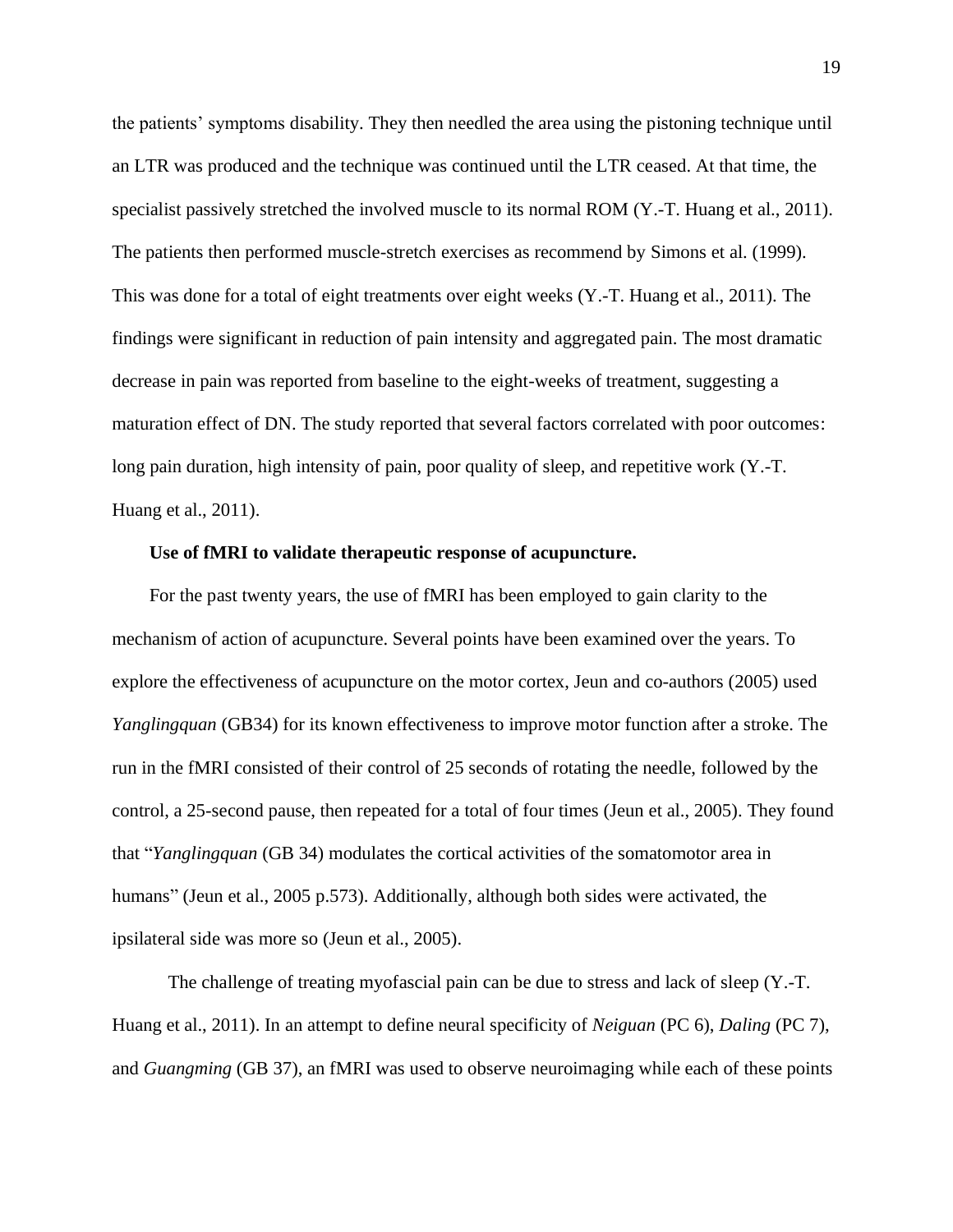were needled (Bai, Yan, et al., 2010). In all points needled, *deqi* was obtained and the sensation recorded (Bai, Yan, et al., 2010). The five-minute run in the fMRI included two minutes of needling manipulations followed by one minute of rest then repeated and followed by one minute of scanning (Bai, Yan, et al., 2010). The results were:

Distinct patters of hemodynamic responses: Negative predominantly for both *Neiguan*  (PC6) and *Daling* (PC7) while positive for *Guangming* (GB 37). Acupuncture stimulation at *Neiguan* (PC6) produced extensive signal decreases in the limbic/paralimbic cerebellum and suborbital areas, such as amygdala, insula, periaqueductal gray (PAG), and flocculonodular lobe of cerebellum (nodulus and uvula). Interestingly, these remarkably decreased activities also occurred following acupuncture at *Daling* (PC7), with relatively small spatial extent and less intensive signal changes (PAG, Pons, and culmen. In contrast, acupuncture at *Guangming* (GB 37) elicited saliently increased neural responses, mainly in the occipital cortex, with a limited extent of the limbic system. (Bai, Yan, et al., 2010, p. 74)

*Neiguan* (PC 6) and *Daling* (PC 7) produce anti-stress and anti-anxiety effects, given that the points decreased activity in the limbic-cerebellum and suborbital areas (Bai, Yan, et al., 2010). In the discussion section of their work, the authors reported that the traditional function of *Guangming* (GB 37) is said to be that it brightens the eyes and noted their findings supported this theory seeing that *Guangming* (GB37) activates the occipital area. The authors also acknowledged in their discussion that *Xingjian* (LV 2) and *Taichong* (LV 3) both have an impact on the occipital area, although their function is not directly for vision issues. One could speculate that this would be due to the theory of Traditional Chinese medicine that mentions the liver meridian as being used in the treatment of visual disorders (W. Huang et al., 2012)**.**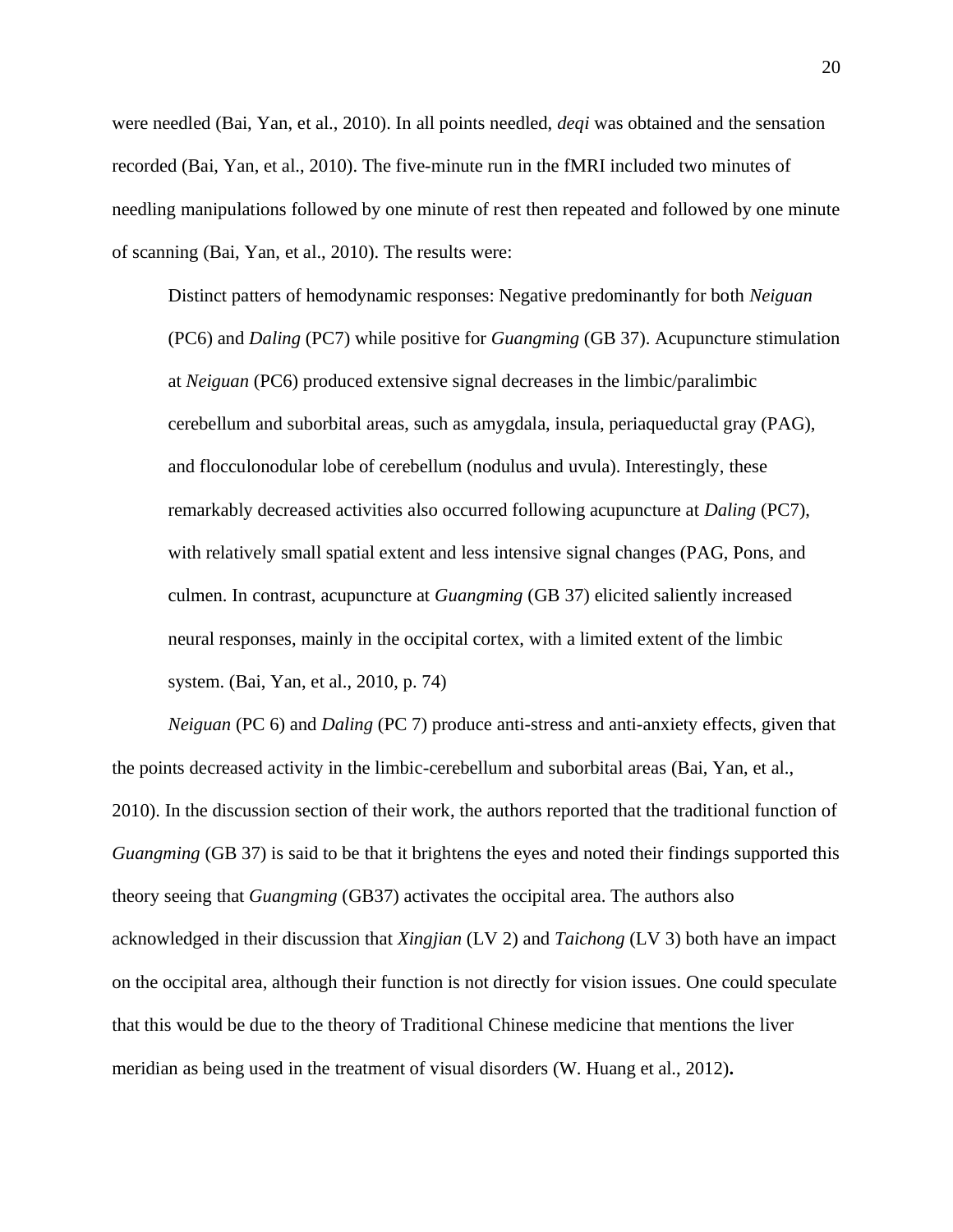MacPherson et al. (2008) evaluated two fMRI scans of *Hegu* (LI-4) for a difference in neurological function in deep versus shallow needling. Superficial needling was defined as 1–2 mm in depth and deep 8–12 mm in depth (MacPherson et al., 2008). The subjects were all needled on the right hand. Patients received both types of needling over two 16-minute periods. Active blocks were when even technique was performed, followed by a rest period (MacPherson et al., 2008).



*Figure 6*. fMRI showing brain activation according to depth of needling. Cluster analysis shown by functional maps displaying the activations and deactivations of deep needling (A) and superficial needling (B). From "Brain imaging of acupuncture: Comparing superficial with deep needling," by H. McPherson et al., 2008, *Neuroscience Letters, 434 ,*p. 148.Copyright 2015 by Elsevier. Reprinted with permission.

Activation or deactivation in blood oxygen label dependent (BOLD) responses recorded with the two different depths did not result in a significant difference (Figure 6) (MacPherson et al., 2008). The most significant limitation of this study was the lack of long term follow up. There is a possibility that over time, these techniques may result in a different outcome.

In a systematic review and meta-analysis of the literature on fMRI and the application of neural imaging to characterize acupuncture stimuli, W. Huang et al. (2012) investigated the following differences: verum and sham acupuncture, various methods of acupuncture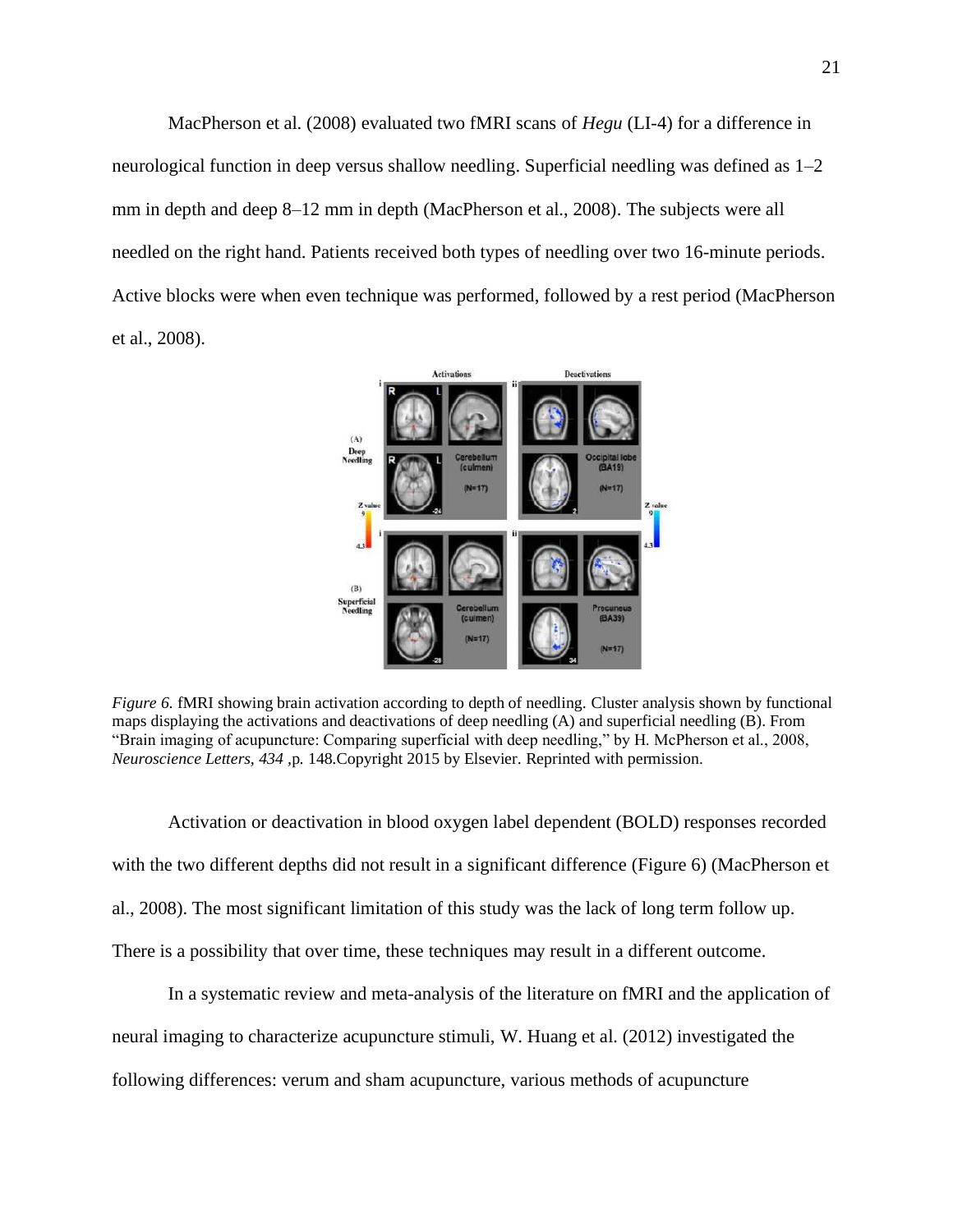manipulation, patients versus healthy volunteers, and differences between different acupuncture points. According to the data collected, when compared to sham, verum acupuncture had more activation in the basal ganglia, brain stem, cerebellum, and insula, and more deactivation in the "default mode network" and limbic brain areas, such as the amygdala and the hippocampus (W. Huang et al., 2012).

In the limbic brain areas, much of the data showed more brain activation with greater intensity of acupuncture stimulation (W. Huang et al., 2012). The data also showed a wider range of brain activity with higher frequency electrical acupuncture rather than low frequency**.** From this data, it is evident that acupuncture styles can likely increase or decrease activation in certain areas of the brain (W. Huang et al., 2012)**.** 

Neuroimaging contributes greatly to the understanding of acupuncture. However, there are methodological problems associated with fMRI studies on acupuncture (Beissner & Henke, 2011). In fMRI studies on acupuncture, most use a block design consisting of an "active" time where the needle is stimulated followed by "rest" period, repeated, and then the scan is completed. During this time, the patient is asked to keep their eyes closed as a baseline. the researchers argue that having the subject's eyes closed does not create an accurate baseline, since closing the eyes can lead to cortical activations, especially in the visual and auditory cortices. Their research showed that the resting state of the brain has a frequency range rates that overlay with the repetitive frequency range of block design time courses of fMRI. They further argue that the results of the scan may be due to changes in attention rather than acupuncture stimulation because that stimulation may not be enough to suppress the resting state activity of the brain which creates deactivations in certain areas. They propose that a better approach would be a controlled baseline, such as creating a visual stimulus and pressing a button (Beissner & Henke,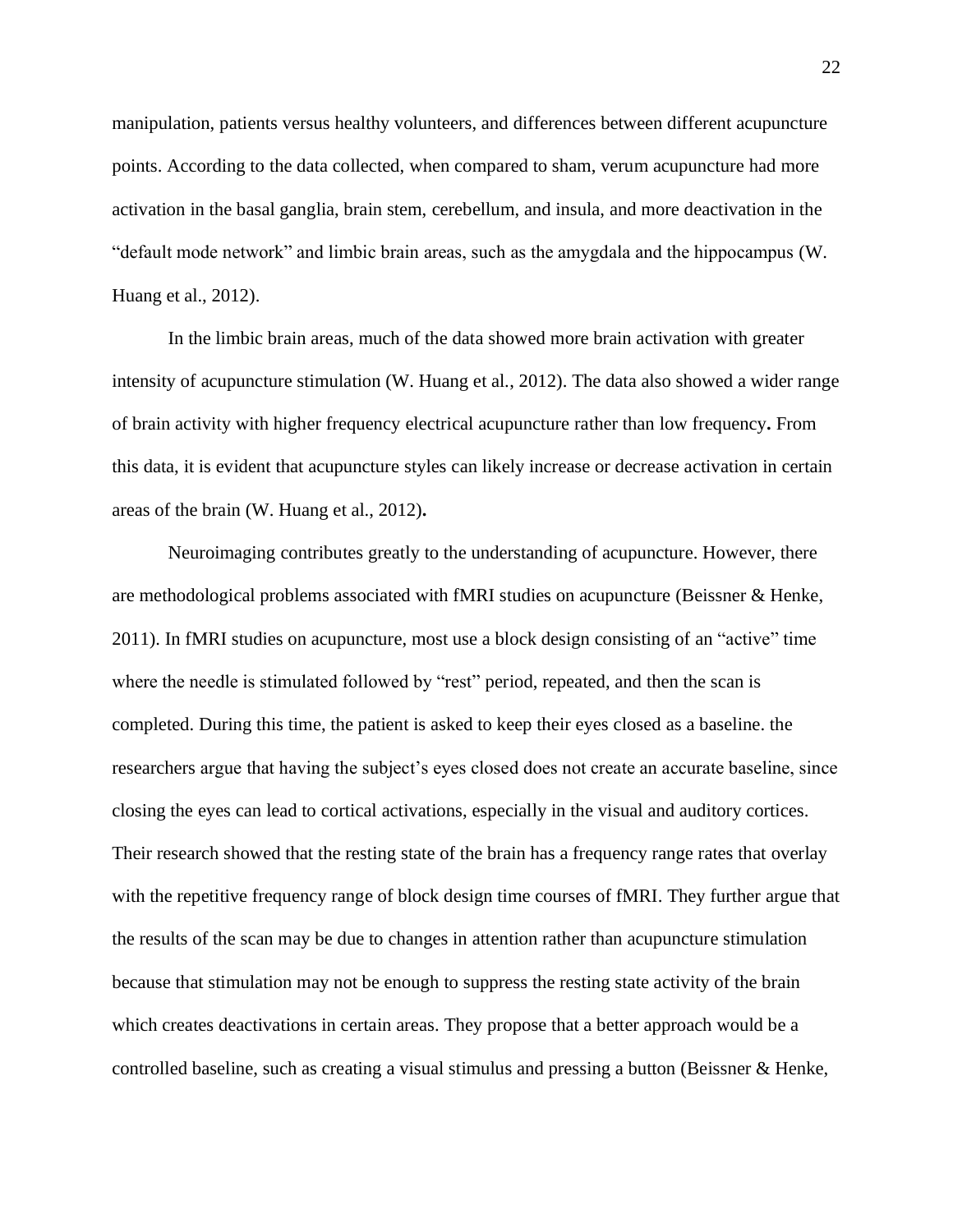2011). Having objective quantifiable data plays a significant role in the validation or rejection of questions or hypotheses.

# **Needling Techniques**

Sun et al. (2010) completed a study that measured not only pain and range of motion but also quality of life. The measurement was done using the SF-36 questionnaire ("36-item Short Form Survey," n.d.) that includes multiple items such as physical function and mental health (Sun et al., 2010).

The issue with this study was the use of sham. Acupuncture points were the same for each group, but the acupuncture group received *deqi* and deeper needling, whereas the control group received shallow needling (Sun et al., 2010). Both groups saw positive results in all aspects, but the acupuncture group had greater improvement in physical functioning and emotional role according to the Short-form 36 quality of life assessment at the 12-week second follow-up. This suggests deeper needling may have longer-term effects than shallow needling. However, both groups showed improvement in all areas, suggesting that both techniques are effective (Sun et al., 2010).

C. C. Wang, Huang, Chiou, & Chang (2018) found fault in studies such as those by Sun et al. (2010) that used shallow needling as a control. Rather than a control, they designed a study that directly compared shallow needing to deep needling in the treatment of myofascial pain in the trapezius since there is strong suggestion that shallow needling does prove to have a significant impact on pain. Both groups had a reduced pain intensity, an increased pressure/pain threshold of trigger points, and an improvement in neck pain and consequent disability (measurement of the effect neck pain has in managing tasks of daily life). The authors concluded that because both had the same effect, it may be in the best interest of the patient to have shallow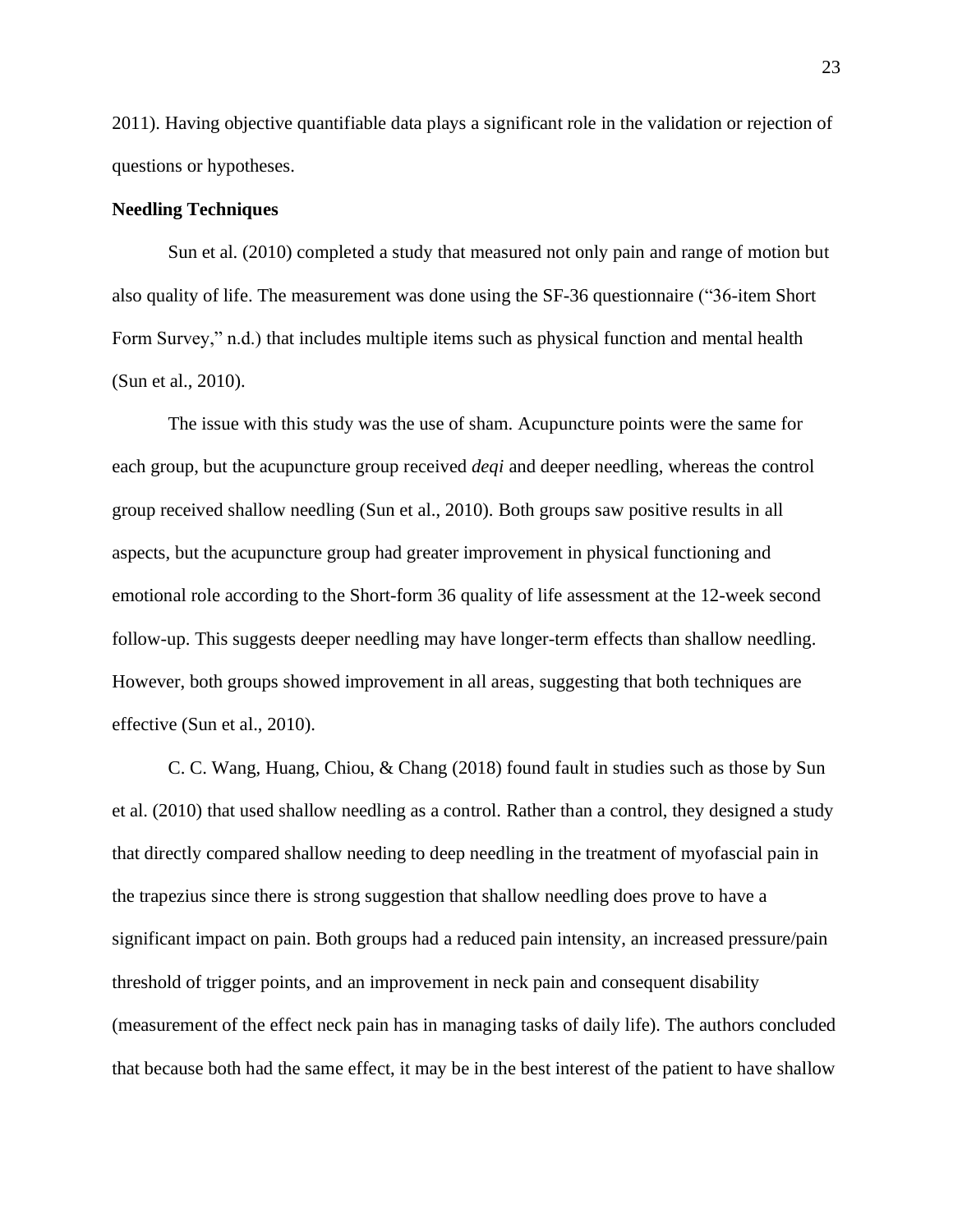needling since there is less pain and minimal adverse side effects (C. C. Wang et al., 2018). A limitation of this study was the lack of follow-up in four weeks to observe the long-term effects of both.

The literature presented several needling techniques used by the various authors. Earlier studies by Hong recommended the rapid insertion and withdraw, pistoning technique, to elicit an LTR as necessary to treat TrP. Pistoning has been correlated to skeletal muscle and intramuscular nerve damage (Domingo et al., 2013). Alternative forms of needling technique include winding (H. Langevin, 2014). A rotation of 180 degrees causes the connective tissue to stick to the needle which is then followed by rotating the needle in both directions to produce immediate short-term analgesia. This method results in sustained internal stretching of fibrotic connective tissue (due to injury) and restores fibroblast response and adenosine release (H. Langevin, 2014). Other supportive findings of the use of rotation versus pistoning were a notable increase in activation of C-fibers, a distal superficial, deep mechanoreceptors and stretch receptors (Z.-J. Zhang, Wang, & McAlonan, 2012), and the release of endogenous opioids (L. Chou, Kao, & Lin, 2012; R. Zhang, Lao, Ren, & Berman, 2014). The technique of needle winding of connective tissue is shown to be more beneficial than pistoning for both short and long term pain and disability (Dunning et al., 2014)

Traditional Chinese acupuncture has several needling methods to move and regulate the qi and blood, strengthen what is deficient and draining what is excessive. Pistoning and winding are very similar to the ancient technique of raising and thrusting and rotation. In major texts, technique descriptions explain that in raising and thrusting, the needle is inserted, then raised or thrust either with a gentle or forceful technique. A strengthening technique would be to thrust forcefully and raise gently, and hence the opposite would be used to drain, thrust gently and raise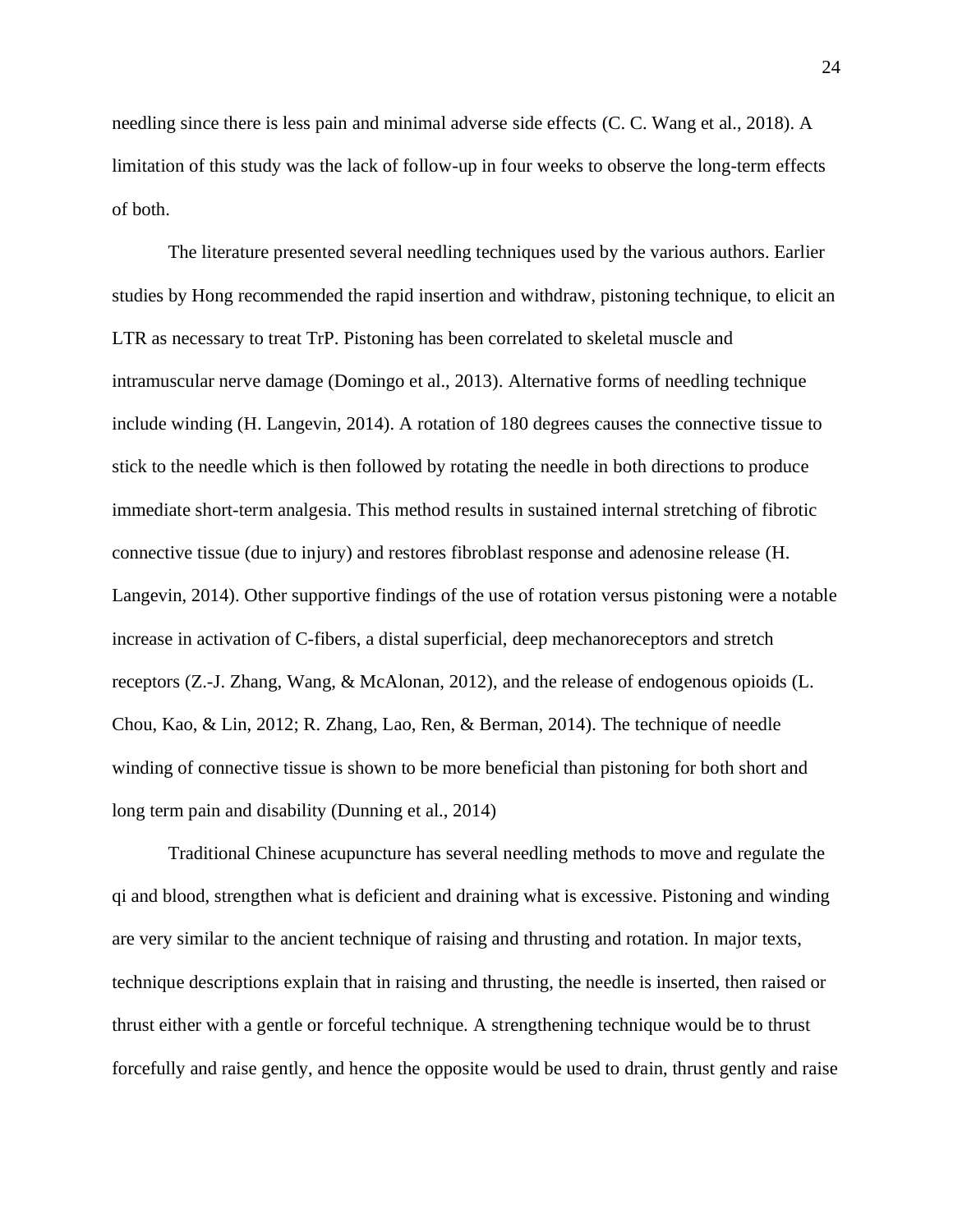forcefully. Rotation technique is accomplished by rotating the needle left (counterclockwise) to strengthen or right (clockwise) to drain. When a practitioner goes both ways in the same rotational speed, this is an even technique (O'Connor, Bensky, & Shanghai College of Traditional Medicine, 1996). From these description of TA techniques, it can be assumed that the techniques employed by DN are adaptations of TA techniques.

# **Other Empirical Evidence**

An interesting study looked at heart rate variability (HRV) and oxygen levels associated with the trapezius (Shiro et al., 2014). The results showed that three distal acupuncture points in the Stomach meridian did not influence blood flow of the trapezius muscle, but rather reduced oxygenation of the muscle. In contrast, the three distal acupuncture points in the Large Intestine meridian increased blood flow of the trapezius muscle, and maintained oxygenation of the muscle (Shiro et al., 2014).

Frequency fluctuations in HRV in the range of 0.04–0.15Hz (low frequency, LF) are markers of sympathetic and parasympathetic nerve activity, and high frequency (HF) fluctuations in the range of 0.15–0.4Hz are markers of parasympathetic nerve activity. Thus, the LF/HF ratio is considered an index of sympathetic nerve activity (Shiro et al., 2014).

The authors concluded that acupressure at three distal acupuncture points, *Hegu* (LI 4), *Shousanli* (LI 10), and *Quchi* (LI 11), maintained higher levels of the HF components of HRV, and blood flow and oxygenation of the trapezius muscle compared with acupressure at three distal acupuncture points, *Liangqiu* (ST 34), *Zusanli* (ST 36), and *Jixi* (ST 41) (Shiro et al., 2014).

Irnich et al. (2002) used non-local acupuncture point, dry needling, and sham laser to test for neck pain. Of their 34 subjects, 79.4% suffered myofascial pain syndrome, 20.6% cervical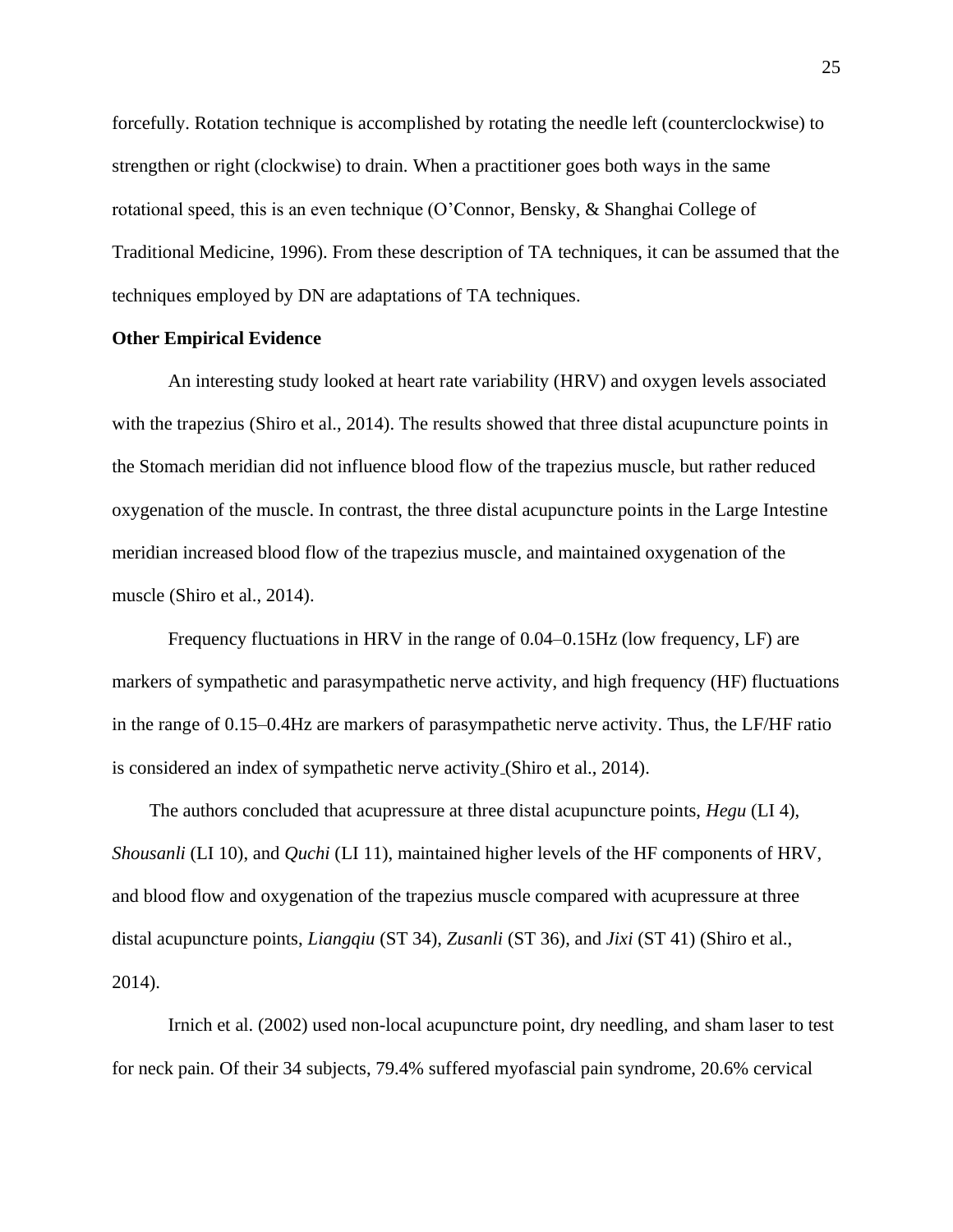irritation, and 29.4% whiplash injury. A problem the authors noted with their methods was that all the subjects received all three treatments and the authors considered one week to be a "washout" period. This means that the patient received non- local acupuncture one week, followed by dry needling one week later, and sham laser the following week. Despite this design flaw, they found that in the case of chronic neck pain, acupuncture improved motion-related pain. Distal points increased ROM, having more of an impact than treatment with local points and local points proved to be less effective for immediate pain relief. The authors suggested that there may be a subsequent tightening of the muscles after dry needling, caused by the twitch response and resulting in pain (Irnich et al. 2002).

In a meta-analysis and systematic reviews looking at the efficacy of acupuncture for myofascial pain, Li et al. (2017) reviewed 33 randomized controlled trails which included 22 different interventions, with dry needling and manual acupuncture being the most frequently investigated. They found that most of the acupuncture therapies, which when combined with other therapies (scraping ei. Gua sha, warming, and moxibustion), were effective in decreasing pain and increasing physical function (Li et al., 2017).

In a unique attempt to differentiate the efficacy of manual acupuncture when the number of sessions and point locations are isolated and compared, R. Wang, Li, and their coauthors (2017) conducted a meta-analysis using 16 qualified studies (R. Wang et al., 2017). Their results supported the use of MTP over acupuncture points and found that the first session and the eighth session where the most effective with sessions two to seven having a mild impact on myofascial pain (See figure 7: A, B, C) (R. Wang et al., 2017).

A systematic review of 19 studies looking at the comparative effects of local versus distal needling of acupuncture points found that either are beneficial in treating chronic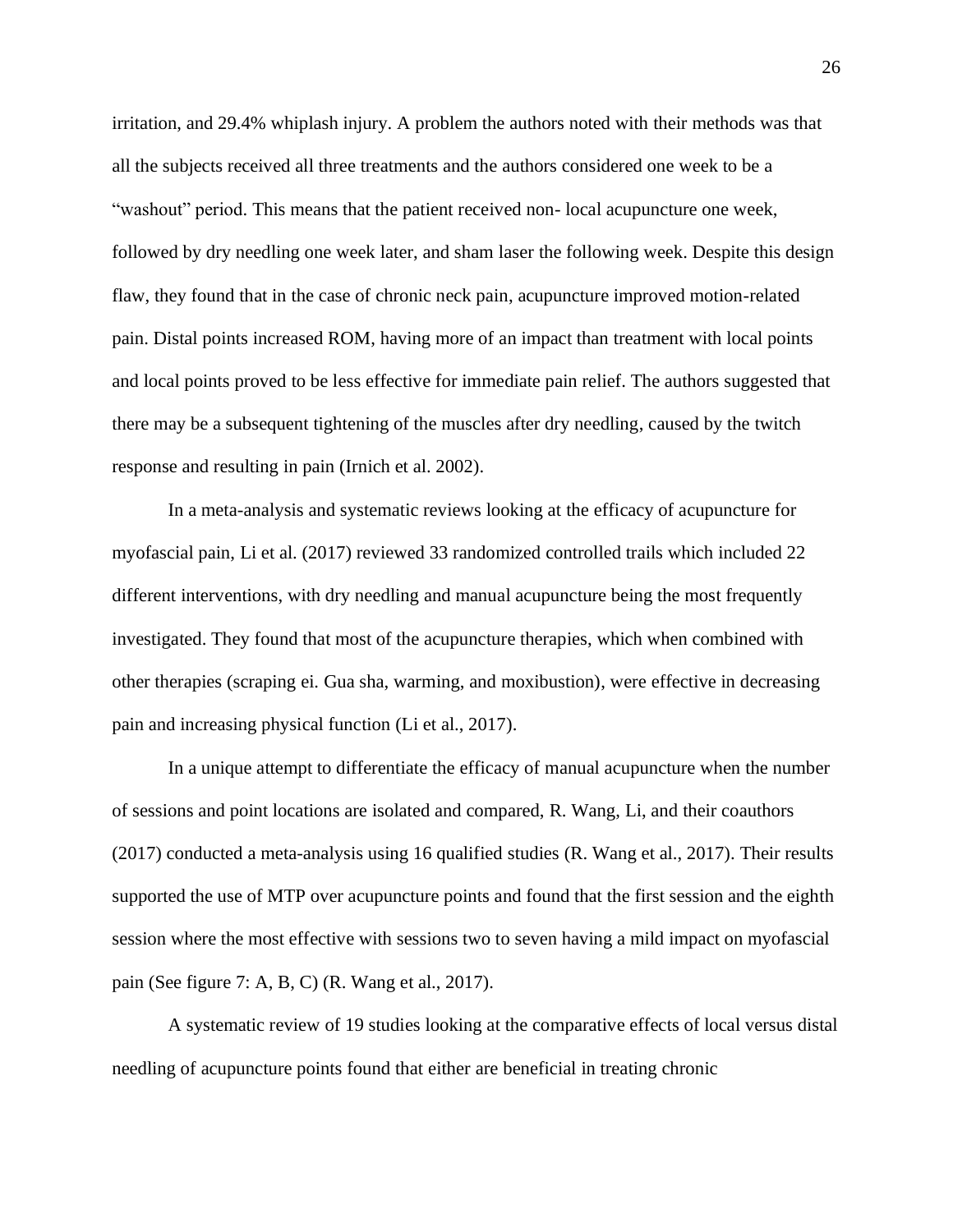musculoskeletal pain when compared to sham or no treatment (Wong Lit Wan et al., 2015). They considered local points being local acupuncture points or local tender ashi points on the local or adjacent muscle, and distal points were located at least one region away. This systematic review highlighted a gap in research as they were unable to locate a quality study comparing combined points against local or distal (Wong Lit Wan et al., 2015).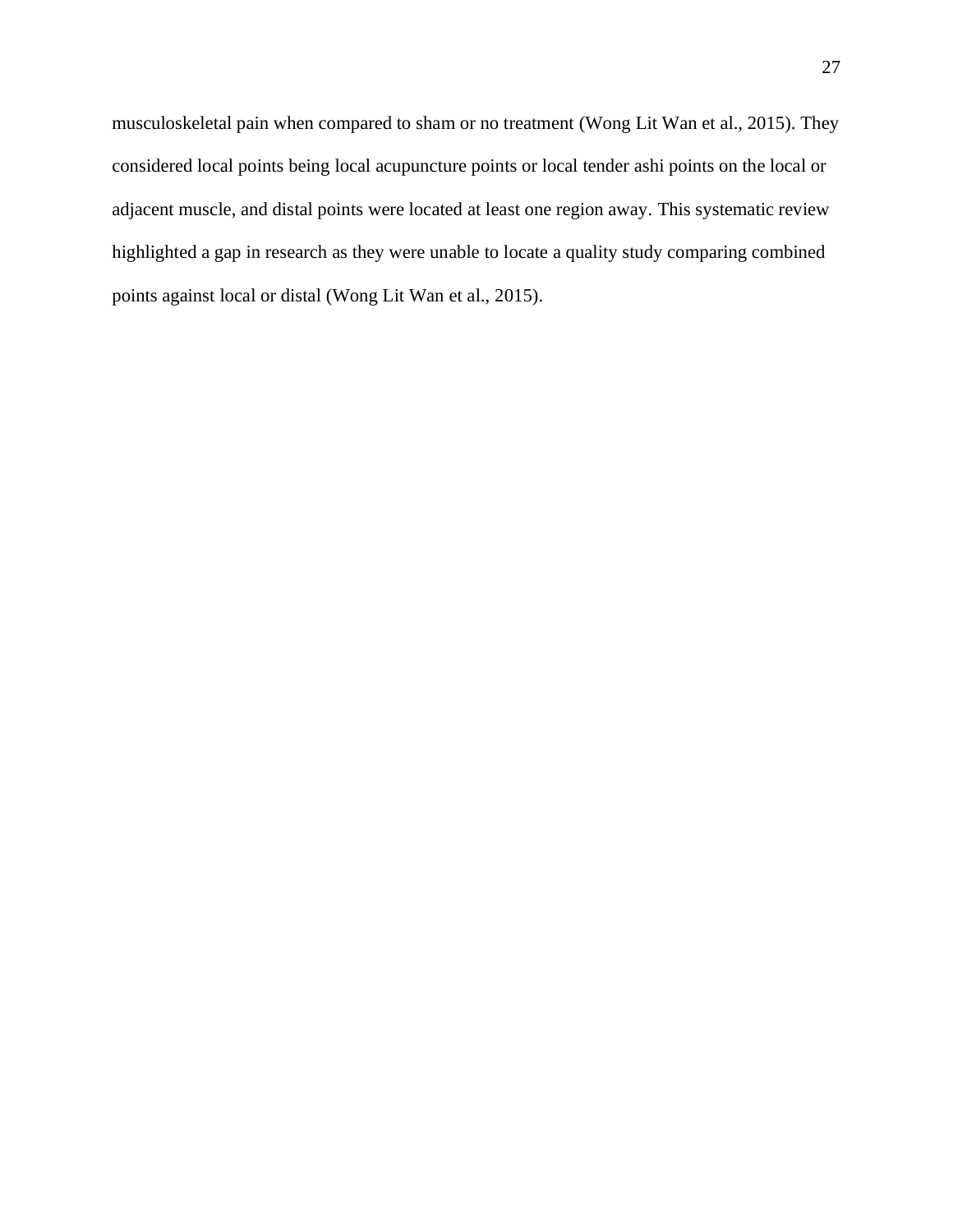

*Figure 7.* Forest plots of manual acupuncture (MA) in respect to sham MA for primary outcome measurements related to myofascial pain. (A) Pain intensity including subgroup analyses for number of sessions and needling location (myofascial trigger points (MTrPs) ve versus acupuncture points). (B) Pain intensity. (C) Pressure pain threshold (WMD) including subgroup analysis for number of sessions and needling location (MTrPs). From "Manual acupuncture for myofascial pain syndrome: a systematic review and meta-analysis," by R. Wang et al., 2017, *Acupuncture Medicine, 35*(4). p.6-7. Copyright 2017 by Sage Publishing. Reprinted with permission.

A systematic review conducted by Espejo-Antúnez et al. (2017), investigated the

effectiveness of dry needling in the treatment of myofascial trigger points. Of the fifteen

included studies, the most common outcomes measured were pain, range of motion, disability,

depression, and quality of life. The results from the studies suggested dry needling to be effective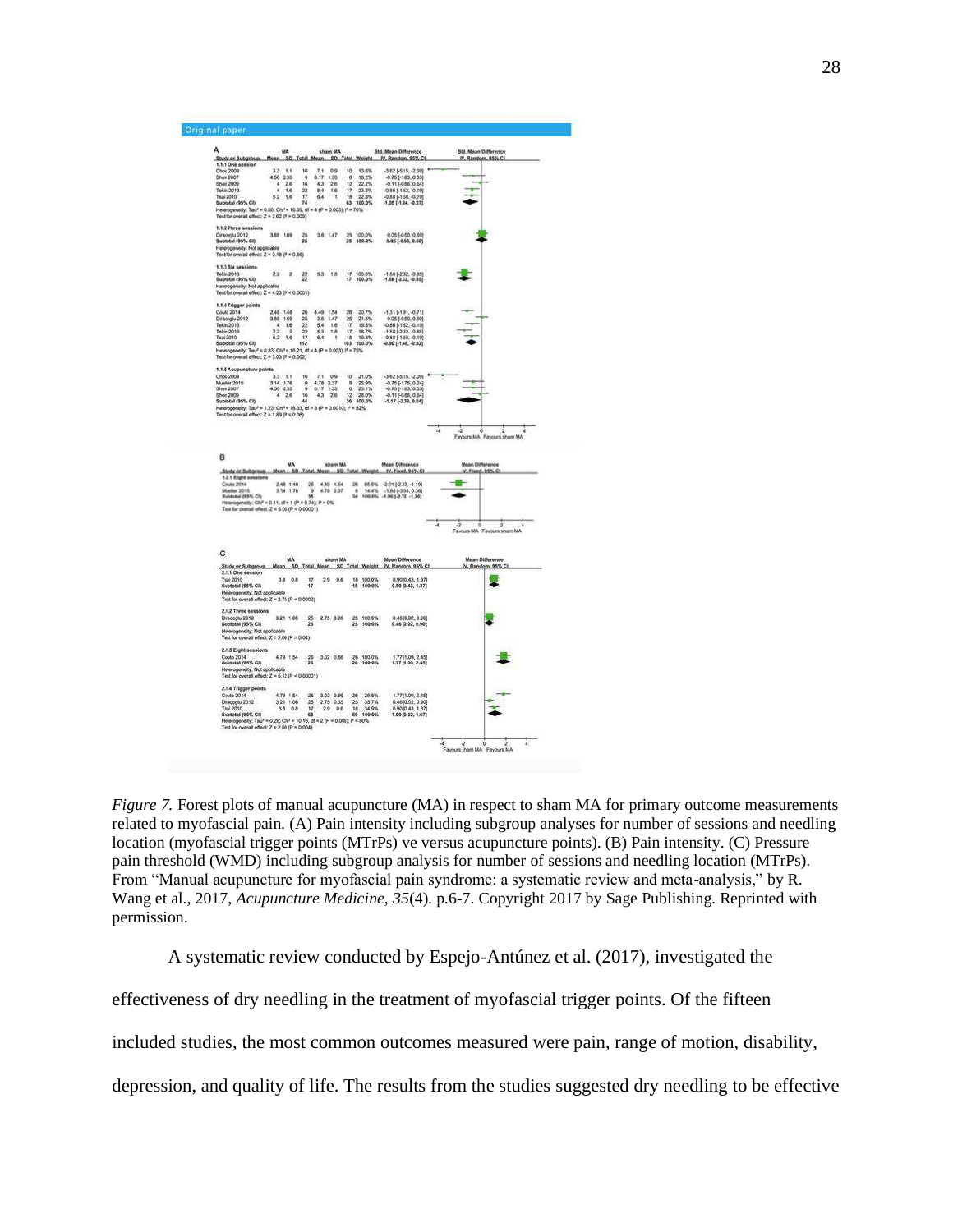in the short term for pain relief, increased range of motion, and improved quality of life when compared to no intervention, sham, or placebo (Espejo-Antúnez et al., 2017).

A meta-analysis conducted by Li et al. (2017) included 33 trials with 1,692 patients treated with acupuncture for myofascial pain. The acupuncture techniques were comprised of manual acupuncture, electro-acupuncture, dry needling, acupuncture points injection, and fire needling with the majority treating the trapezius muscle. The meta-analyses concluded that acupuncture is effective in decreasing pain and improving physical function (Li et al., 2017), but one technique was not favored.

Kung and his coauthors (2001) conducted a study of 29 patients with chronic myofascial pain syndrome in the cervical and upper back regions with points chosen along the meridians that passed over the levator scapulae, splenius cervicis, supraspinatus, infraspinatus, and trapezius. The authors chose the following acupuncture points over trigger points: *Jianing* (GB-21) *Tianliao* (SJ-15), *Fengchi* (GB-20), *Tianzong* (*SI* 11), *Bingfeng* (SI-12), *Quyuan* (SI-13), and two distal points, *Quchi* (LI-11) and *Yanglingquan* (GB 34). The authors believed there are advantages to using acupuncture points instead of trigger points, including the ease of location and the possibility that distal acupuncture points lead to a cumulative activation of the spinal cord, midbrain, and hypothalamus-pituitary, enhancing the analgesic effect for chronic myofascial pain. Of 29 patients, 83% had a reduction in pain lasting up to 6 days after three weeks of treatment with an increase in range of motion (Kung et al., 2001).

#### **Traditional Chinese Medicine: A Review of Different Styles**

A traditional acupuncture approach to treating myofascial pain is by treating the *jingjin* (meridian sinews). In contemporary Mandarin, the definition of *jin* includes voluntary or skeletal muscles and the fascia is referred to as *jinmo* (Legge & Vance, 2010).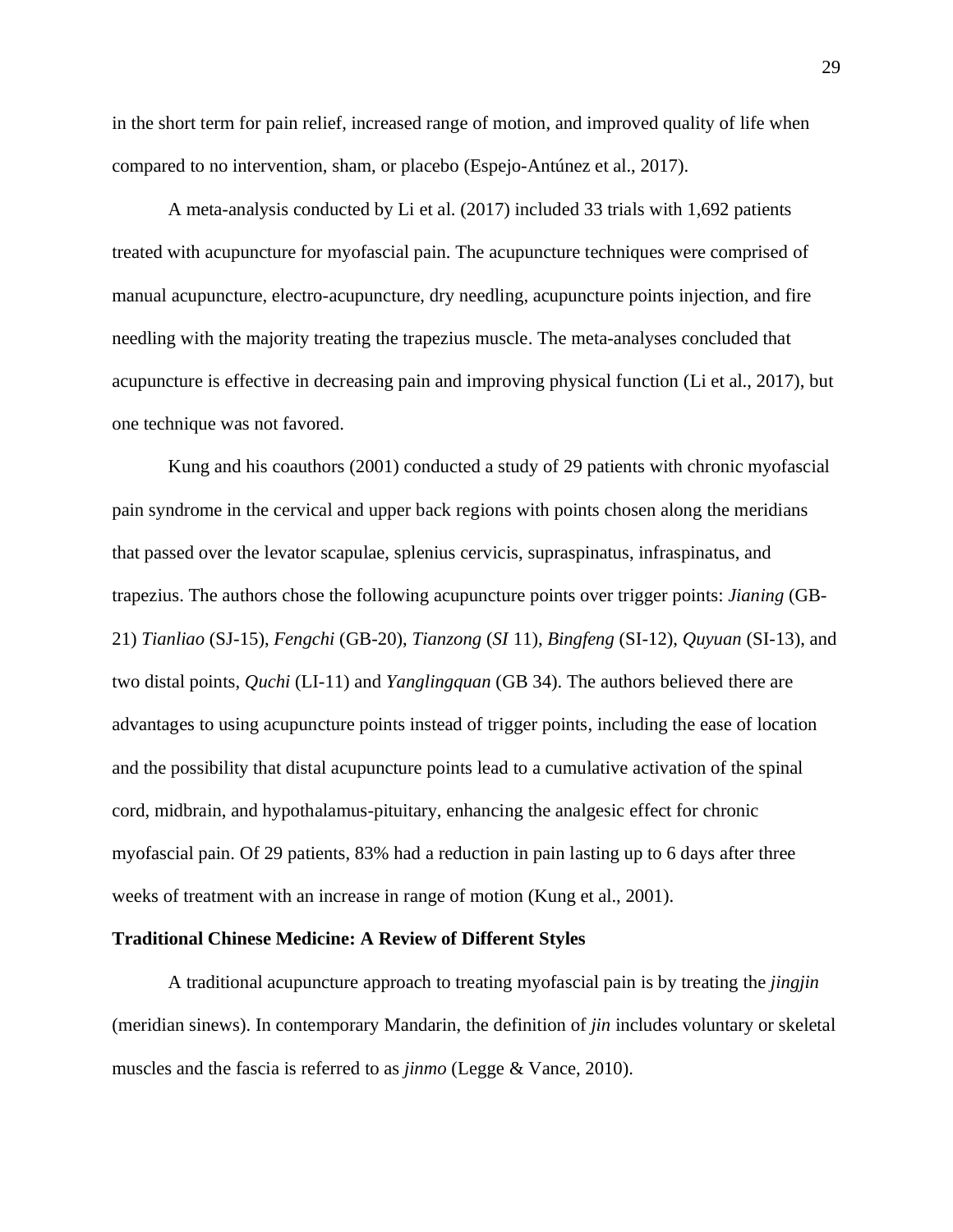Legge and Vance (2010) laid out an approach to treating the myofascial pain of trigger points using the *jingjin*, otherwise referred to as channels or meridians. They grouped muscles based on yin and yang function and anatomical location and placed them into one of the 12 *jingjin*. Using this concept, they suggest that trigger points are to be treated along the same *jingjin* and selected using palpation along the *jingjin*. This approach is to be used only if the referred pain patterns stay within the *jingjin*. For example, the trapezius is listed as part of the arm *yangming* (large intestine) *jingjin*. To treat for stubborn and severe trigger points of the trapezius, Legge and Vance (2010) advise needling the local ashi point along the LI *jingjin* for up to 20 minutes. They suggest that shallow needling is not as effective; however, it is the safer approach when dealing with more sensitive structure, such as the front of the neck (Legge  $\&$ Vance, 2010). Regarding distal treatment, needling the extensor carpi radials (included in the arm *yangming* (large intestine) *jingjin*) has been shown to be effective in reducing pain and increasing range of motion in patients with active trigger points in the trapezius (Legge & Vance, 2010; Tsai et al., 2010).

Traditional Chinese medicine can address chronic myofascial pain treating the underlying condition and according to the meridian layer involved. Treating the underlying condition significantly differentiates DN from TA. This involves a differential diagnosis. In Whitfield Reave's basic four-step approach, all approaches are utilized (Reaves & Bong, 2013).

Within step one, there are four different areas that can been needled: the tendino-muscle meridians, opposite side (contra-lateral), opposite extremity (upper/lower), and empirical points (Reaves & Bong, 2013). In step one, the intention is to have an immediate improvement in pain and range of motion. The practitioner is to use palpation to monitor sensitivity and observe range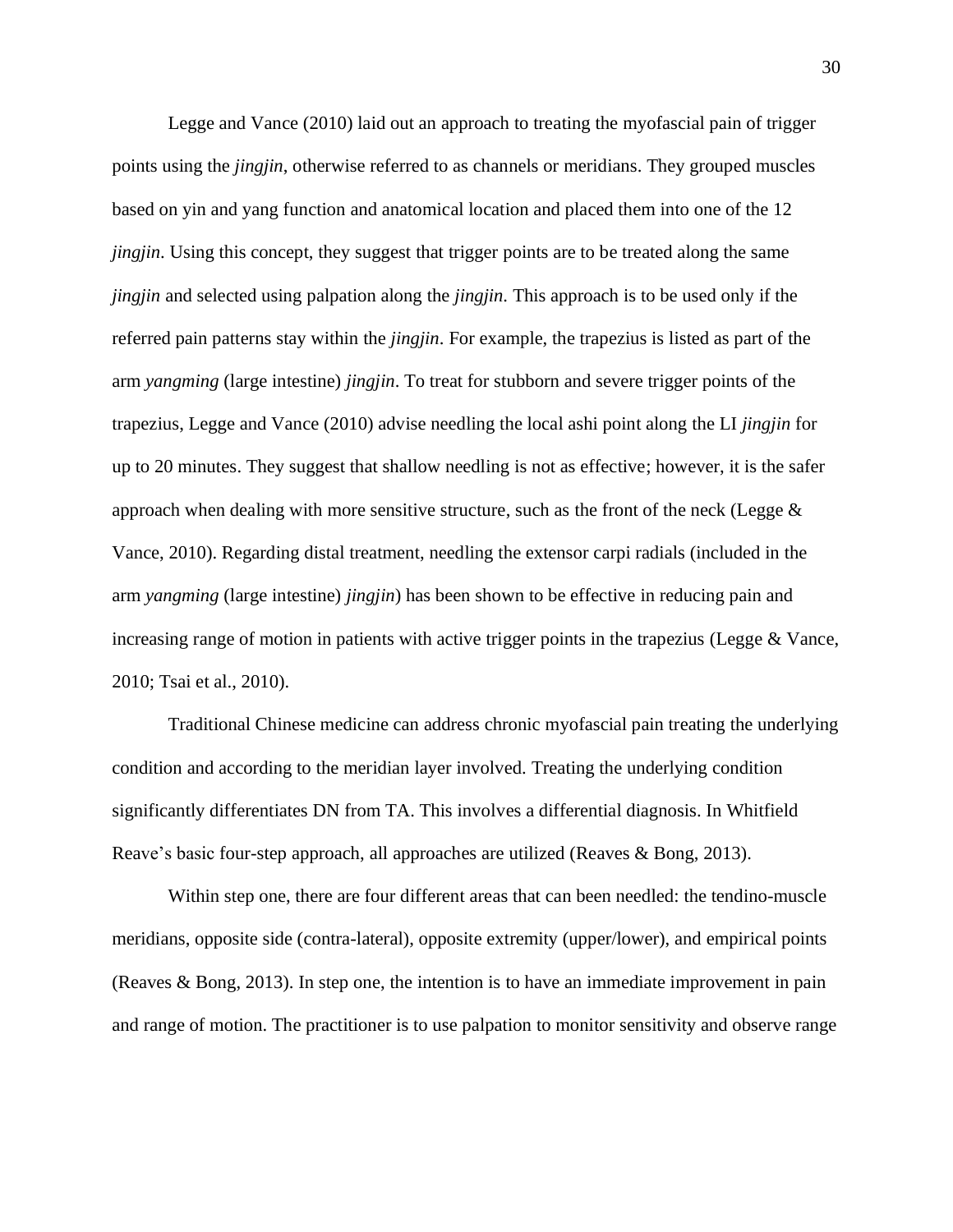of motion to determine if the patient has improved. This step may also require active range of motion by the patient in conjunction with the needling (Reaves & Bong, 2013).

In the second step, a precise diagnosis of the injury both from the Western medical perspective of the tissue that is injured and the Chinese meridian affected is required (Reaves & Bong, 2013). The importance of this step is to utilize points that will activate the meridian involved and clear the stagnation accumulated in the injured tissue (Reaves & Bong, 2013). Several studies cite the use of distal points as they apply to the meridians in the treatment of myofascial pain (Irnich et al., 2002; Kung et al., 2001; Shen & Goddard, 2007). There are several techniques that may be used to activate the affected meridian (Reaves & Bong, 2013). The practitioner can needle the *shu*-stream point of the affected meridian on the same side of the pain coupled with the *shu*-stream point of the same paired six division meridian on the opposite extremity. Alternatively, the practitioner can use traditional point categories based on actions and indications (*xi*-cleft, *luo*-connecting, back-*shu* and front *shu* points). The last two options would be to use the auricular acupuncture or the use of the extraordinary meridians (Reaves & Bong, 2013).

Auricular acupuncture is very effective in pain relief (Irnich et al., 2002; Reaves & Bong, 2013; Tsai et al., 2016). For example, Irnich et al. (2002) used ear cervical spine and ear point stellate ganglion in their study. In another example, Tsai et al. (2016) reported three emergency room cases in which battlefield auricular acupuncture was used successfully to treat pain associated with the low back, carpal tunnel, and appendicitis.

Another possibility in the third step is to address the internal organ imbalance and treat the zang-fu organs that may contribute to the pain and injury directly or indirectly (Reaves & Bong, 2013). This step encompasses the classical basis of traditional Chinese medicine. This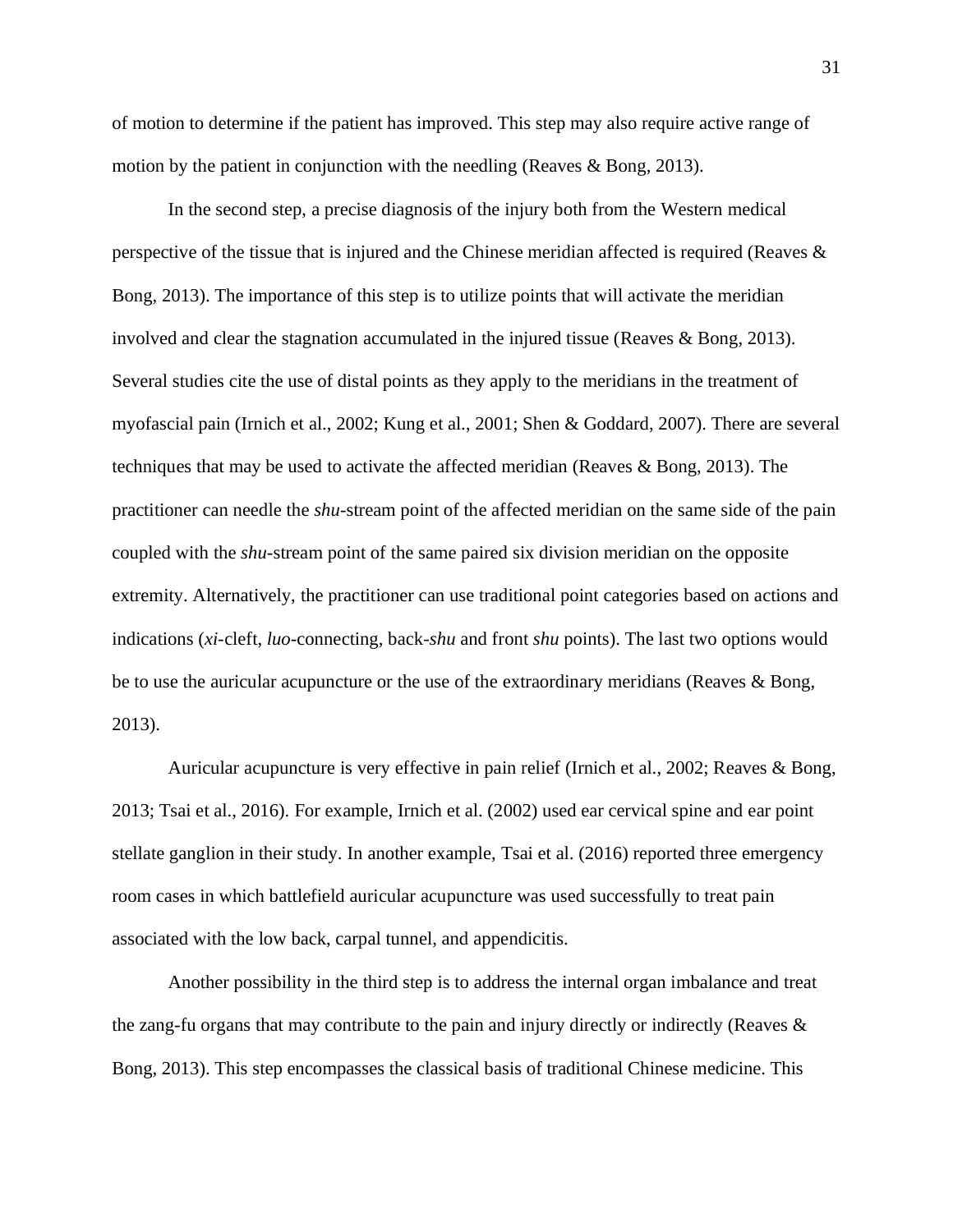ability to treat internally is accomplished thru the meridian system as described by O'Connor et al. (1996):

Among the channels are major trunks and lesser branches which join internally with the vital organs, and externally with the limbs, sensory organs and orifices. The qi and blood circulate throughout the body via this network of channels. Thus, the intimate relationship between the internal viscera and the periphery of the body is primarily maintained by means of the channels. Channel theory reflects the holistic attitude of Chinese medicine, with great emphasis placed upon the interrelationships among all parts of the organism . . . In the clinic, the entire framework of diagnostics, therapeutics and point selection is based upon the theoretical framework of the channels. (p. 35)

The final step is to treat the site of the injury. This step is used to dispel stagnation of qi and blood as well as other pathogens (Reaves & Bong, 2013). In Western medicine terms, this step is an attempt to normalize the function of the soft tissue that has been damaged. In this step, acupuncture points and ashi points are chosen as they relate to myofascial trigger points (Reaves & Bong, 2013).

Although most of these approaches have been studied individually, no study, to my knowledge, encompasses all these steps. No comparative studies observe the combination of local and distal points to exclusively local or distal points (Wong Lit Wan et al., 2015). There is a lack of research in treating myofascial pain using the traditional Chinese medicine differential diagnosis system.

When seeking the solution of long-term healing, M. Callison (2012) writes exclusively on the use of motor points in his book *Motor Point Index: An Acupuncturist's Guide to Locating and Treating Motor Points.* M. Callison (2012) describes the motor point as the place in the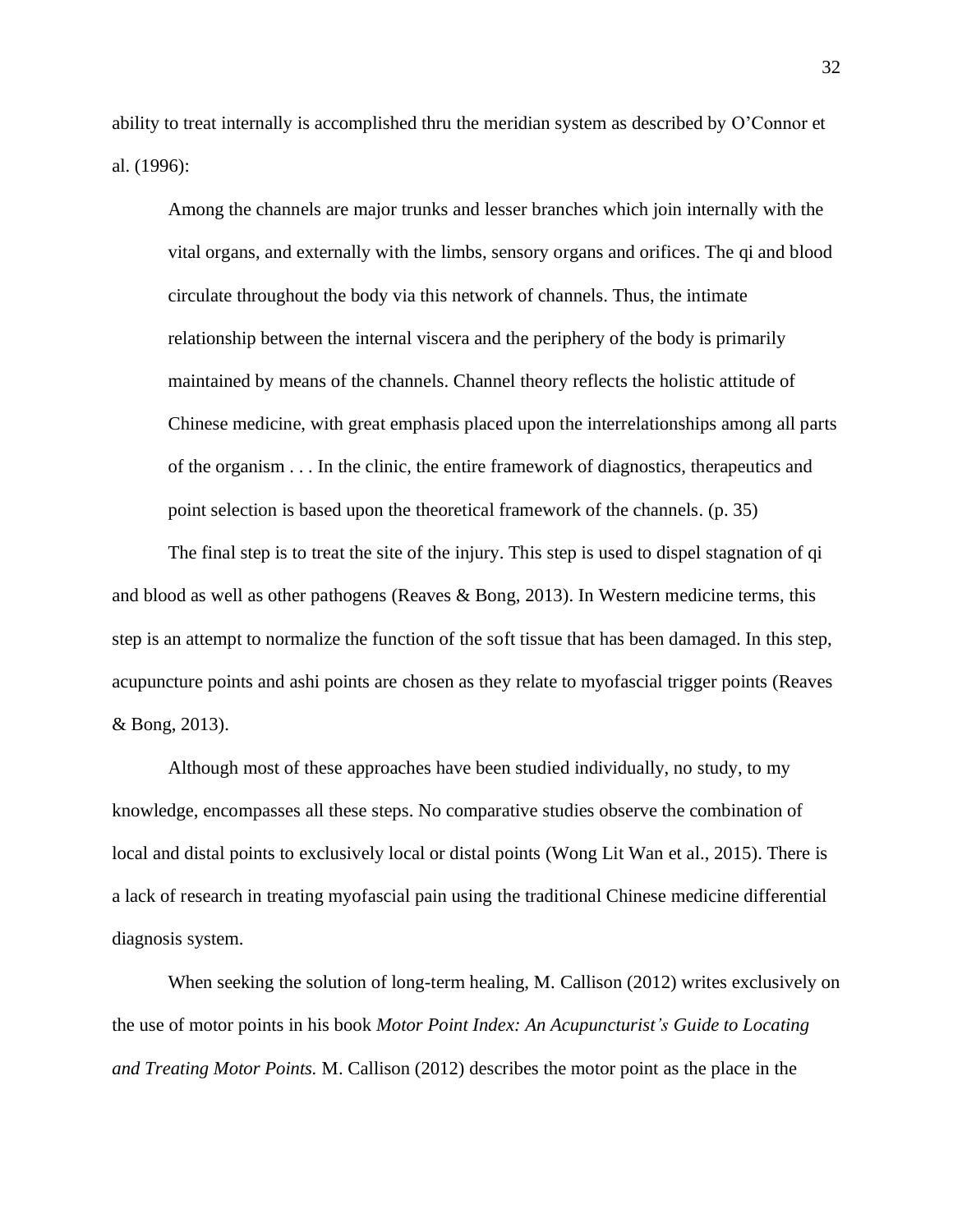muscle where the motor nerve enters the muscle and thus potentially having the greatest impact on electrical activity and pain modulation. The methods employed are to treat the injured agonist muscles and the paired antagonist muscle or to use the innervating spinal segments known in TCM as Huatuojiaij (HTJJ) points. These methods aid the neural network associated with the affected muscle (M. Callison, 2012).

In a case study of the treatment of sports-related tension headaches due to myofascial pain with acupuncture, M. Callison (2008) mentions that ninety percent of patients with this type of headache report tenderness in the upper trapezius, rhomboid minor and major, gluteus medius, piriformis, splenius capitis, and cervicis when the motor point is palpated. In this case, the author determined through intake and tongue and pulse diagnosis that the patient exhibited a pattern of liver and gallbladder qi stagnation with local blood stagnation due to the trauma from a forceful collision with another soccer player. To remove obstruction in the *Tai Yang* channel, relax neck spasms, and move stagnation in the Liver and Gallbladder, the following points were used: (*Ganshu)* UB-18, (*Danshu)* UB-19, (*Qiuxu)* GB 40, (*Taichong)* LV-3, (*Zhongfeng)* LV-4, (*Kunlun)* UB-60, and (*Shenmai)* UB-62. The following motor points were used to alleviate the tension headache based the muscles involved: Paraspinals of C5, located at HTJJ (M-BW-35), the upper trapezius at (*Jiangjing)* GB-21, splenius cervicis located at extra point *Bailao* (M-HN-30), rhomboid major (also noted by the author to relax body tension and ease digestive discomfort due to LV qi stagnation) located 2.5 cun lateral to the lower border of the spinous process of T4 (between (*Jueyinshu)* UB-14 and (*Gaohuangshu)* UB-43), gluteus medius found to reduce tension in the upper trapezius and located at the junction of the medial third and lateral two-thirds of a line joining the posterior superior iliac spine and the superior border of the greater trochanter, and the piriformis found by the author to reduce sub-occipital tension, located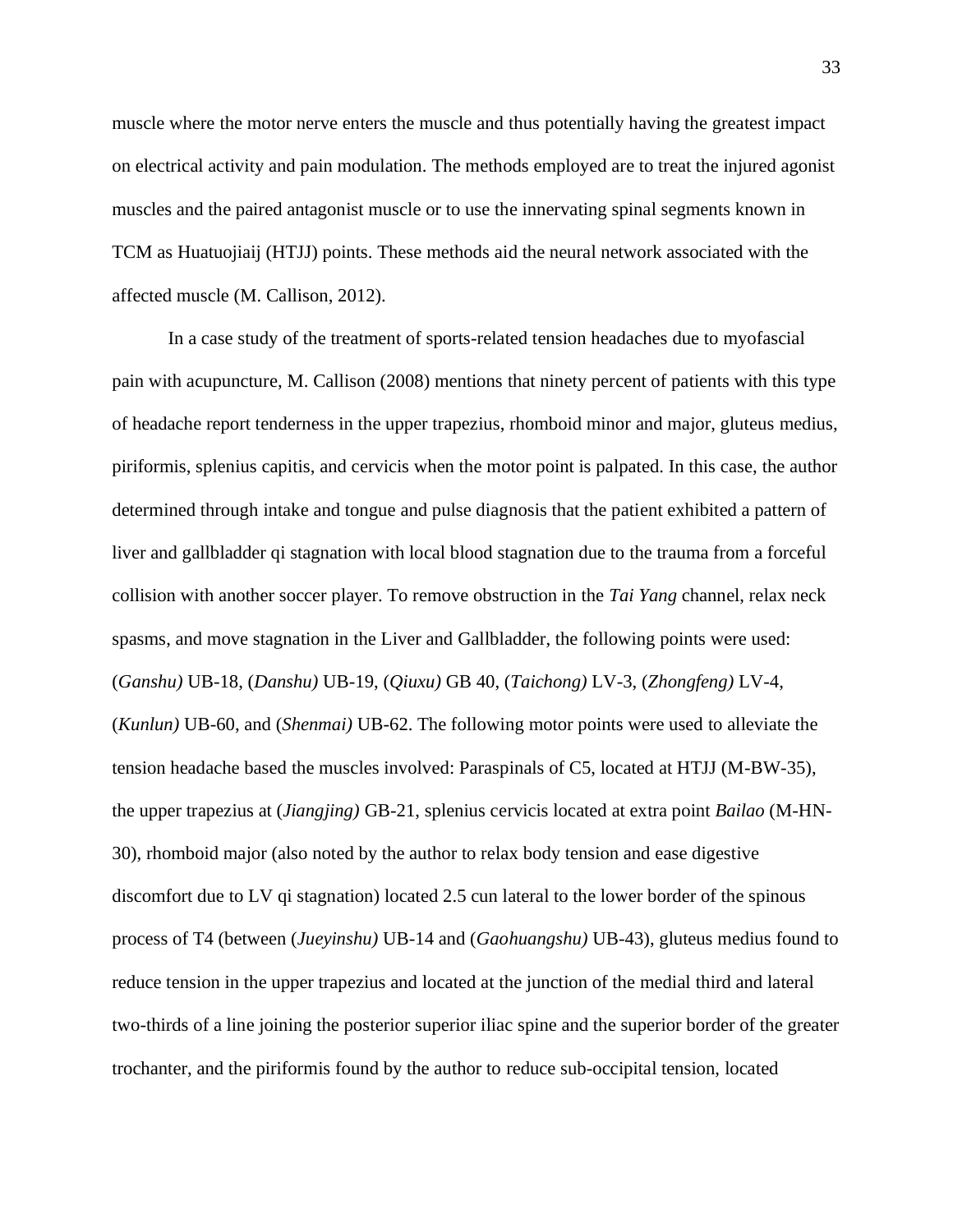halfway between (*Bauhuang)* UB-52 and (*Zhibian)* UB-54 (M. Callison, 2008). After the first treatment, the patient's headache was reduced to between three and four on the pain scale, where initially the pain was reported as a seven. On a one-week follow-up after three treatments, the patient reported no headache (M. Callison, 2008).

#### **Results**

The literature has not proven that TA or DN is superior in the treatment of myofascial pain. The mechanisms described in the literature suggest both TA and DN perform effectively for pain relief. Both of the hypotheses are null due to lack of specific studies comparing DN to TA and dual findings of efficacy for both TA and DN in the treatment of myofascial pain, with more literature found on DN.

From the literature, it appears that a rotation technique of needling is safer and more effective (L. Chou et al., 2012; H. Langevin, 2014; Martín-Pintado Zugasti et al., 20146; Z.-J. Zhang et al., 2012). The need for an LTR may not be necessary to gain positive results (Perreault et al., 2017). A practitioner can choose shallow or deep needling based on patient sensitivity or the safety associated with the area, such as around the intercostal area and neck. The research appears split as to which method generates more potent effects.

Neuroimaging is a promising form of observation that supports the use of multiple acupuncture points in a clinical setting. Although there are some issues with baselines (Beissner & Henke, 2011), these studies are very promising. Studies looking at particular biochemical markers give a qualitative value to the impact of needling acupuncture points. The advance in technology that allows for observation of electro physical, neurophysiological, and biochemical markers contributes significantly to the appreciation of Western medical providers who prefer a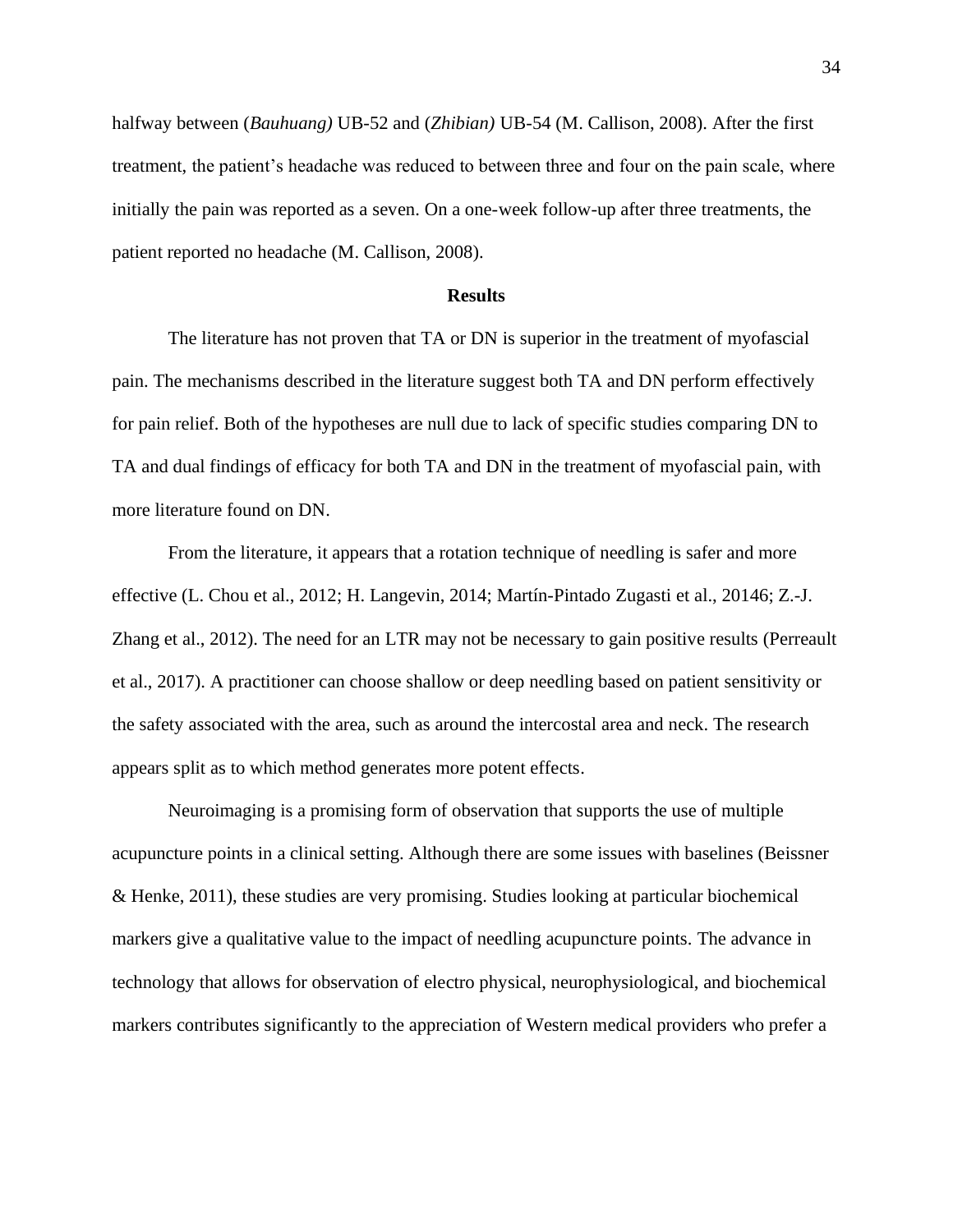mechanistic explanation (L. Chou et al., 2012). Ideally, further research of TA will focus in these areas.

Both DN and TA have mechanisms that aid in the treatment of myofascial pain. The benefit of TA over DN according to the research could be its ability to aid in stress and relaxation, via deactivation of the limbic system (Bai, Tian, et al., 2010; W. Huang et al., 2012).

The most significant gap in the research is the ability to adequately test the meridian theory as described by O'Conner et al. (1996) and its application to treating myofascial pain, as well as individually comparing local and distal acupuncture (Wong Lit Wan et al., 2015). Lastly, there is a lack of longitudinal studies; most studies performed follow-ups for less than eight weeks.

The ability to differentiate treatment administration based on TCM differential diagnosis is what truly sets apart the application of acupuncture by acupuncturist versus PT's, chiropractors, and MDs that practice dry needling. This holistic approach may be the answer for long-term care (M. Callison, 2012).

#### **Discussion**

Dommerholt and Fernández-de-las-Peñas (2018) believe that the foundation of DN can be found in both Western and Eastern medicine and that for advancement of healthcare, DN should be implemented across all healthcare disciplines. Dommerholt and Fernández-de-las-Peñas stated,

Within the context of acupuncture, DN may well be similar to needling of ashi points, but in the context of medicine, chiropractic, veterinary medicine, dentistry, and physical therapy, DN is nothing but a modification of trigger point injections. Nonacupuncturists need to understand the depth of contemporary acupuncture practice; acupuncturists need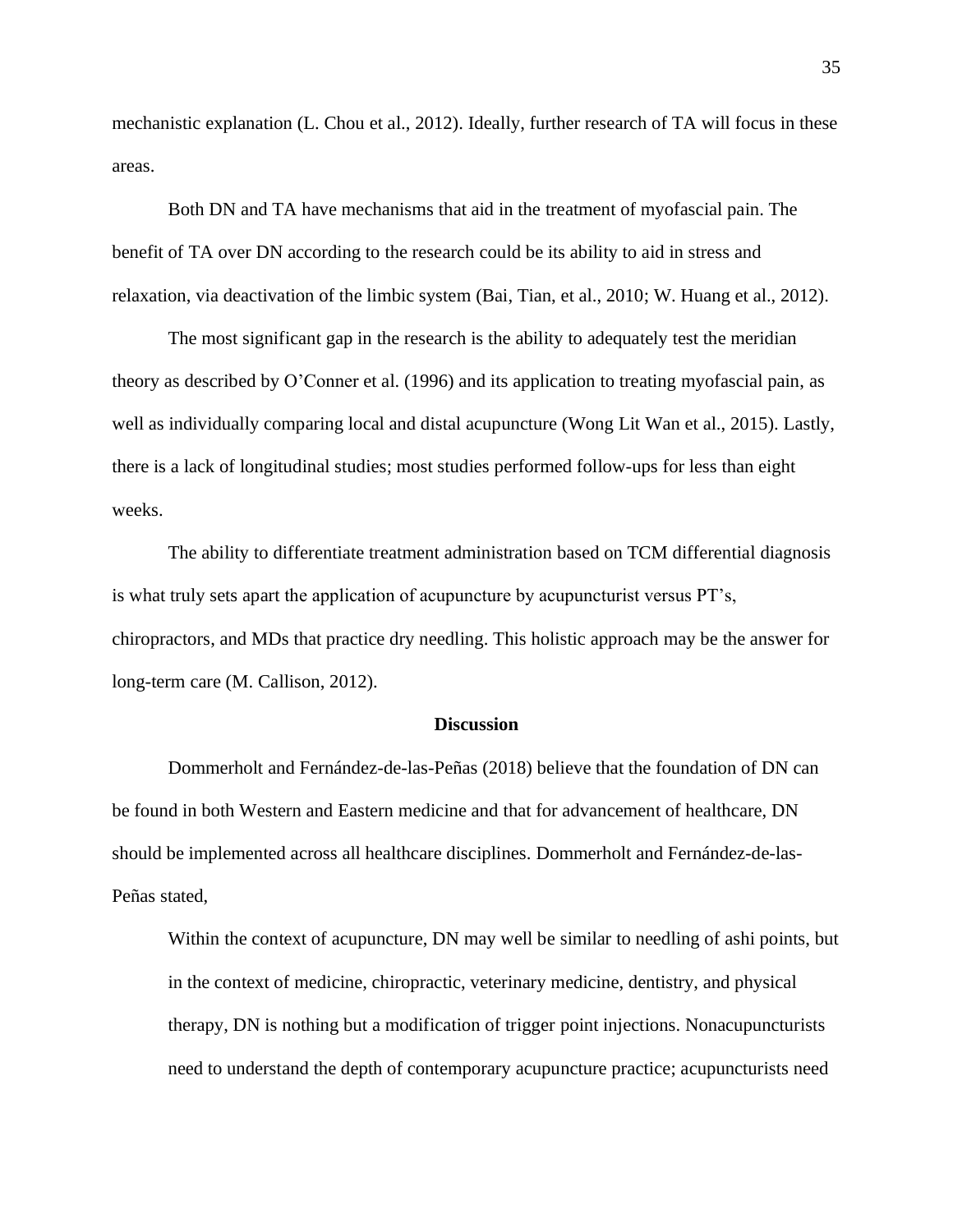to realize that DN by other disciplines does not pose any threat to acupuncture and to the public at large. (Dommerholt & Fernández-de-las-Peñas, 2018, p. 76)

Ideally, there is mutual respect by adherents to both treatment styles. Given the findings of this literature review, both DN and TA approaches show promising results in the treatment of myofascial pain. The practice of DN by nonacupuncturists is and will continue to be a reality. Rather than debate with each other, medical practitioners should create an integrative language for both practices. To do so, it is important that both Western medicine and TCM practitioners work to understand each other and how one can benefit from the other.

In China, due mostly to financial and political reasons, hospitals offer both TCM and Western medicine (WM) (L. Wang et al., 2016). Interviews at various hospitals have shown that practitioners learn WM to integrate anatomy, physiology, pharmacology, and medical examinations with TCM in an effort to modernize it and support the TCM diagnosis. In the efforts to integrate and revolutionize TCM, the hospitals also incorporate values associated with TCM. New practitioners shadow senior practitioners of TCM as well as require the WM doctors to learn the foundations of TCM (L. Wang et al., 2016).

The problem with TCM from the perspective of peer reviewed study is the misconception of the "meridians" and that acupuncturists struggle to communicate with other health care providers due to lack of science-based training in anatomy, physiology, and pathology (Kendall, 2013). As expressed by L. Chou et al. (2012), the concept of "unblocking qi in the meridians" to establish free flow by needling at acupuncture points cannot be validated by modern medicine (L. Chou et al., 2012). These terms are foreign to the Western medical practitioner. Some literature attempts to bridge the miscommunication between the two disciples of medicine.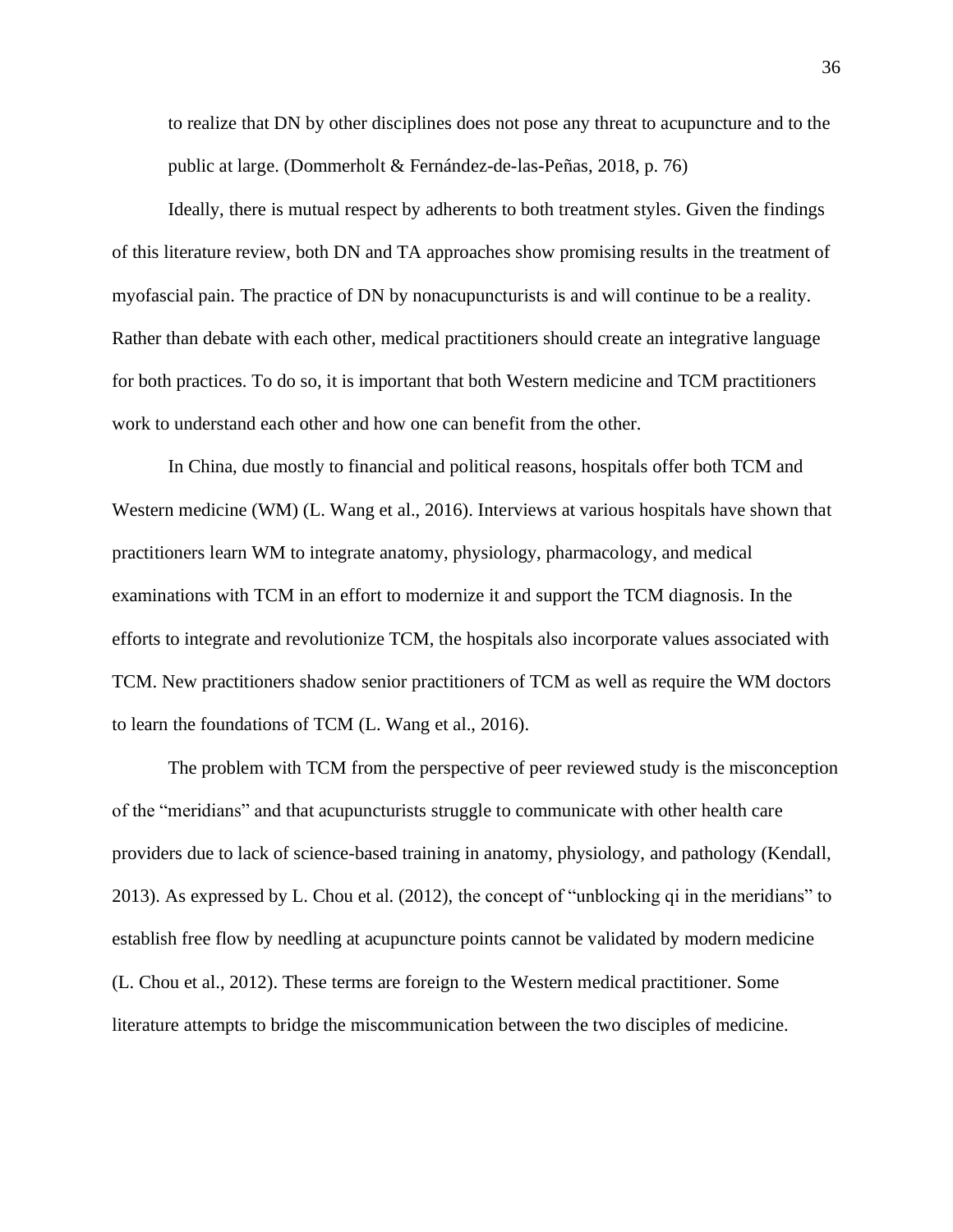In an attempt to integrate the two disparate languages of WM and TCM, Kendall (2013) explains TCM as it pertains to WM. In one example, he suggests the concept of qi as energy is a poor definition, whereas understanding qi as air, breath, gases, steam, or vapor is more appropriate (Kendall, 2013). When identified as air, qi could be interpreted as oxygen from vital air that circulates in the blood represent the potential energy needed to fuel the formation of ATP, which in turn serves as the cell's energy currency (Kendall, 2002). Furthermore, *ying*, meaning nutrients, can be what glucose is derived from and is then combusted to convert adenosine diphosphate (ADP) to adenosine triphosphate (ATP) and oxygen extracted from vital air (qi) in cellular mitochondria. The grand energy potential of ATP aligns with the concept of *zhen*, true function or homeostatic balance (Kendall, 2002). Acupuncture releases adenosine and ATP, eliminating pain (Goldman et al., 2010; Takano et al., 2012). Derived from the findings of Kendall (2002), this reaction could be considered a *zhen* function.

In his book, *The Spark in the Machine,* Dr. Keown delves into how acupuncture can explain Western mysteries (Keown, 2014). In regard to referred muscle pain, he encourages the reader to stray away from the previous Western medical concept the neural circuit, or MTrP circuit, as described in this literature review, and think more of the unique fascial connection with muscles and bones as well the conductivity it may have. Fascia creates a tensegrity system: when one muscle changes, others must also adjust (Keown, 2014).

This view on fascia is supported by other research. Yang et al. (2015), suggests that fascia is innervated mostly by proprioceptive nerves and is composed mostly of collagen and is capable of transmitting electrical signals all throughout the body. It has been hypothesized that the network of acupuncture points and meridians are formed by interstitial connective tissue (H. Langevin and Yandow, 2002). The authors have proposed that the acupuncture meridians are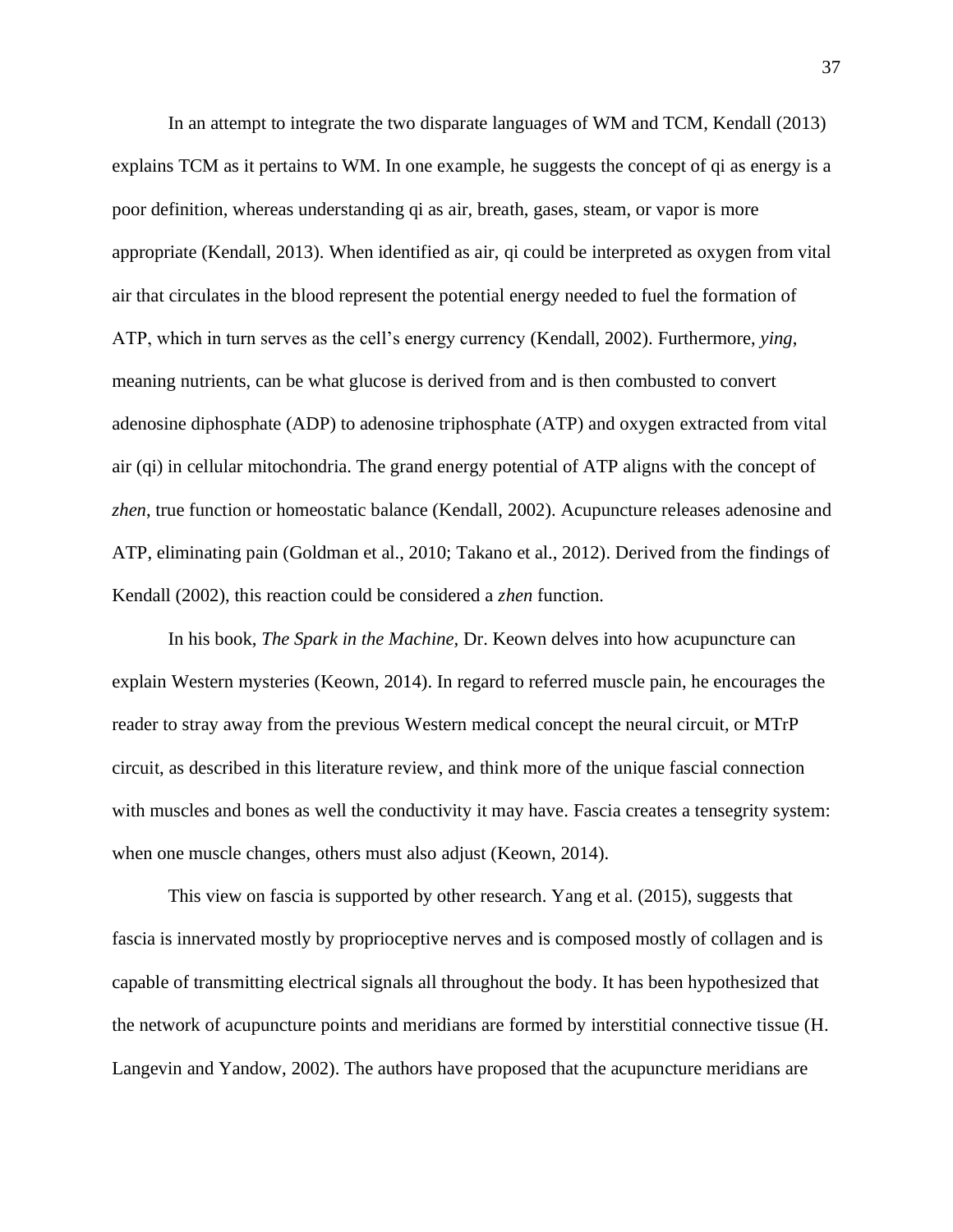where connective tissue planes connect and areas of convergence in the network of connective tissue that infuse the body may correspond to acupuncture points. They also purposed that stimulation of *deqi* could be the stimulation of connective tissue sensory mechanoreceptors. They suggest that the placement of the acupuncture needle anywhere in the body but especially in acupuncture points, stimulates cellular changes that proliferate along connective tissue planes (H. Langevin and Yandow, 2002)

TA is a comprehensive and holistic practice that would benefit from more rigorous scientific exploration. The approach being taken in China to integrate TCM with WM while maintaining the integrity of TCM (R. Wang et al., 2017) may be an integration from which American hospitals and medical facilities could benefit greatly.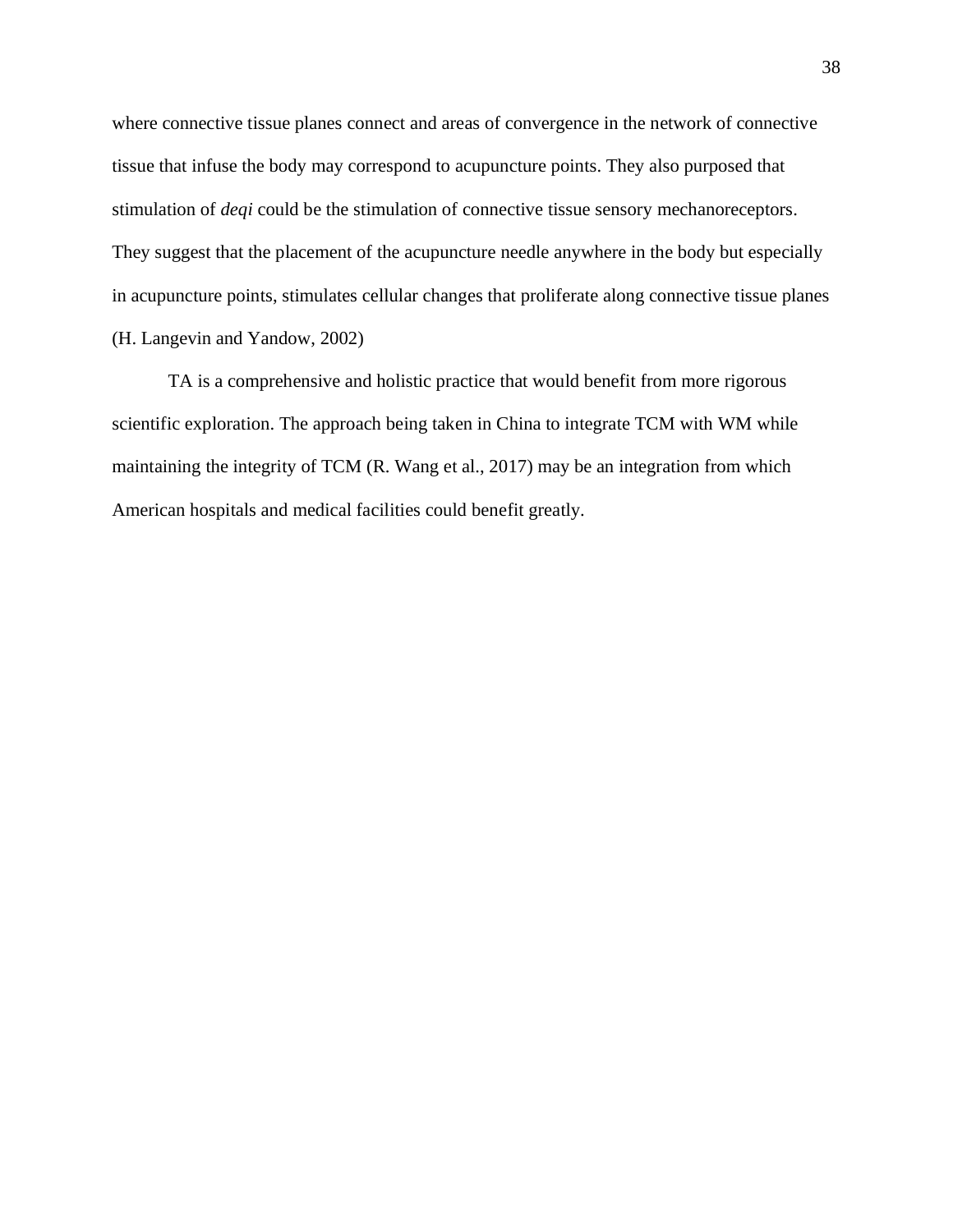#### **References**

- 36-item Short Form Survey. (n.d.). Retrieved from https://www.rand.org/healthcare/surveys\_tools/mos/36-item-short-form.html
- Abbaszadeh-Amirdehi, M., Ansari, N. N., Naghdi, S., Olyaei, G., & Nourbakhsh, M. R. (2016a). Neurophysiological and clinical effects of dry needling in patients with upper trapezius myofascial trigger points. *Journal of Bodywork and Movement Therapies*. *(21)*1. 48-52. https://doi.org/10.1016/j.jbmt.2016.04.014
- Abbaszadeh-Amirdehi, M., Ansari, N. N., Naghdi, S., Olyaei, G., & Nourbakhsh, M. R. (2016b). Therapeutic effects of dry needling in patients with upper trapezius myofascial trigger points. *Acupuncture in Medicine*, *(35)*2. 85-92. https://doi.org/10.1136/acupmed-2016- 011082
- American Board of Chiropractic Acupuncture Council of Chiropractic Acupuncture. (n.d.). State Requirements for Chiropractic Acupuncture*.* Retrieved from <https://www.councilofchiropracticacupuncture.com/state-requirements/>
- Bai, L., Tian, J., Zhong, C., Xue, T., You, Y., Liu, Z., … Liu, Y. (2010). Acupuncture modulates temporal neural responses in wide brain networks: Evidence from fMRI study. *Molecular Pain*, *6*, 1–12. https://doi.org/10.1186/1744-8069-6-73
- Bai, L., Yan, H., Li, N., Qin, W., Chen, P., Liu, P., . . . Tian, J. (2010). Neural specificity of acupuncture stimulation at pericardium 6: Evidence from an fMRI study. *Journal of Magnetic Resonance Imaging*, *31*(1), 71–77. https://doi.org/10.1002/jmri.22006
- Beissner, F., & Henke, C. (2011). Methodological problems in fMRI studies on acupuncture: A critical review with special emphasis on visual and auditory cortex activations. *Evidence-Based Complementary and Alternative Medicine*. https://doi.org/10.1093/ecam/nep154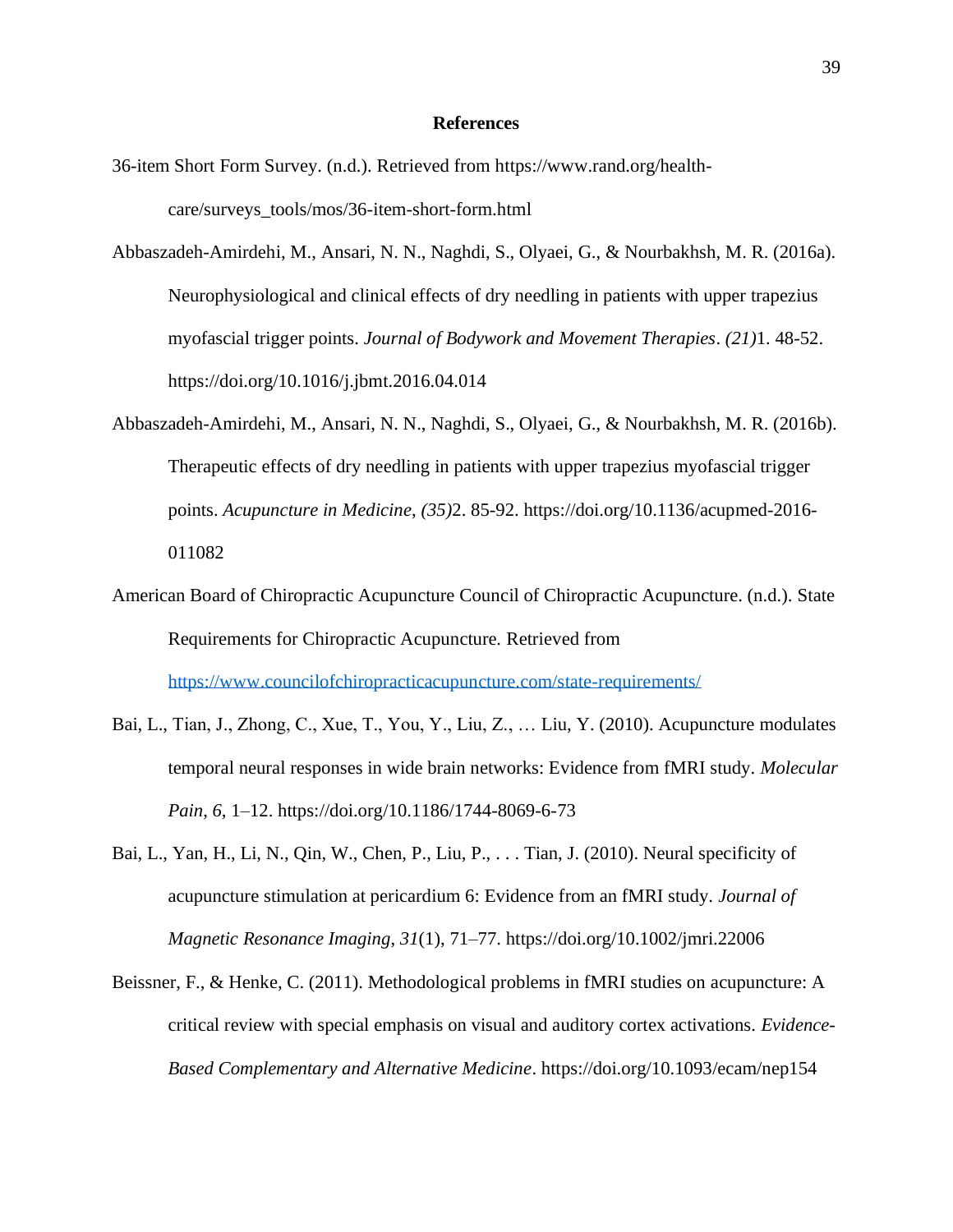Birch, S. (2004). Trigger point–acupuncture point correlations revisited. *The Journal of Alternative and Complementary Medicine*, *9*(1), 91–103. https://doi.org/10.1089/107555303321222973

- Callison, M. (2008). The treatment of sports-related muscle tension headaches with acupuncture and moxabustion. *The Journal of Chinese Medicine, (87),* 34-38.
- Callison, M. (2012). *Motor Point Index: An Acupuncturist's guide to Locating and Treating Motor Points.* San Diego. AcuSport Seminar Series LLC.

Carroll, R. (2007). *Elsevier's Integrated Physiology*. Philadelphia. Mosby Elsevier.

- Chou, L. W., Hsieh, Y. L., Chen, H. S., Hong, C. Z., Kao, M. J., & Han, T. I. (2011). Remote therapeutic effectiveness of acupuncture in treating myofascial trigger point of the upper trapezius muscle. *American Journal of Physical Medicine and Rehabilitation*, *90*(12), 1036–1049. https://doi.org/10.1097/PHM.0b013e3182328875
- Chou, L. W., Hsieh, Y. L., Kao, M. J., & Hong, C. Z. (2009). Remote influences of acupuncture on the pain intensity and the amplitude changes of endplate noise in the myofascial trigger point of the upper trapezius muscle. *Archives of Physical Medicine and Rehabilitation*, *90*(6), 905–912. https://doi.org/10.1016/j.apmr.2008.12.020
- Chou, L., Kao, M., & Lin, J. (2012). Probable Mechanisms of Needling Therapies For Myofascial Pain Control. *Evidence-Based Complementary and Alternative Medicine, 2012.* 1-11. https://doi.org/10.1155/2012/705327
- Chou, L.-W., Hsieh, Y. L., Kuan, T. S., & Hong, C. Z. (2014). Needling therapy for myofascial pain: Recommended technique with multiple rapid needle insertion. *BioMedicine (Netherlands)*, *4*(2), 39–46. https://doi.org/10.7603/s40681-014-0013-2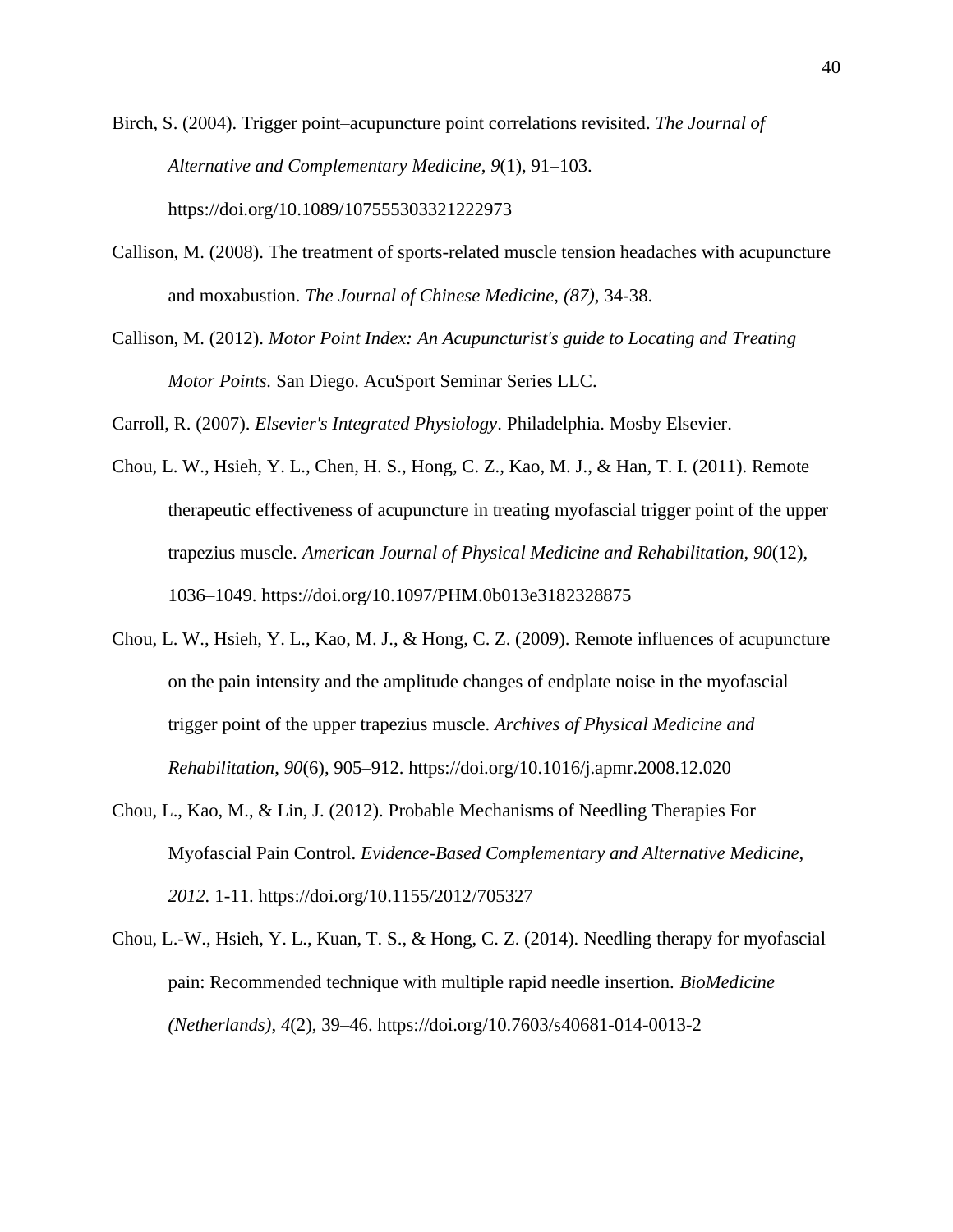- Dahlhamer, J., Lucas, J., Zelaya, C., Nahin, R., Mackey, S., DeBar, L., … Helmick, C. (2018). Prevalence of chronic pain and high-impact chronic pain among adults—United States, 2016. *MMWR. Morbidity and Mortality Weekly Report*, *67*(36), 1001–1006. https://doi.org/10.15585/mmwr.mm6736a2
- De Meulemetter, K., Calders, P., Cagnie, B. (2016). EMG activity before, during, and after dry needling of the upper trapezious muscle:preliminary results. *Manual Therapies. (25).*  126-127. https://doi.org/10.1016/j.math.2016.05.234
- Deng, L., Gan, Y., He, S., Ji, X., Li, Y., Wang, R., … Yuan, J. (1999). *Chinese acupuncture and moxibustion* (Second ed; X. Cheng, Ed.). Beijing: Foreign Language Press.
- Domingo, A., Mayoral, O., Monterde, S., & Santafé, M. M. (2013). Neuromuscular damage and repair after dry needling in mice. *Evidence-Based Complementary and Alternative Medicine*. https://doi.org/10.1155/2013/260806
- Dommerholt, J. and Fernández-de-las-Peñas, C. (2018). *Trigger Point Dry Needling: An Evidence Based Approach Second Edition.* Elsevier Limitied.
- Dorsher, P. and Fleckenstein, J. (2008). Trigger points and classical acupuncture points. *German Journal of Acupuncture & Related Techniques. 51*(3), 15–24. https://doi.org/10.1016/j.dza.2008.07.004
- Dunning, J., Butts, R., Mourad, F., Young, I., Flannagan, S., & Perreault, T. (2014). Dry needling: A literature review with implications for clinical practice guidelines. *Physical Therapy Reviews*, *19*(4), 252–265. https://doi.org/10.1179/108331913x13844245102034
- Espejo-Antúnez, L., Tejeda, J. F. H., Albornoz-Cabello, M., Rodríguez-Mansilla, J., de la Cruz-Torres, B., Ribeiro, F., & Silva, A. G. (2017). Dry needling in the management of myofascial trigger points: A systematic review of randomized controlled trials.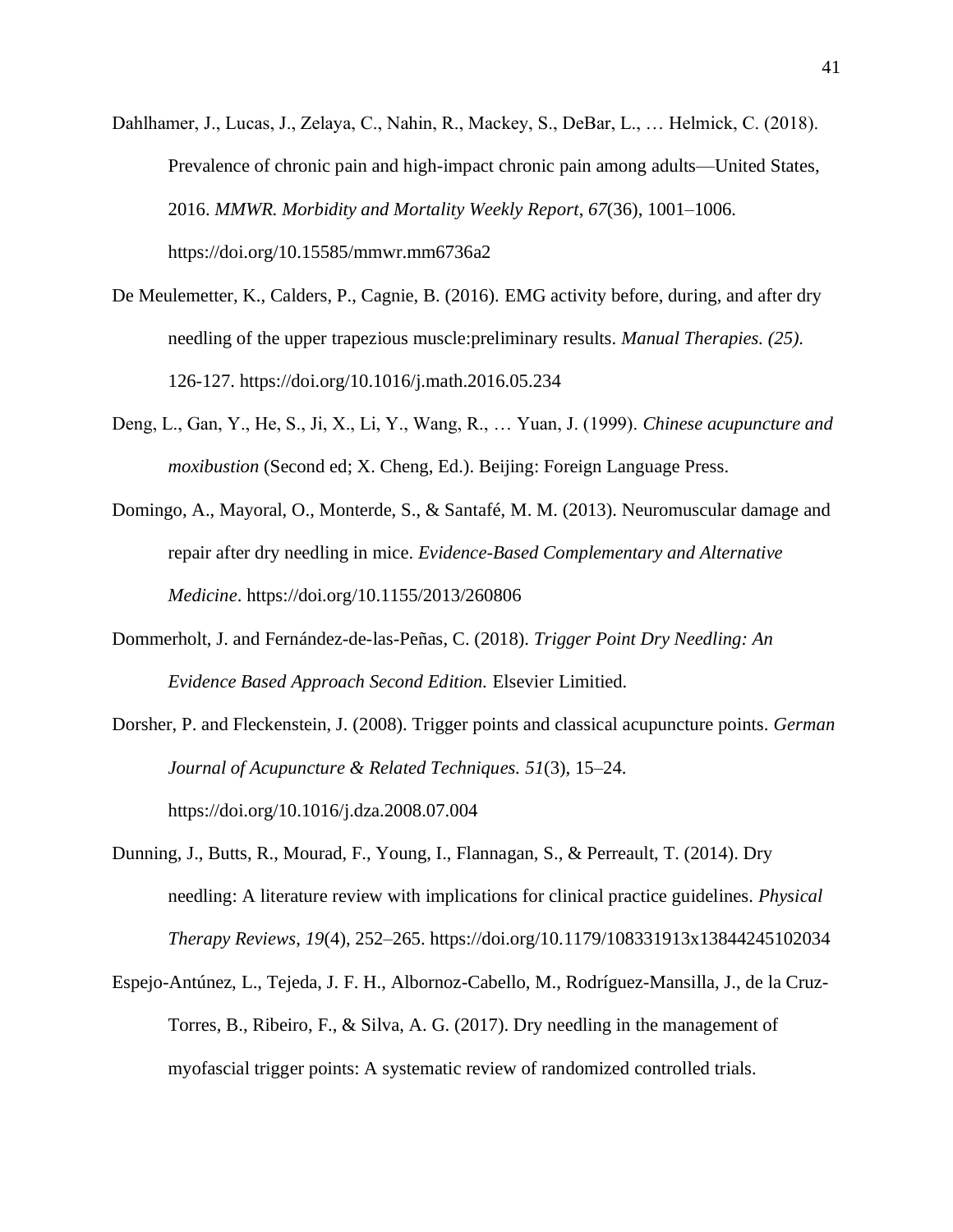*Complementary Therapies in Medicine*, *33*(January), 46–57. https://doi.org/10.1016/j.ctim.2017.06.003

- Ge, H.-Y., Fernández-de-las-Peñas, C., & Yue, S.-W. (2011). Myofascial trigger points: Spontaneous electrical activity and its consequences for pain induction and propagation. *Chinese Medicine*, *6*(1), 1–7. https://doi.org/10.1186/1749-8546-6-13
- Goldman, N., Chen, M., Fujita, T., Xu, Q., Peng, W., Liu, W., … Nedergaard, M. (2010). Adenosine A1 receptors mediate local anti-nociceptive effects of acupuncture. *Nature Neuroscience*, *13*, 883. https://doi.org/10.1038/nn.2562
- Hao, J. J., & Mittelman, M. (2014). Acupuncture: Past, Present, and Future. *Global Advances in Health and Medicine*, *3*(4), 6–8. https://doi.org/10.7453/gahmj.2014.042

Hong, C.-Z. (1994a). Considerations and recommendations regarding myofascial trigger point injection. *Journal of Musculoskeletal Pain*, *2*(1), 29–59. https://doi.org/10.1300/J094v02n01\_03

- Hong, C.-Z. (1994b). Lidocaine injection versus dry needling to myofascial trigger point: The importance of the local twitch response. *American Journal of Physical Medicine & Rehabilitation*, *73*(4), 256–263. https://doi.org/10.1097/00002060-199407000-00006
- Hong, C.-Z. (2000). Myofascial trigger points: Pathophysiology and correlation with acupuncture points, *18*, 41–48. https://doi.org/10.1136/aim.18.1.41
- Hong, C.-Z. (2004). Myofascial pain therapy. *Journal of Musculoskeletal Pain*, *12*(3–4), 37–43. https://doi.org/10.1300/J094v12n03\_06
- Hong, C.-Z. (2006). Treatment of myofascial pain syndrome. *Current Pain and Headache Reports*, *10*(5), 345–349. https://doi.org/10.1007/s11916-006-0058-3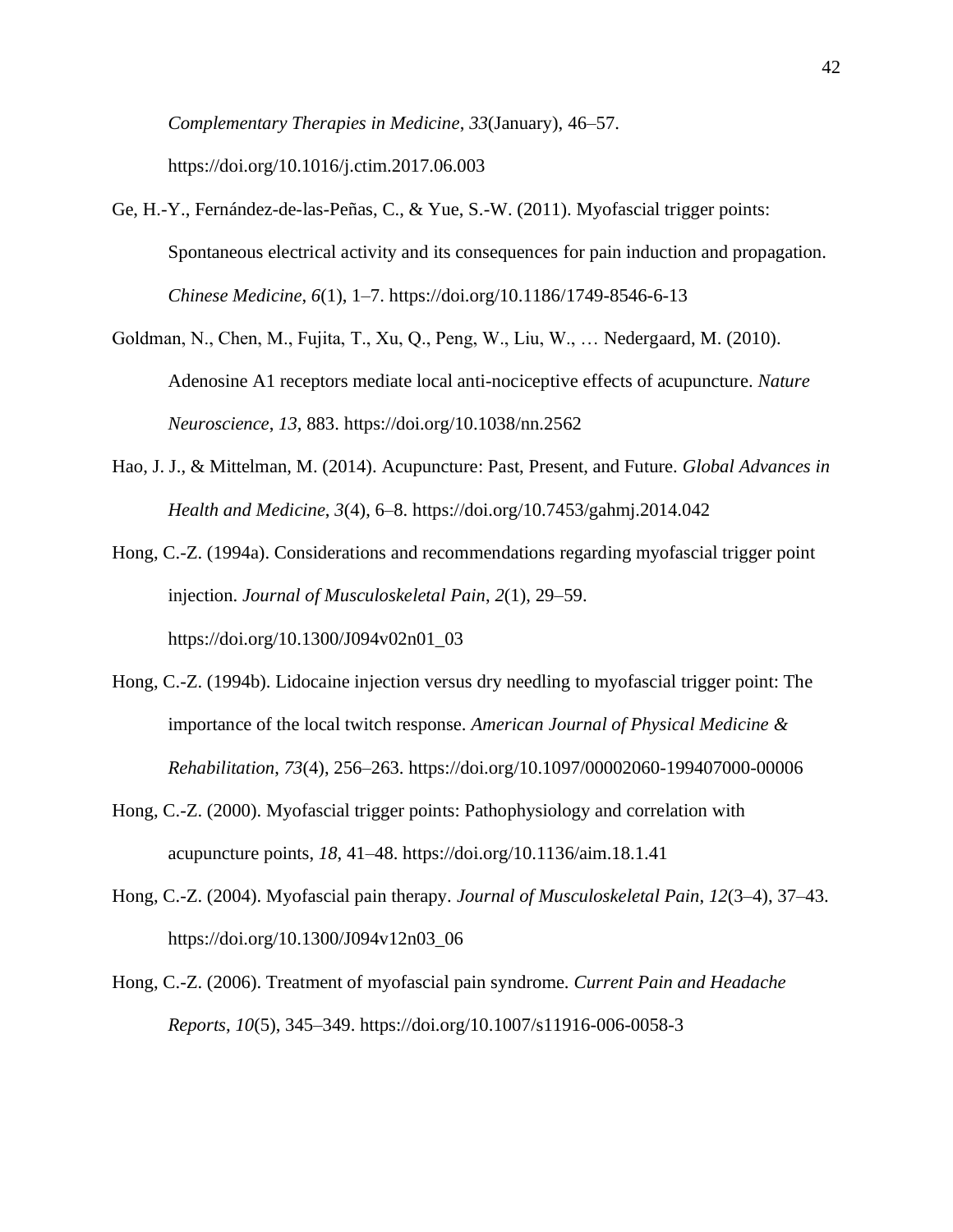- Hong, C.-Z., & Simons, D. G. (1998). Pathophysiologic and electrophysiologic mechanisms of myofascial trigger points. *Archives of Physical Medicine and Rehabilitation*, *79*(7), 863– 872. https://doi.org/10.1016/S0003-9993(98)90371-9
- Hsieh, Y. L., Kao, M. J., Kuan, T. S., Chen, S. M., Chen, J. T., & Hong, C. Z. (2007). Dry needling to a key myofascial trigger point may reduce the irritability of satellite MTrPs. *American Journal of Physical Medicine and Rehabilitation*, *86*(5), 397–403. https://doi.org/10.1097/PHM.0b013e31804a554d
- Huang, W., Pach, D., Napadow, V., Park, K., Long, X., Neumann, J., … Fleckenstein, J. (2012). Characterizing acupuncture stimuli using brain imaging with fMRI: A systematic review and meta-analysis of the literature. *Deutsche Zeitschrift Fur Akupunktur*, *55*(3), 26–28. https://doi.org/10.1016/j.dza.2012.08.008
- Huang, Y.-T., Lin, S.-Y., Neoh, C.-A., Wang, K.-Y., Jean, Y.-H., & Shi, H.-Y. (2011). Dry needling for myofascial pain: Prognostic factors. *The Journal of Alternative and Complementary Medicine*, *17*(8), 755–762. https://doi.org/10.1089/acm.2010.0374
- Irnich, D., Behrens, N., Gleditsch, J. M., Stör, W., Schreiber, M. A., Schöps, P., . . . Beyer, A. (2002). Immediate effects of dry needling and acupuncture at distant points in chronic neck pain: Results of a randomized, double-blind, sham-controlled crossover trial. *Pain*, *99*(1–2), 83–89. Retrieved from http://www.ncbi.nlm.nih.gov/pubmed/12237186
- Jeun, S. S., Kim, J. S., Kim, B. S., Park, S. D., Lim, E. C., Choi, G. S., & Choe, B. Y. (2005). Acupuncture stimulation for motor cortex activities: A 3T fMRI study. *American Journal of Chinese Medicine*, *33*(4), 573–578. https://doi.org/10.1142/S0192415X0500317X
- Kendall, D. (2002). *Dao of ChineseMedicine: Understanding An Ancint Healing Art*. New York. Oxford Press.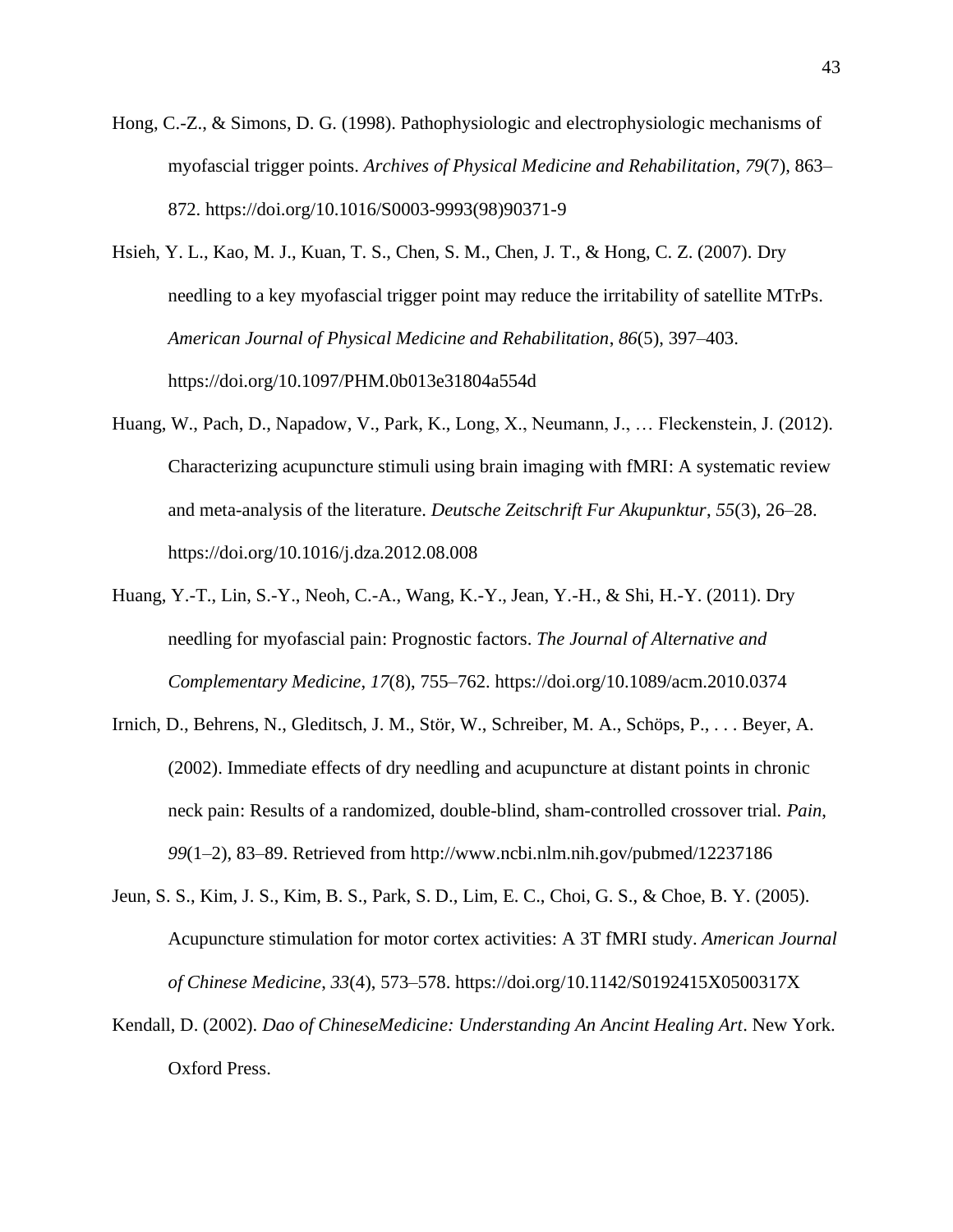- Kendall, D. (2013). National Center of Complementary and Alternative Medicine (NCCAM) Introduction to Acupuncture with Disclaimer. *Swiss Journal of Integrative Medicine, (25)*, 241-246. https://doi.org/10.1159/000353908
- Keown, D. (2014). *The Spark in the Machine: How the Science of Acupuncure Explains the Mysteries of Western Medicine.* London and Philadelphia: Singing Dragon.
- Koppenhaver, S. L., Walker, M. J., Rettig, C., Davis, J., Nelson, C., Su, J., . . . Hebert, J. J. (2017). The association between dry needling-induced twitch response and change in pain and muscle function in patients with low back pain: A quasi-experimental study. *Physiotherapy*, *103*(2), 131–137. https://doi.org/10.1016/j.physio.2016.05.002
- Kuan, T. S., Hong, C. Z., Chen, S. M., Tsai, C. T., Yen, W. C., Chen, J. T., & Feng, C. Y. (2012). Myofascial pain syndrome: Correlation between the irritability of trigger points and the prevalence of local twitch responses during trigger point injection. *Journal of Musculoskeletal Pain*, *20*(4), 250–256. https://doi.org/10.3109/10582452.2012.733804
- Kung, Y.-Y., Chen, F.-P., Chaung, H.-L., Chou, C.-T., Tsai, Y.-Y., & Hwang, S.-J. (2001). Evaluation of acupuncture effect to chronic myofascial pain syndrome in the cervical and upper back regions by the concept of meridians. *Acupuncture & Electro-Therapeutics Research*, *26*(3), 195–202. https://doi.org/10.3727/036012901816355947
- Langevin, H. (2014). Acupuncture, connective tissue, and peripheral sensory modulation. *Critical Reviews in Eukaryotic Gene Expression*, *24*(3), 249–253. https://doi.org/10.1615/CritRevEukaryotGeneExpr.2014008284
- Langevin, H. and Yandow, J. (2001). Relationship of Acupuncture Points and Meridians to Connective Tissue Planes. *The Anatomical Record, 269*. 257-265. https://doi.org/10.1002/ar.10185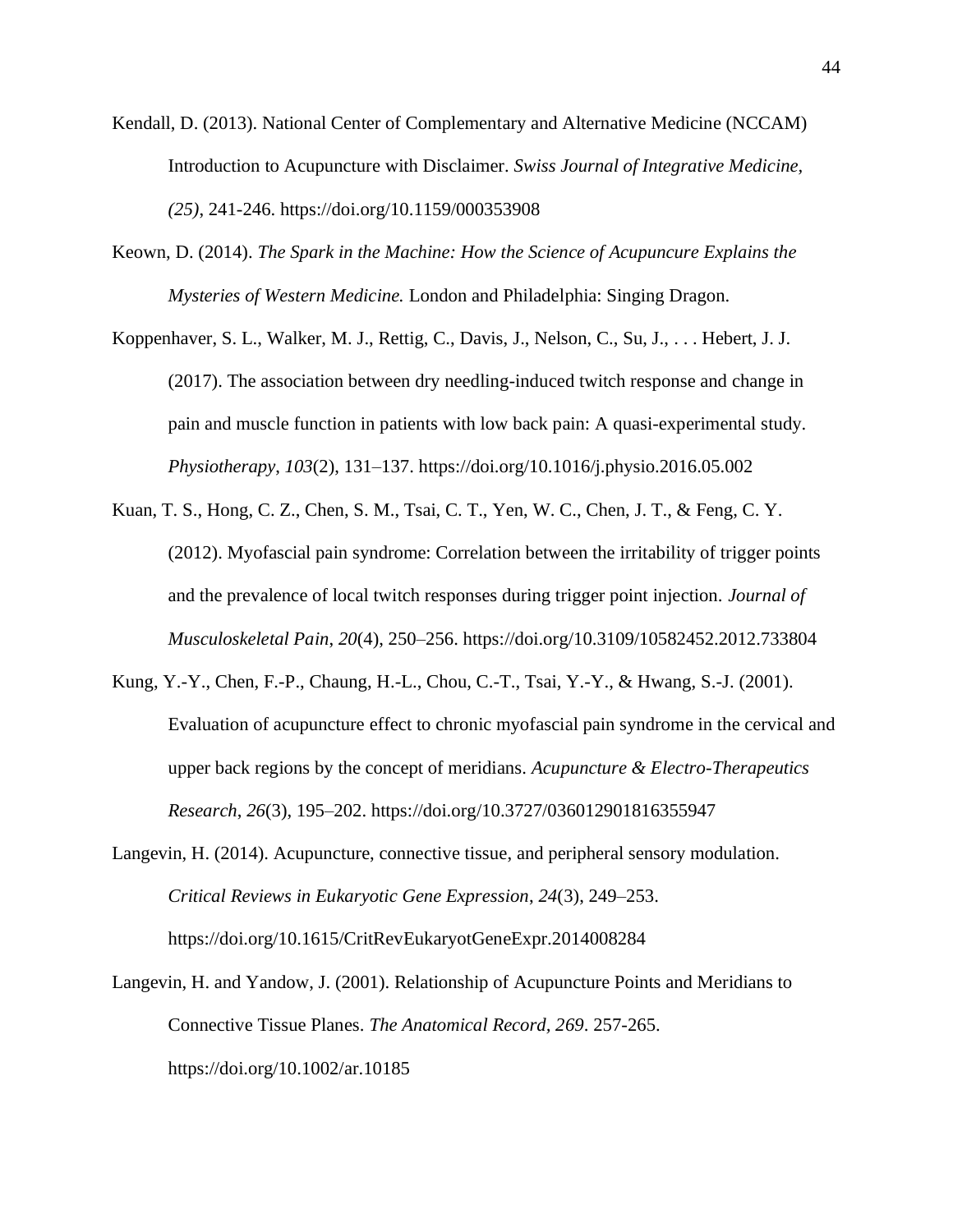- Legge, D. and Vance, K. (2010). *Jingjin: Acupuncutre treatment of the muscular system using the meridian sinews.* Australia. Sydney College Press.
- Li, X., Wang, R., Xing, X., Shi, X., Tian, J., Zhang, J. J., . . . Yang, K. (2017). Acupuncture for myofascial pain syndrome: A network meta-analysis of 33 randomized controlled trials. *Pain Physician*, *20*(6), E883–E902. Retrieved from http://www.ncbi.nlm.nih.gov/pubmed/28934793
- Lin, K.and Tung, C. (2017). The Regulation of the Practice of Acupuncture by Physicians in the United States. *Medical Acupuncture. (29)*3. 121-127. https://doi.org/10.1089/acu.2017.1235
- MacPherson, H., Green, G., Nevado, A., Lythgoe, M. F., Lewith, G., Devlin, R., . . . Asghar, A. U. R. (2008). Brain imaging of acupuncture: Comparing superficial with deep needling. *Neuroscience Letters*, *434*(1), 144–149. https://doi.org/10.1016/j.neulet.2008.01.058
- Martín-Pintado Zugasti, A., Rodríguez-Fernández, Á. L., García-Muro, F., López-López, A., Mayoral, O., Mesa-Jiménez, J., & Fernández-Carnero, J. (2014). Effects of spray and stretch on postneedling soreness and sensitivity after dry needling of a latent myofascial trigger point. *Archives of Physical Medicine and Rehabilitation*, *95*(10), 1925–1932. https://doi.org/10.1016/j.apmr.2014.05.021
- Melzack, R., Stillwell, D. M., & Fox, E. J. (1977). Trigger points and acupuncture points for pain: Correlations and implications: *Pain*, *3*(1), 3–23. https://doi.org/10.1016/0304- 3959(77)90032-X
- Melzack, R. and Wall, P. (1964). Pain Mechanisms: A New Theory. *Science, 49*(150), 971-979. https://doi.org/10.1126/science.150.3699.971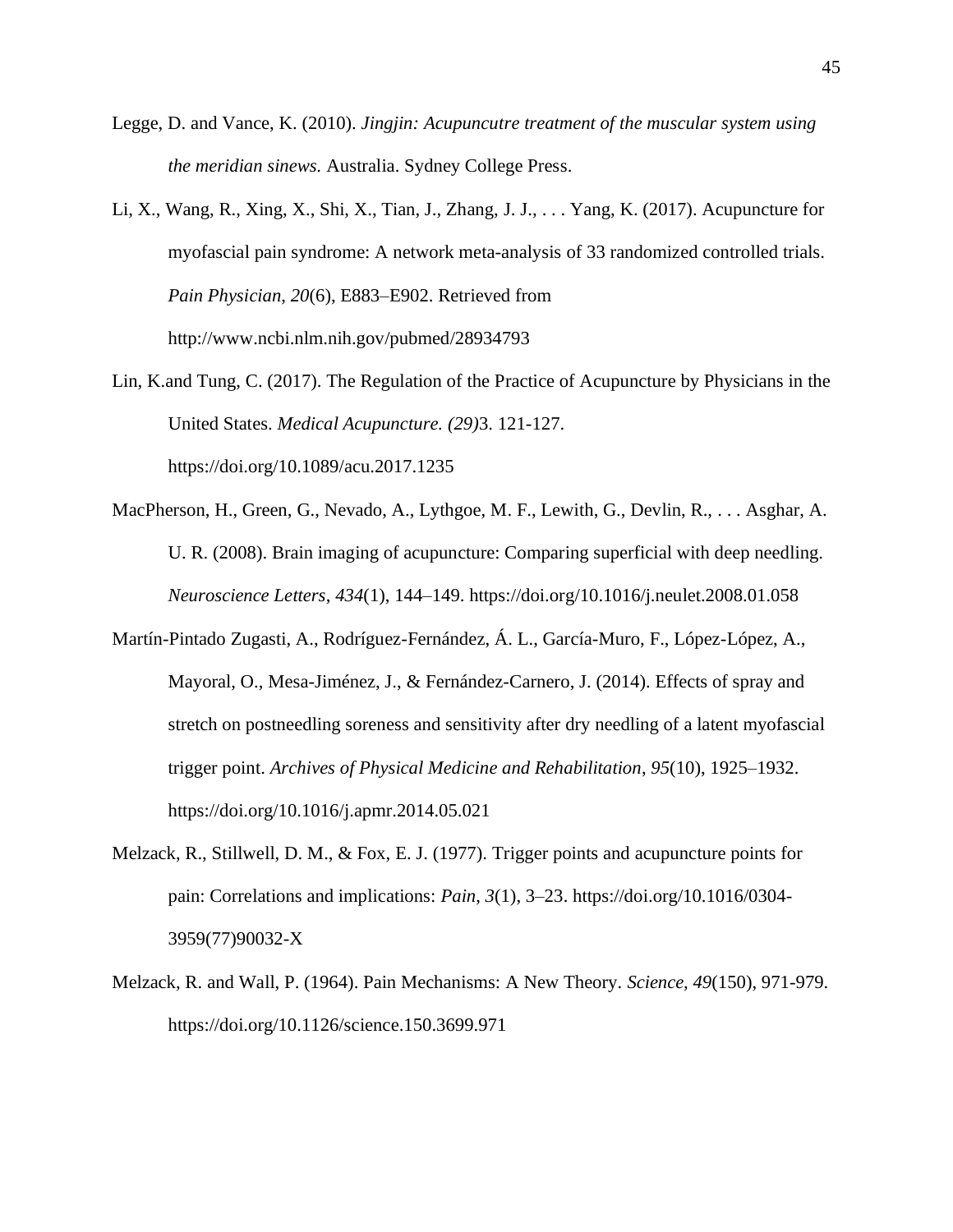- O'Connor, J., Bensky, D., & Shanghai College of Traditional Medicine (Eds.). (1996). *Acupuncture: A comprehensive text*. Chicago: Eastland Press.
- Ohkubo, M., Niwayama, M., Murase, N., Osada, T., Kime, R., Kurosawa, Y., . . . Hamaoka, T. (2009). Local increase in trapezius muscle oxygenation during and after acupuncture. *Dynamic Medicine*, *8*(1), 1–8. https://doi.org/10.1186/1476-5918-8-2
- Oke, S. L., & Tracey, K. J. (2009). The inflammatory reflex and the role of complementary and alternative medical therapies. *Annals of the New York Academy of Sciences*, *1172*, 172– 180. https://doi.org/10.1196/annals.1393.013
- Perreault, T., Dunning, J., & Butts, R. (2017). The local twitch response during trigger point dry needling: Is it necessary for successful outcomes? *Journal of Bodywork and Movement Therapies*, *21*(4), 940–947. https://doi.org/10.1016/j.jbmt.2017.03.008
- Pomeranz, B. and Chiu, D. (1976). Naloxone Blockade of Acupuncture Analgesia: Endorphins Implicated. *Life Science, 19*. 1757-1762. https://doi.org/10.1016/0024-3205(76)90084-9
- Reaves, W., & Bong, C. (2009). *The acupuncture handbook of sports injuries & pain: A four step approach to treatment* (1st ed). Boulder, Colo: Hidden Needle Press.
- Rha, D., Shin, J. C., Kim, Y.-K., Jung, J. H., Kim, Y. U., & Lee, S. C. (2011). Detecting local twitch responses of myofascial trigger points in the lower-back muscles using ultrasonography. *Archives of Physical Medicine and Rehabilitation*, *92*(10), 1576- 1580.e1. https://doi.org/10.1016/j.apmr.2011.05.005
- Sandberg, M., Larsson, B., Lindberg, L. G., & Gerdle, B. (2005). Different patterns of blood flow response in the trapezius muscle following needle stimulation (acupuncture) between healthy subjects and patients with fibromyalgia and work-related trapezius myalgia. *European Journal of Pain*, *9*(5), 497–510.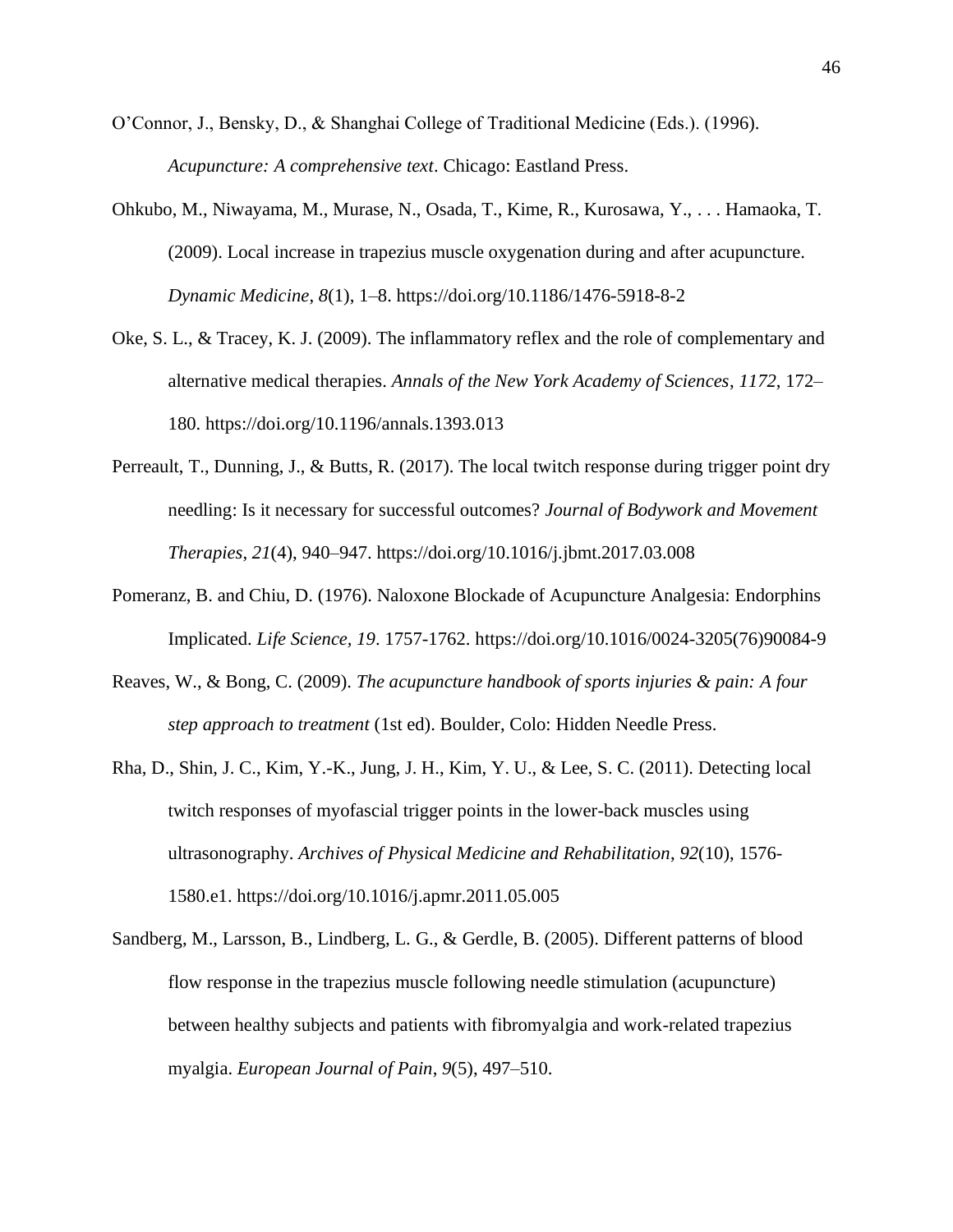https://doi.org/10.1016/j.ejpain.2004.11.002

- Shah, J., Danoff, J. V., Desai, M. J., Parikh, S., Nakamura, L. Y., Phillips, T. M., & Gerber, L. H. (2008). Biochemicals associated with pain and inflammation are elevated in sites near to and remote from active myofascial trigger points. *Archives of Physical Medicine and Rehabilitation*, *89*(1), 16–23. https://doi.org/10.1016/j.apmr.2007.10.018
- Shah, J., & Gilliams, E. A. (2008). Uncovering the biochemical milieu of myofascial trigger points using in vivo microdialysis: An application of muscle pain concepts to myofascial pain syndrome. *Journal of Bodywork and Movement Therapies*, *12*(4), 371–384. https://doi.org/10.1016/j.jbmt.2008.06.006
- Shah, J., Thaker, N., Heimur, J., Aredo, J. V., Sikdar, S., & Gerber, L. (2015). Myofascial trigger points then and now: A historical and scientific perspective. *PM and R*, *7*(7), 746–761. https://doi.org/10.1016/j.pmrj.2015.01.024
- Shen, Y. F., & Goddard, G. (2007). The short-term effects of acupuncture on myofascial pain patients after clenching. *Pain Practice*, *7*(3), 256–264. https://doi.org/10.1111/j.1533- 2500.2007.00140.x
- Shiro, Y., Chang, Y.-, Arai, P., Ikemoto, T., Kawai, T., Ikeuchi, M., & Ushida, T. (2014). Distal traditional acupuncture points of the large intestinal meridian and the stomach meridian differently affect heart rate variability and oxygenation of the trapezius muscle. *Evidence-Based Complementary and Alternative Medicine, (2014*). 1–5. d https://doi.org/10.1155/2014/283010
- Simons, D. G., Travell, J. G., & Simons, L. S. (1999). *Travell & Simons myofascial pain and dysfunction: The trigger point manual; Volume 1: Upper half of body, Second Edition*. Baltimore: Williams & Wilkins.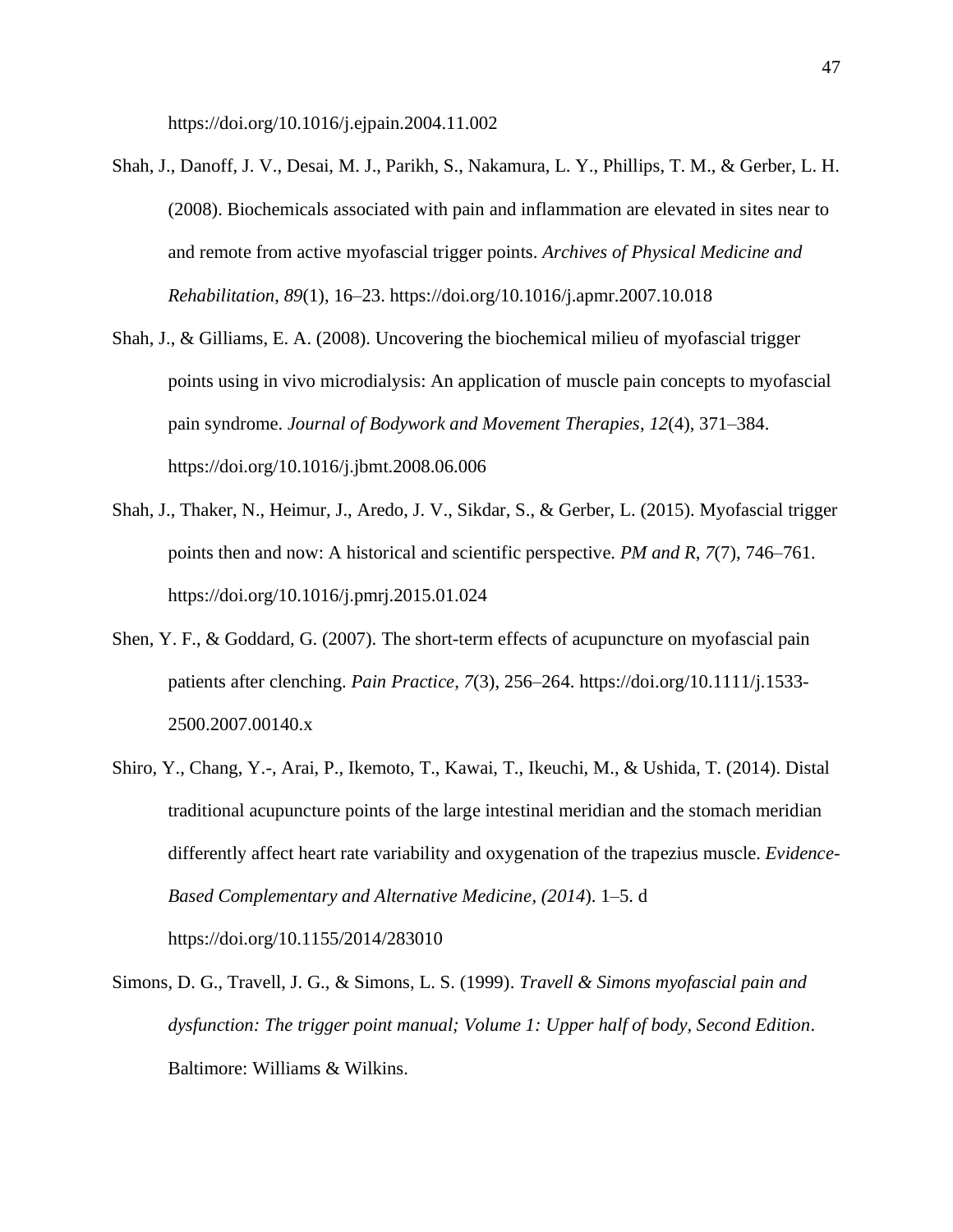- Sun, M.-Y., Hsieh, C.-L., Cheng, Y.-Y., Hung, H.-C., Li, T.-C., Yen, S.-M., & Huang, I.-S. (2010). The therapeutic effects of acupuncture on patients with chronic neck myofascial pain syndrome: A single-blind randomized controlled trial. *The American Journal of Chinese Medicine*, *38*(5), 849–859. https://doi.org/10.1142/s0192415x10008299
- Takano, T., Chen, X., Luo, F., Fujita, T., Ren, Z., Goldman, N., … Nedergaard, M. (2012). Traditional acupuncture triggers a local increase in adenosine in human subjects. *Journal of Pain*, *13*(12), 1215–1223. https://doi.org/10.1016/j.jpain.2012.09.012
- Tekin, L., Akarsu, S., Durmuş, O., Çakar, E., Dinçer, Ü., & Kiralp, M. Z. (2013). The effect of dry needling in the treatment of myofascial pain syndrome: A randomized double-blinded placebo-controlled trial. *Clinical Rheumatology*, *32*(3), 309–315. https://doi.org/10.1007/s10067-012-2112-3
- Tsai, C. T., Hsieh, L. F., Kuan, T. S., Kao, M. J., Chou, L. W., & Hong, C. Z. (2010). Remote effects of dry needling on the irritability of the myofascial trigger point in the upper trapezius muscle. *American Journal of Physical Medicine and Rehabilitation*, *89*(2), 133–140. https://doi.org/10.1097/PHM.0b013e3181a5b1bc
- U.S. state dry needling scope of practice decisions. (n.d.). Retrieved December 15, 2019, from Integrative Dry Needling Institute website: https://integrativedryneedling.com/dryneedling-training/scope-of-practice/
- Wang, C. C., Huang, T. H., Chiou, K. C., & Chang, Z. Y. (2018). Therapeutic effect of superficial acupuncture in treating myofascial pain of the upper trapezius muscle: A randomized controlled trial. *Evidence-Based Complementary and Alternative Medicine*, *2018*, 1–7. https://doi.org/10.1155/2018/9125746

Wang, K., Zhang, L., Lu, F., Lu, Y., & Yang, C. (2016). Can ashi points stimulation have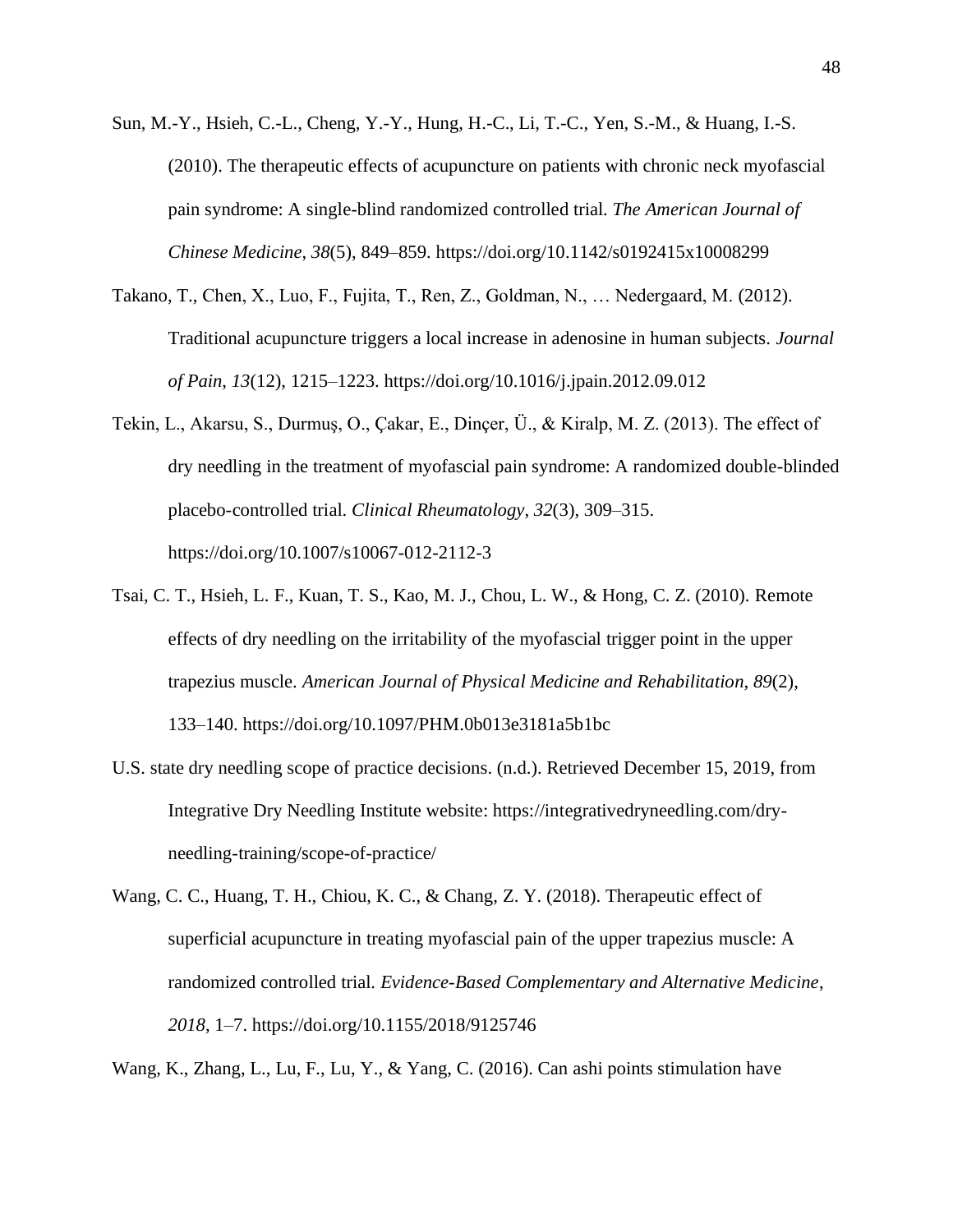specific effects on shoulder pain? A systematic review of randomized controlled trials. *Chinese Journal of Integrative Medicine*, *22*(6), 467–472. https://doi.org/10.1007/s11655-015-2107-4

- Wang, L., Suo, S., Li, J., Hu, Y., Li, P., Wang, Y., & Hu, H. (2017). An investigation into traditional chinese medicine hospitals in China: Development trend and medical service innovation. *International Journal of Health Policy and Management*, *6*(1), 19–25. https://doi.org/10.15171/ijhpm.2016.72
- Wang, R., Li, X., Zhou, S., Zhang, X., Yang, K., & Li, X. (2017). Manual acupuncture for myofascial pain syndrome: A systematic review and meta-analysis. *Acupuncture in Medicine*, *35*(4), 241–250. https://doi.org/10.1136/acupmed-2016-011176
- Wong Lit Wan, D., Wang, Y., Xue, C. C. L., Wang, L. P., Liang, F. R., & Zheng, Z. (2015). Local and distant acupuncture points stimulation for chronic musculoskeletal pain: A systematic review on the comparative effects. *European Journal of Pain (United Kingdom)*, *19*(9), 1232–1247. https://doi.org/10.1002/ejp.671
- Yang, C., Du, Y. K., Wu, J. Bin, Wang, J., Luan, P., Yang, Q. L., & Yuan, L. (2015). Fascia and primo vascular system. *Evidence-Based Complementary and Alternative Medicine*, *2015*. https://doi.org/10.1155/2015/303769
- Zhang, R., Lao, L., Ren, K., & Berman, B. M. (2014). Mechanisms of acupuncture on persistent pain. *Anesthesiology, 120* (2), 482–503.
- Zhang, Z. J., Wang, X. M., & McAlonan, G. M. (2012). Neural acupuncture unit: A new concept for interpreting effects and mechanisms of acupuncture. *Evidence-Based Complementary and Alternative Medicine*, 2012. https://doi.org/10.1155/2012/429412

Zhou, K., Yan, M., and Brogan, M. (2015). Dry needling vs. acupuncture: the ongoing debate.